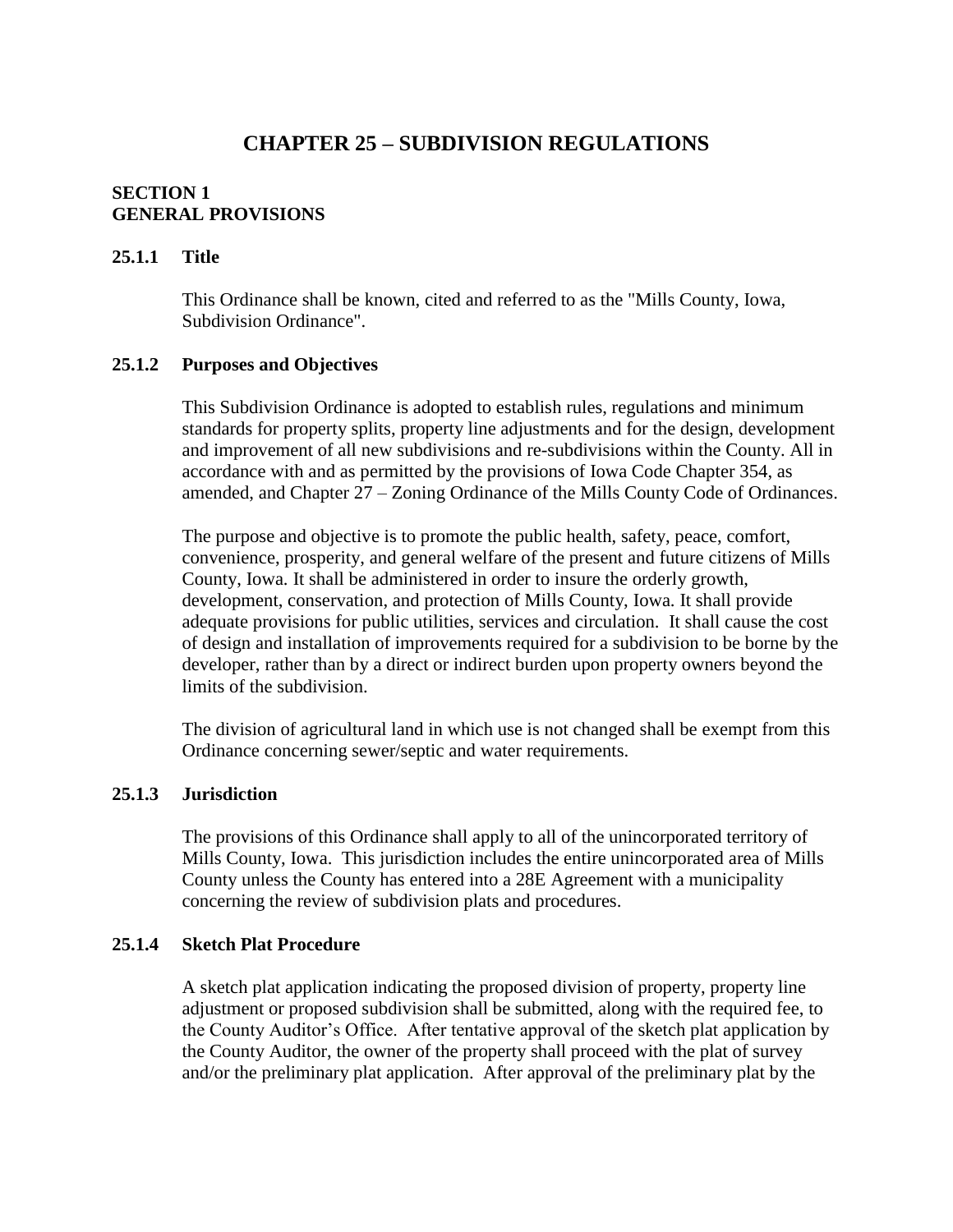County Board, the owner/developer shall then proceed with the preparation of the construction plan, if required, and the final plat.

A complete description of these processes and the associated fees can be found in the following sections of this Ordinance: Section 3 – Sketch Plat Application; Section 4 – Preliminary Plat Application; Section 5 – Final Construction Plans; Section 6 – Final Plat Application. The Schedule of Fees for these processes can be obtained from the County Auditor's office.

## **25.1.5 Plats in Unincorporated Areas Within Two (2) Miles of the Corporate Limits of Cities:**

In the event a subdivision lies in the County and also lies within the area of review established by a City pursuant to Iowa Code Section 354.9, as amended, the procedures for review and approval of the preliminary and final plat shall be the same as established by this Ordinance, unless the County and City have entered into a 28E agreement which identifies the standards and conditions for the approval of plats in said subdivision.

Such a plat shall be considered to have been approved and authorized for filing with the County Auditor and County Recorder only after it has been approved by the County Board, as prescribed by this Ordinance, and by the City Council of that city.

### **25.1.6 Application of Regulations**

The regulations set forth by this Ordinance shall apply to all property splits, property line adjustments and subdivisions of land, as defined herein, located within the jurisdiction of the County.

- **a.** No plat of any subdivision within the application of this Ordinance has any validity until the plat has been prepared, approved and acknowledged in the manner prescribed in this Ordinance.
- **b.** No person shall split, adjust and/or subdivide any tract or parcel of land for the purpose of sale, transfer or lease with the intent of evading the provisions of this Ordinance. All such described actions shall be subject to all the requirements contained in this Ordinance.
- **c.** No permit, license or certificate shall be issued by a department, official or public employee of the County vested with such duty or authority, for any use, building or other purpose on a parcel or tract which is not a lot of record at the effective date of this Ordinance or which has not been approved and recorded in accordance with the provisions of this Ordinance. Any permit, license or certificate issued in conflict with the provisions of this Ordinance shall be null and void and of no effect whatever.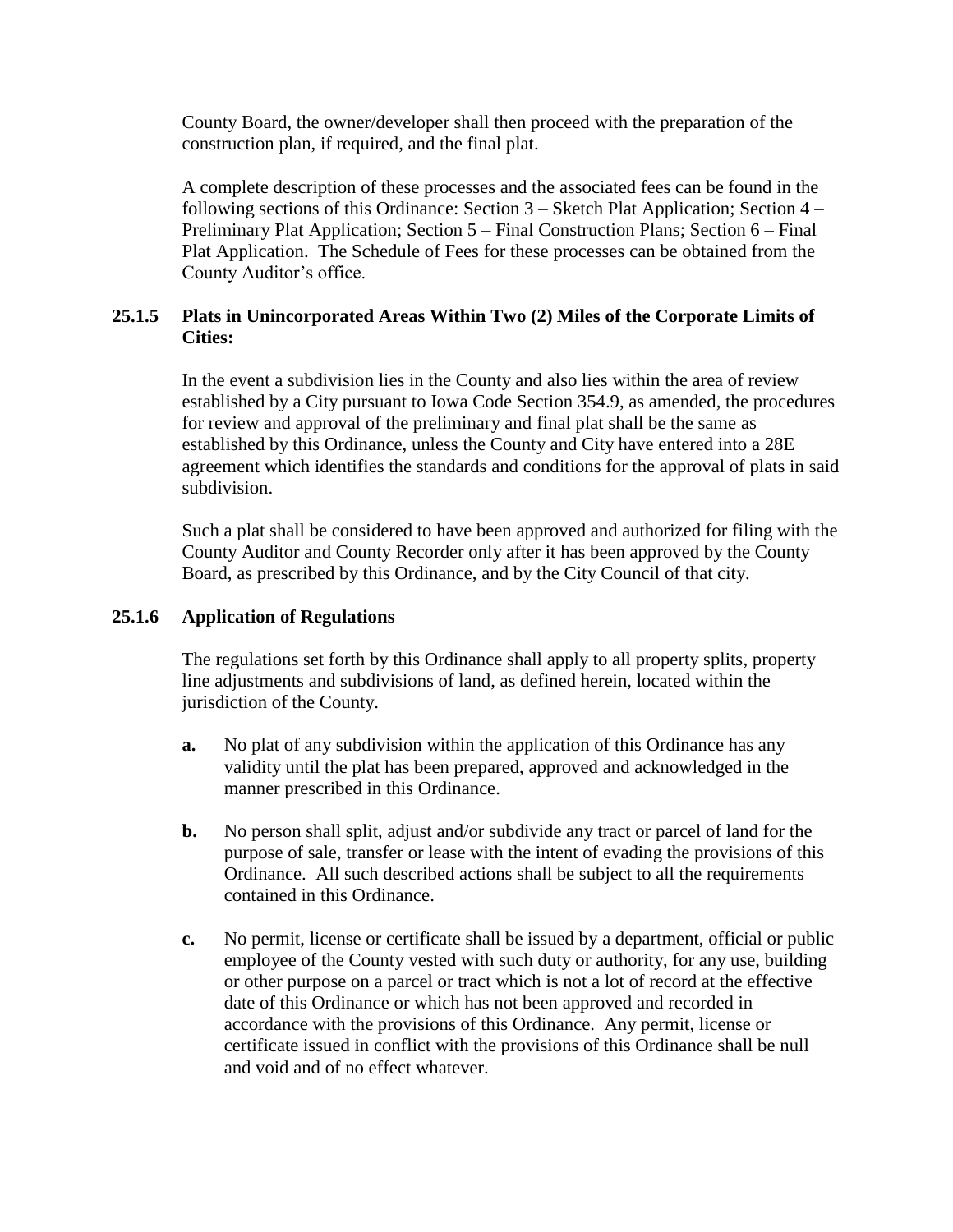**d.** No public improvements shall be made by the County Board with County funds, nor shall any County funds be expended for road maintenance, road improvements, or any other services in any area that has been subdivided after the effective date of this Ordinance, unless such subdivision and roads have been approved in accordance with the provisions of this Ordinance and the road accepted by the County Engineer as a public road.

## **25.1.7 Classification of Divisions**

Except as provided in Section 25.1.8 below, whenever any division of a tract or parcel into two (2) or more parcels is proposed and before any contract is made for the sale of any part thereof, the owner of the land, or his authorized agent, shall apply and secure approval for the particular type of proposed division, as follows:

- **a.** The procedure for approval of a major subdivision, as defined in Section 25.2.3(ooo)(1) below, shall consist of:
	- **(1)** Sketch Plat Application, as described in Section 3.
	- **(2)** Preliminary Plat Application, as described in Section 4.
	- **(3)** Final Construction Plans, as described in Section 5.
	- **(4)** Final Plat Application, as described in Section 6.
- **b.** The procedure for approval of a minor subdivision, as defined in Section 25.2.3(ooo)(2) below, shall consist of:
	- **(1)** Sketch Plat Application, as described in Section 3.
	- **(2)** Preliminary Plat Application, as described in Section 4.
	- **(3)** Final Plat Application, as described in Section 6.
- **c.** The procedure for approval of a property split, as defined in Section 25.2.3(bbb) below, shall consist of a Sketch Plat Application, as described in Section 3.
- **d.** The procedure for approval of a property line adjustment, as defined in 25.2.3(aaa) below, shall consist of a Sketch Plat Application, as described in Section 3.

## **25.1.8 Exemptions**

Regulations or restrictions adopted under the provisions of this Ordinance shall not be construed to apply in the following instances or transactions:

**a.** The division of land into burial lots in a cemetery.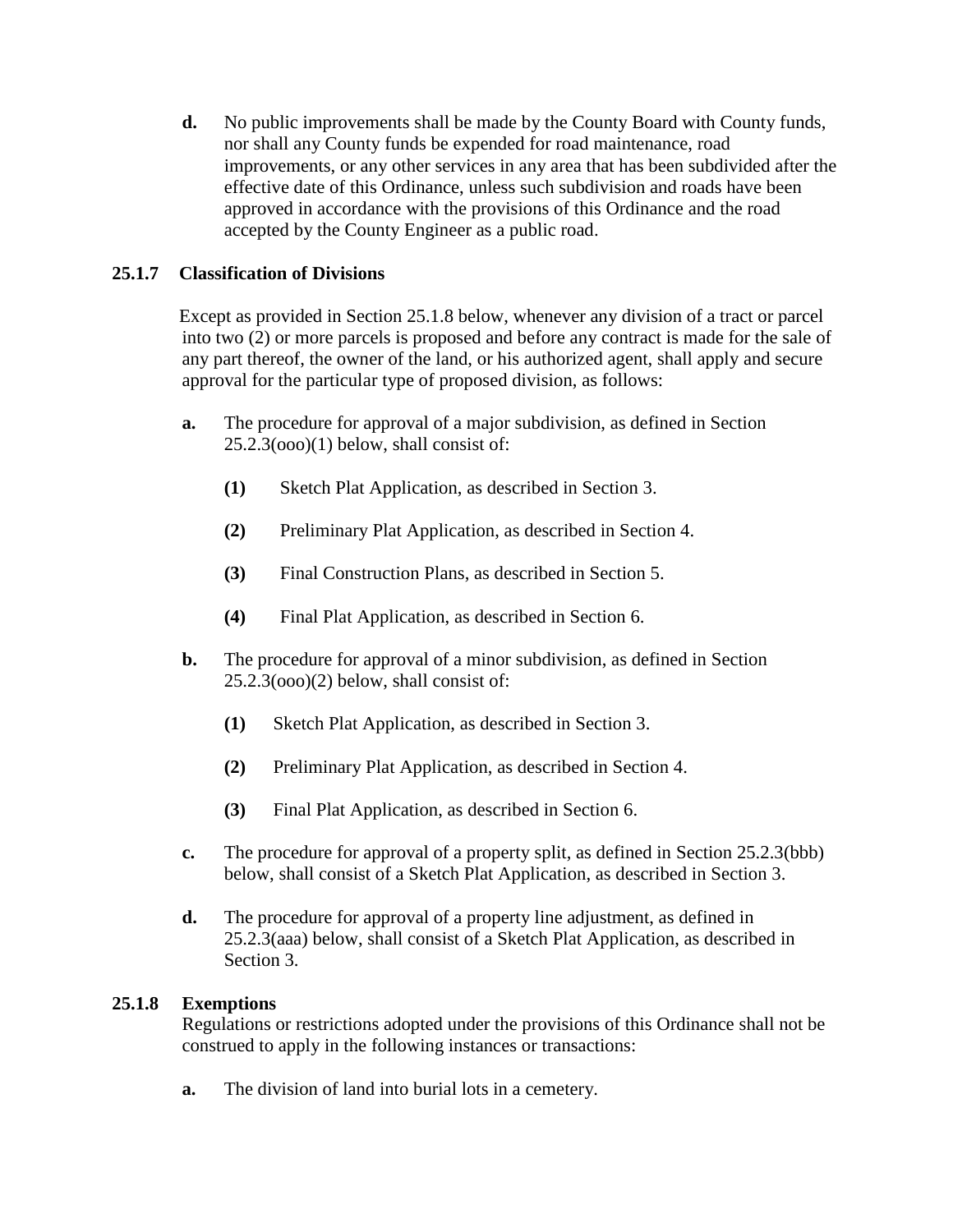- **b.** A conveyance of land or interest therein for use as right-of-way by a railroad or other public utility subject to State or Federal regulations, where such conveyance does not involve the creation of any new public or private road or easement of access.
- **c.** A conveyance of land or interest therein to adjoining property owners of vacated right-of-way by a railroad or other public utility subject to State or Federal regulation, where such conveyance does not involve the creation of any new parcel.
- **d.** A conveyance of land to the State or County for right-of-way or other public use when such acceptance is in the public interest and not for the purpose of circumventing these regulations.
- **e.** A conveyance of land in forty-acre aliquot parts.
- **f.** Court order.

## **25.1.9 Variances**

Where in the case of a particular proposed subdivision, it can be shown that extraordinary hardships or practical difficulties may result from strict compliance with the provisions of this Ordinance and/or the purposes of this Ordinance may be served to a greater extent by an alternative proposal, the County Board may approve variances from the provisions of this Ordinance so that substantial justice may be done and the public interest secured; however, such variances shall not have the effect of nullifying the intent and purpose of these regulations.

- **a.** The landowner shall submit in writing the request for a variance, along with the required fee, to the County Auditor. Such request shall describe how full compliance with Ordinance requirements constitutes an undue hardship.
- **b.** The County Board shall not approve variances unless it makes findings based upon the evidence presented to it, in each specific case, that:
	- **(1)** The granting of the variance will not adversely affect the public health, safety, morals, order, convenience, prosperity or general welfare or the rights of adjacent property owners.
	- **(2)** The conditions upon which the request for a variance is based are unique to the property for which the variance is sought and are not applicable generally to other property.
	- **(3)** Because of the particular physical surroundings, shape or topographical conditions of the specific property involved, a particular hardship to the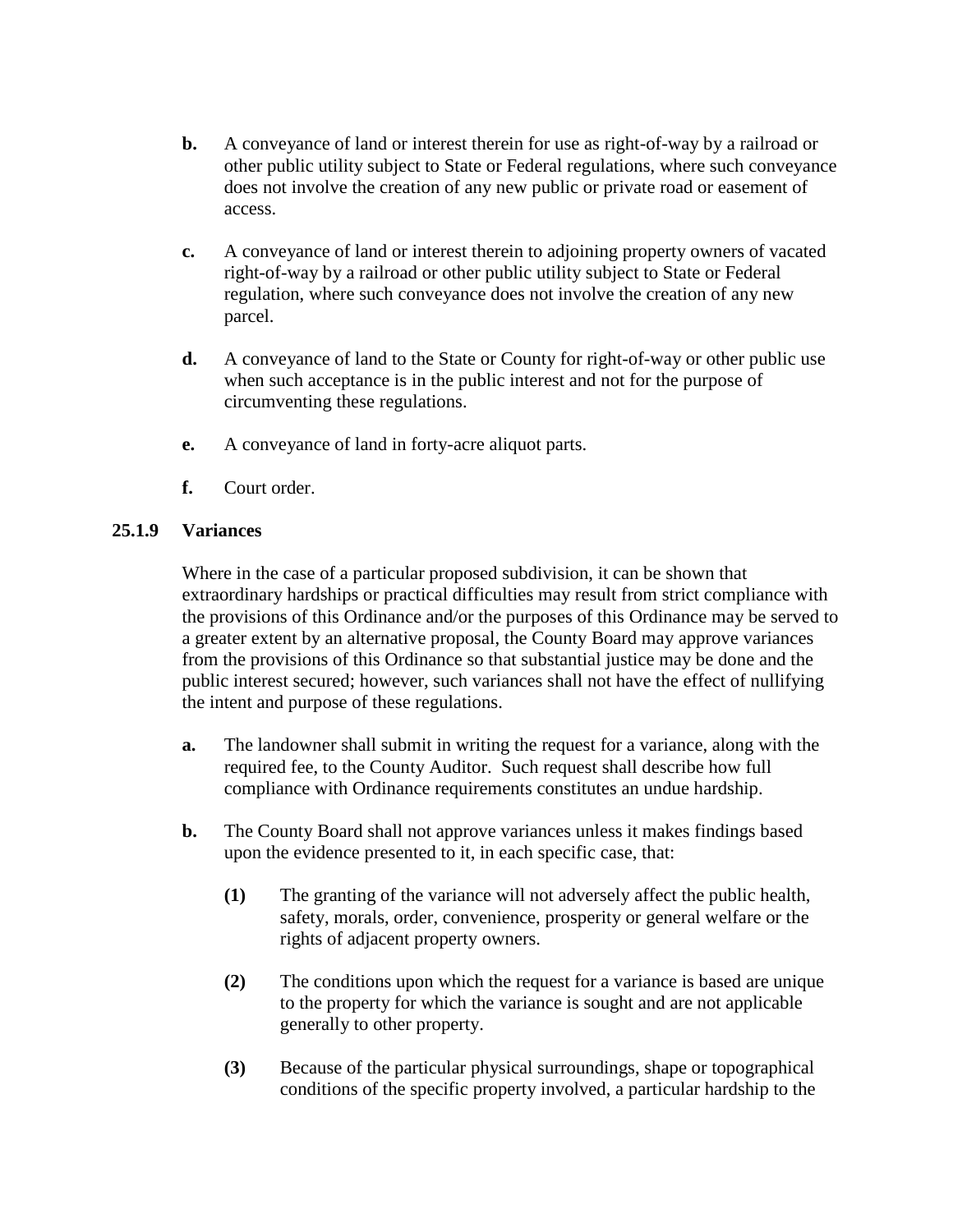owner would result, as distinguished from a mere inconvenience, if the strict letter of these regulations are carried out.

- **(4)** The variance will not adversely affect the County's Comprehensive Plan.
- **c.** In no case shall any variance be more than a minimal easing of the standards or requirements, as necessary, to eliminate the hardship. In no case shall any road standard variance have the effect of reducing the traffic capacity of any road.
- **d.** In approving variances, the County Board may require such conditions that will, in its judgment, substantially secure the objectives of the standards or requirements of this Ordinance.

#### **25.1.10 Vacation Procedures**

The provisions concerning the vacation of plats shall be as set forth in Iowa Code Chapter 354, as amended.

#### **25.1.11 Interpretation of Standards**

In the interpretation and application, the provisions of this Ordinance shall be held to be minimum requirements. Whenever the requirements of this Ordinance are at variance with the requirements of any lawfully adopted rules, regulations, ordinances, covenants, or other provisions of law, the most restrictive, or that imposing the higher standards, shall govern.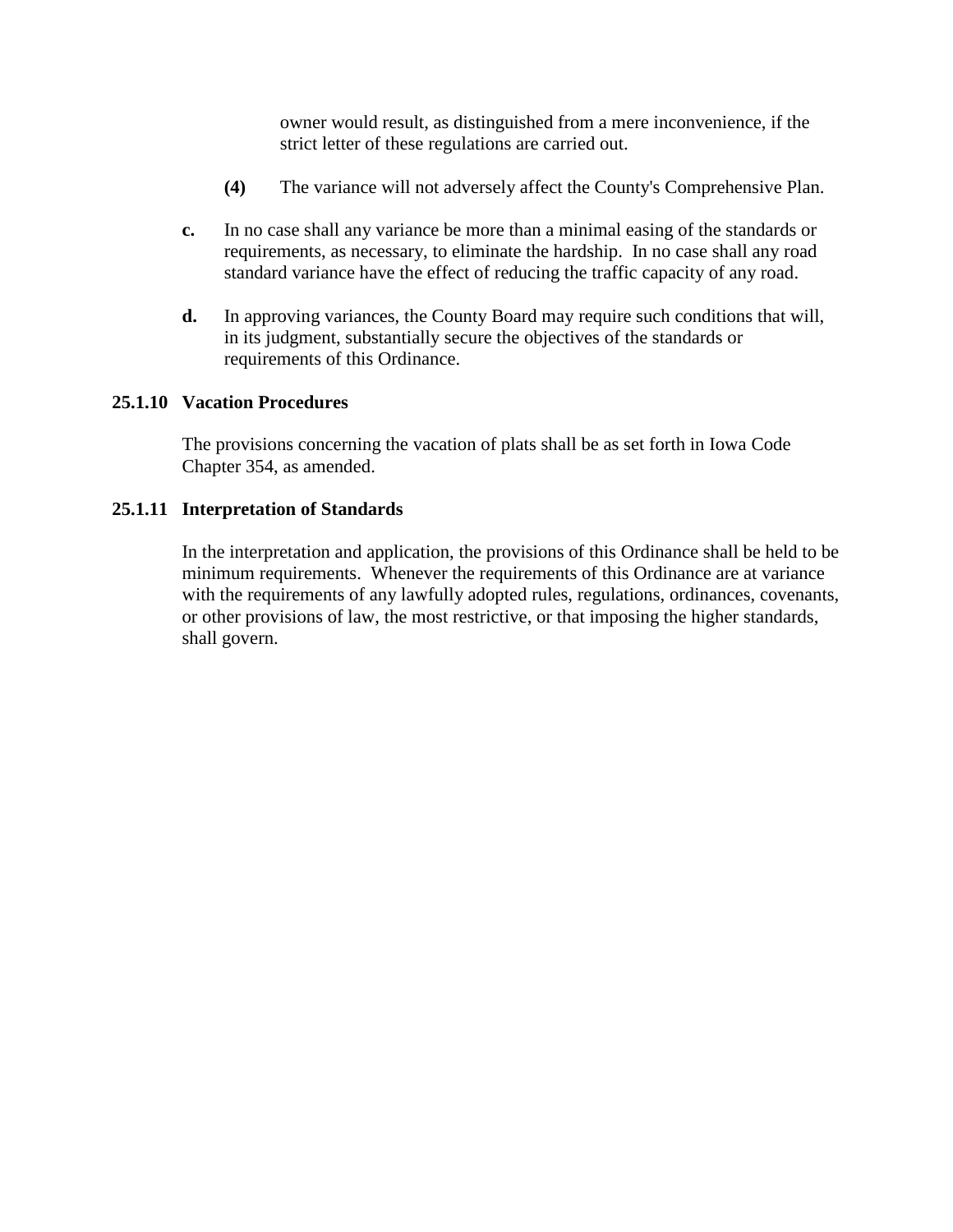## **SECTION 2 DEFINITIONS**

#### **25.2.1 Conflicts**

For the purpose of this Ordinance, certain terms and words are hereby defined in this Chapter. If a conflict exists with these definitions, those in the Zoning Ordinance shall prevail.

### **25.2.2 Construction of Terms**

The following rules of construction shall apply unless inconsistent with the plain meaning of the context of this Ordinance.

- **a.** Tense: Words used in the present tense include the future tense.
- **b.** Number: Words used in the singular include the plural, and words in the plural include the singular.
- **c.** Shall, Must And MAY: The word "shall" and "must" are mandatory; the word "may" is permissible.
- **d.** Gender: The masculine shall include the feminine and the neuter.
- **e.** Person: The word "person" includes a firm, association, organization, partnership, trust, company, or corporation as well as an individual.
- **f.** Used Or Occupied: The word "used" or "occupied" include the words intended, designed, or arranged to be used or occupied.
- **g.** Headings: In the event that there is a conflict or inconsistency between the heading of a chapter, section or subsection of this Ordinance and the context thereof, said heading shall not be deemed to affect the scope, meaning or intent of such context.

#### **25.2.3 Definitions**

- **a.** Abutting: A common boundary. Land areas separated by a public or private road, highway, alley or way, or by a waterway or body of water shall not be construed as abutting herein.
- **b.** Alley: A dedicated public right-of-way, other than a road, which provides only a secondary means of access to abutting property.
- **c.** Aliquot Part: A fractional part of a section within the United States public land survey system. Only the fractional parts one-half  $(1/2)$ , one-quarter  $(1/4)$ , one-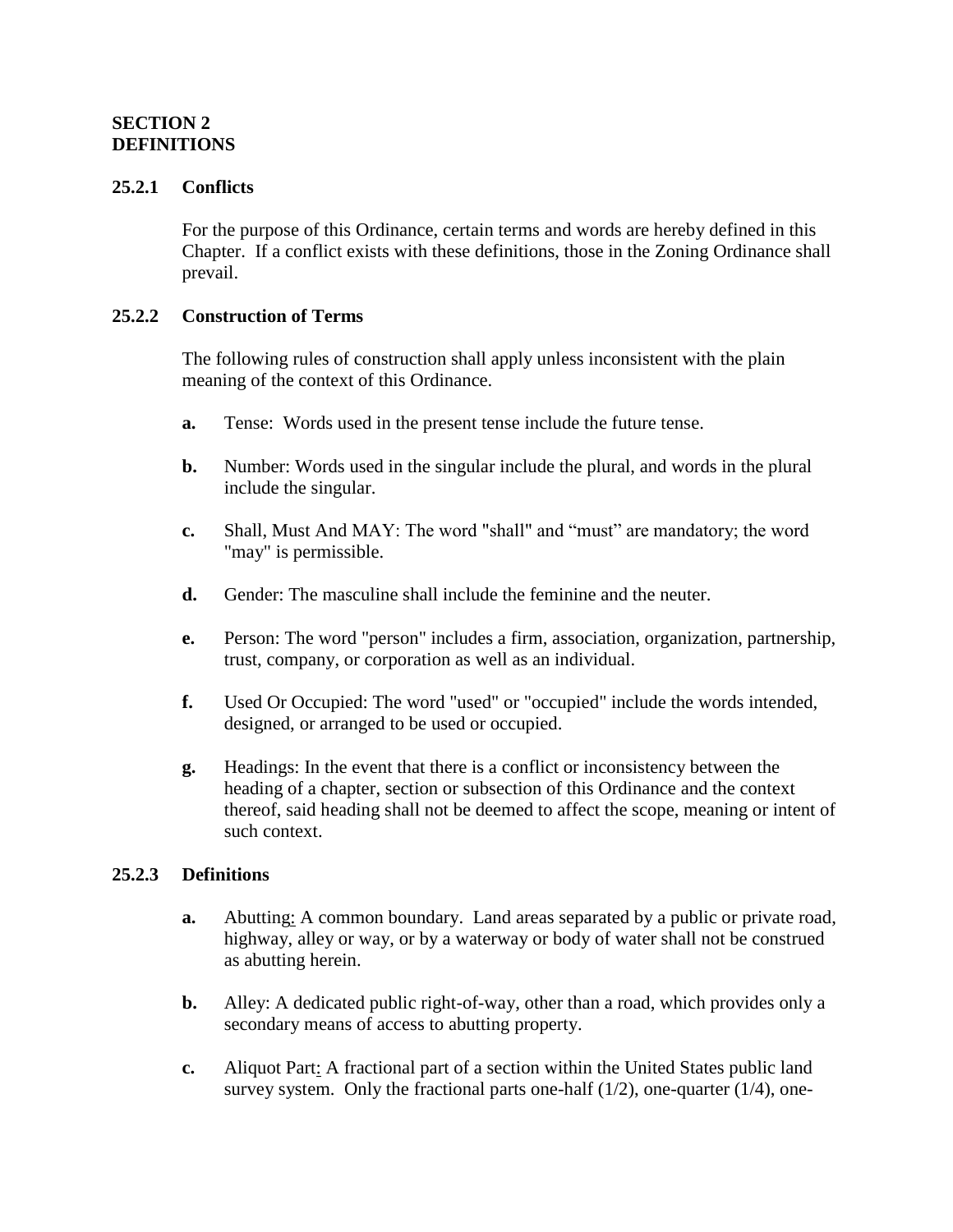half (1/2) of one-quarter (1/4) or one quarter (1/4) of one-quarter (1/4) shall be considered an aliquot part of a section.

- **d.** Auditor's Plat: A subdivision plat required by either the County Auditor or the County Assessor, prepared by a surveyor under the direction of the County Auditor. Such plats are not intended to satisfy the requirements of this Ordinance.
- **e.** Block: An area of land within a subdivision that is entirely bounded by public roads or lands, streams, railroads, unplatted lands or a combination thereof.
- **f.** Building: Any structure designed or intended for the support, enclosure, shelter or protection of persons, animals or property, but not including signs or billboards.
- **g.** Building Setback Line: The required minimum horizontal distance between the front, rear or side lines of the parcel or tract and the front, rear or side lot line of the building or any lot improvements. Setback may also be referred to as required yard.
- **h.** Common Land Or Open Space: An area of undivided land or water, or combination thereof, which is owned jointly by all property owners of the subdivision, but not specifically assigned, planned for passive or active recreation, pedestrian access, and the enjoyment and benefit of the owners and occupants of the individual building sites of said development.
- **i.** Common Sewer System: A central sewer collecting system available to each platted lot and discharged into a treatment plant, the construction and location of which is approved by the appropriate County and/or State agency, and which does not include individual septic systems.
- **j.** Common Water System: A central water system available to each platted lot from one single source approved by the appropriate County and/or State agency.
- **k.** Comprehensive Plan: A general plan for the improvement and development of Mills County, Iowa, as adopted by the County Board. This document may also be referred to as the Land Use Plan.
- **l.** Conveyance: An instrument filed with the County Recorder as evidence of the transfer of title of land, including any form of deed or contract.
- **m.** County: Mills County, Iowa.
- **n.** County Assessor: The County Assessor of Mills County, Iowa.
- **o.** County Auditor: The County Auditor of Mills County, Iowa.
- **p.** County Board: The Board of Supervisors of Mills County, Iowa.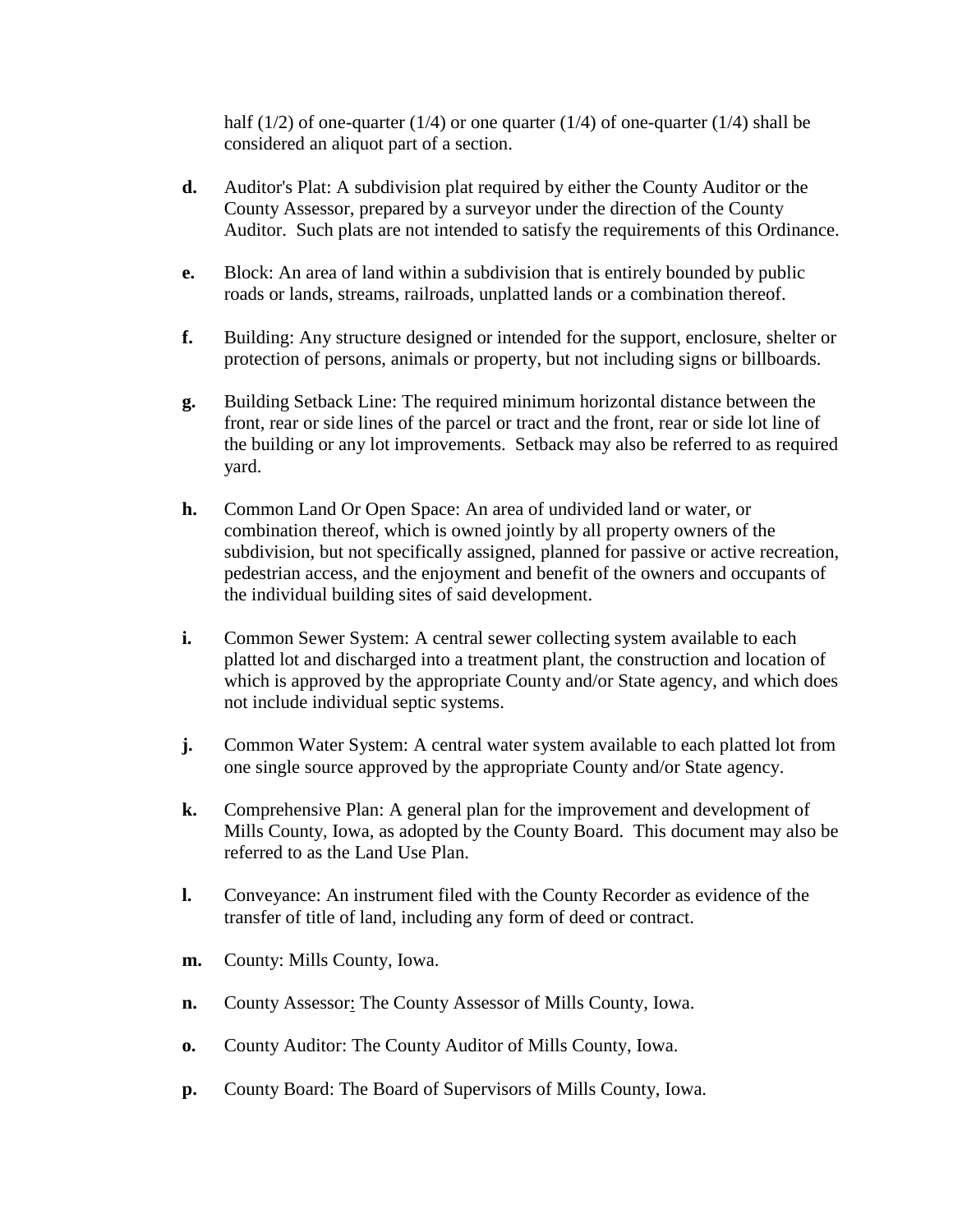- **q.** County Engineer: The County Engineer of Mills County, Iowa.
- **r.** County Infraction: A civil offense punishable by a civil penalty.
- **s.** County Recorder: The County Recorder of Mills County, Iowa.
- **t.** County Treasurer: The County Treasurer of Mills County, Iowa.
- **u.** Design Standards And Specifications: All requirements and regulations relating to the design and layout of subdivision as set forth in this Ordinance.
- **v.** Department Of Natural Resources: The Department of Natural Resources for the State of Iowa.
- **w.** Developer: The owner or his authorized agent of the land to be subdivided. Consent shall be required from the legal owner of the premises.
- **x.** Division: Dividing a tract or parcel of land into two parcels of land by conveyance for tax purposes. The conveyance of an easement, other than a public highway easement, shall not be considered a division for the purpose of this Ordinance.
- **y.** Easement: A grant by the property owner to the public, a corporation, or persons of the use of a portion of a tract or parcel of land for a specific purpose or purposes.
- **z.** Easement Of Access: An easement, as defined herein, designed primarily to provide access to abutting properties. An easement of access may be a private driveway, which is maintained by individuals; however, for the purpose of this Ordinance, shall not be considered to be a public or private road.
- **aa.** Final Construction Plans: The maps and detailed drawings of a subdivision which show the specific location and design of improvements to be installed in the subdivision in accordance with the provisions of this Ordinance.
- **bb.** Final Plat: The map or drawing of a subdivision in its final form which is submitted with its accompanying material to the County for approval and which, if approved, will be submitted to the County Recorder for recording.
- **cc.** Forty Acre Aliquot Part: One-quarter of one-quarter of a section.
- **dd.** Frontage: That portion of a tract or parcel abutting upon a road.
- **ee.** Government Lot: A tract, within a section, which is normally described by a lot number as represented and identified on the township plat of the United States public land survey system.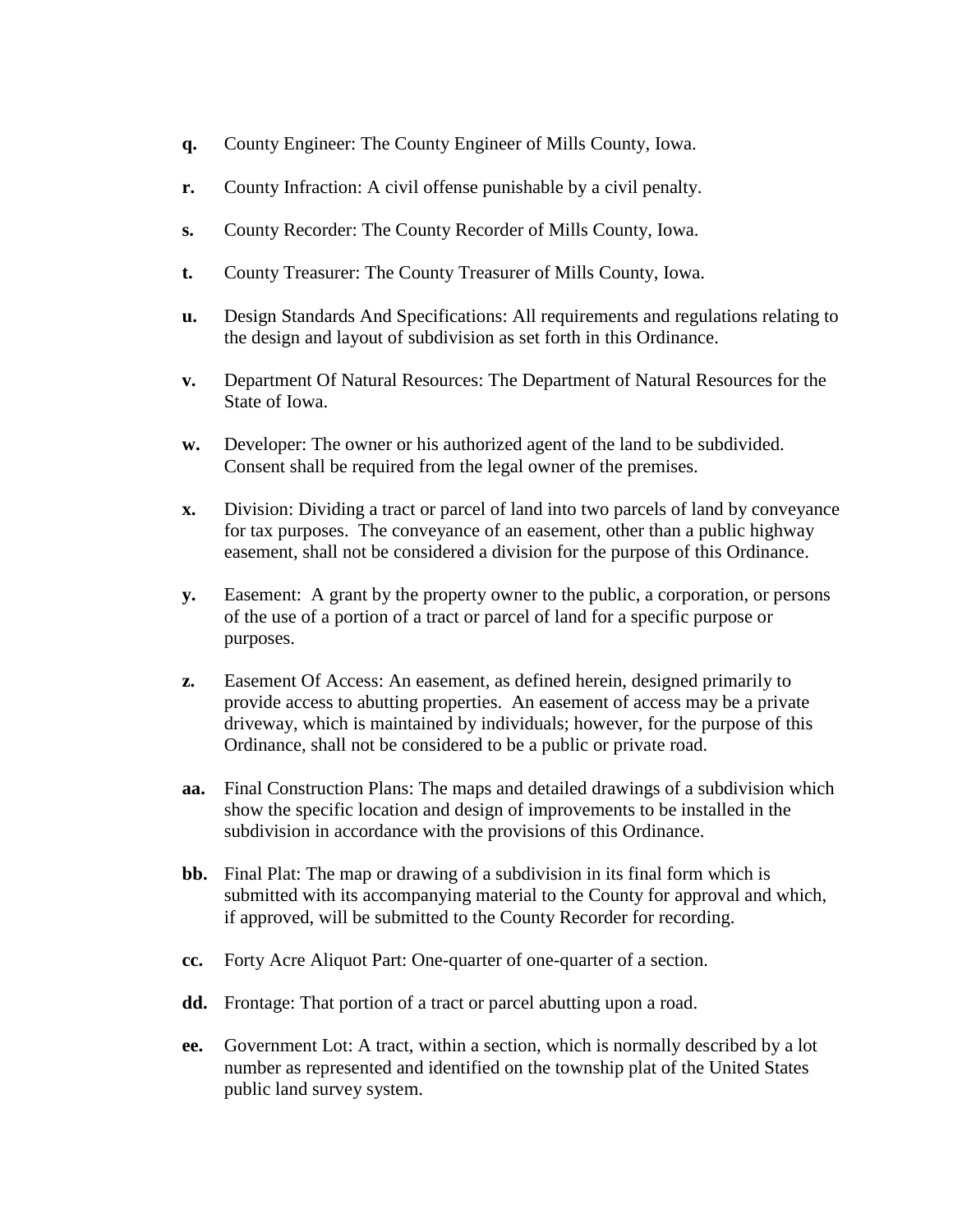- **ff.** Grade: The slope of a road or other surfaces specified in percentage terms.
- **gg.** Grantee: One to whom a grant is made.
- **hh.** Grantor: The person by whom a grant is made. A transferor of property.
- **ii.** Licensed Professional Engineer: A licensed professional engineer authorized and licensed by the State of Iowa.
- **jj.** Licensed Land Surveyor: An Iowa licensed land surveyor who engages in the practice of land surveying pursuant to Iowa Code Chapter 542B, as amended.
- **kk.** Lot: A tract of land represented and identified by number or letter designation on an official plat.
- **ll.** Lot Frontage: That portion of a tract or parcel of land which abuts a road. Each side of a lot so abutting a public or private road shall be considered as a separate lot frontage. The frontage of a lot or lots shall be measured along the road rightof-way line.
- **mm.** Lot Improvements: Any building, structure, place, work of art, or other object, or improvement of land on which they are situated constituting a physical betterment of real property, or any part of such betterment. Certain lot improvements shall be properly bonded as provided in this Ordinance.
- **nn.** Lot Lines: The property lines bounding a tract or parcel.
	- **(1)** Front Lot Line: The lot line separating the front of the tract or parcel from the road; however, for purposes of determining tract or parcel requirements in cases where the front lot line is located within a road or highway right-of-way or easement of access, the road right-of-way line shall be used. In the case of a corner lot, that part of the tract or parcel having the narrowest frontage on any road shall be considered the front lot line. As provided in Chapter 3 - Uniform Rural Address System of the Mills County Code of Ordinances, structures shall be addressed where the driveway intersects the existing private easement road, existing private road or public road. Front yards and driveway entrances shall not be relocated without prior approval of the County Board and the Mills County E911 Board.
	- **(2)** Rear Lot Line: The lot line which is opposite from the front lot line.
	- **(3)** Side Lot Line: Any lot line other than a front or rear lot line. A side lot line separating a tract or parcel from a front or rear lot line. A side lot line separating a lot from another lot or lots is called an interior side lot line.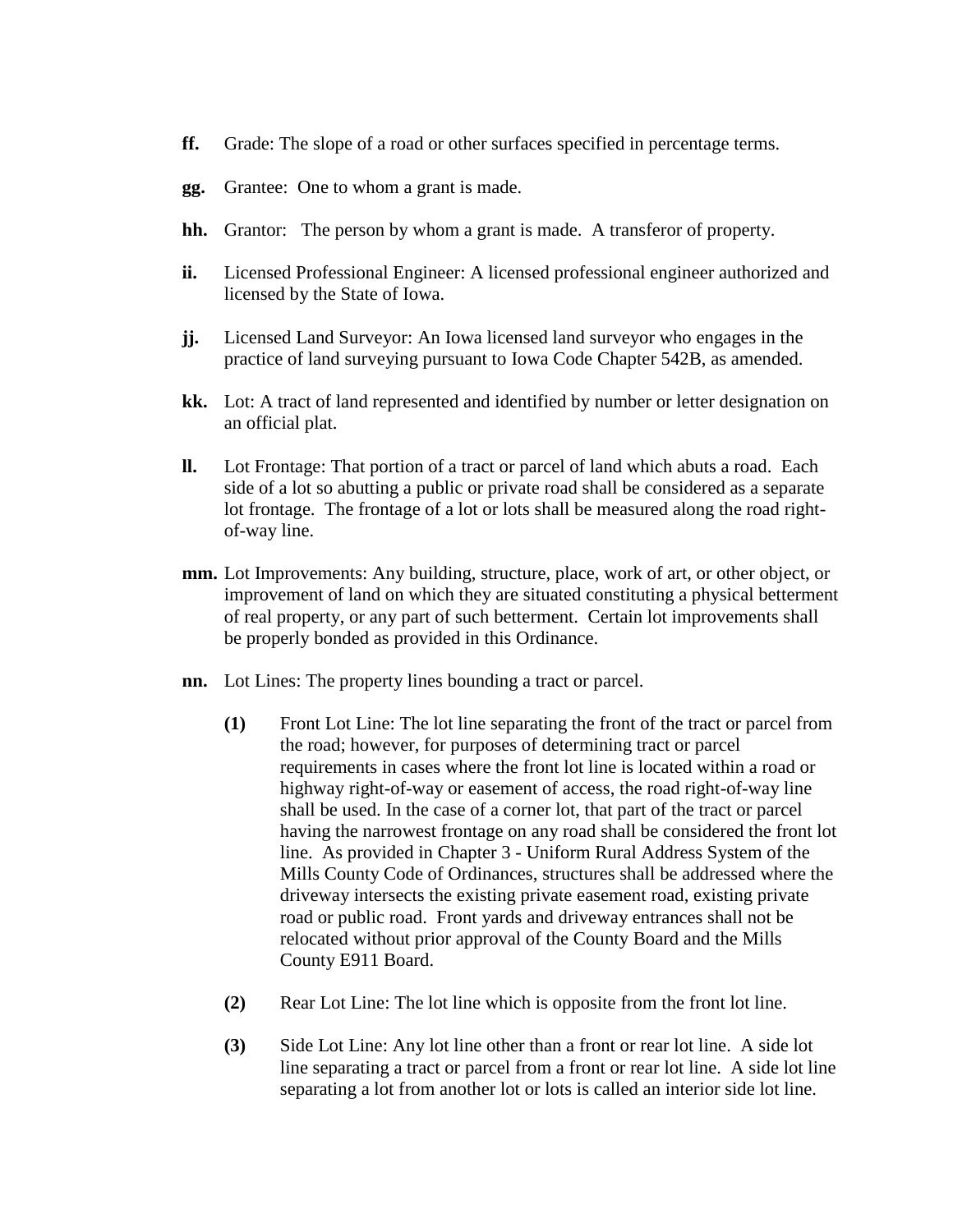- **oo.** Lot Measurements: For the purposes of this Ordinance the following lot measurements shall apply:
	- **(1)** Lot Area: The gross horizontal area within the lot lines of a lot. For the purpose of calculating "minimum lot area", the area contained within a road or highway right-of-way easement or easement of access shall not be included.
	- **(2)** Lot Depth: The mean horizontal distance between the front and rear lot lines. In the case of an irregular, triangular or odd shaped lot, the depth shall be the horizontal distance between the midpoints of the front and rear lot lines.
	- **(3)** Lot Width: The horizontal distance between the side lot line as measured perpendicular to the line comprising the lot depth at its point of intersection with the required minimum front yard setback. In the case of a "flag" or "cul-de-sac" lot, the horizontal distance between the side lot lines as described above shall be measured at its point of intersection with the front most portion of the proposed principal structure.
- **pp.** Lot Of Record: A lot which is part of a subdivision recorded in the Office of County Recorder, or an Auditor's Subdivision lot, a tract, or a parcel, the description of which has been so recorded in the Office of County Recorder prior to the effective date of this Ordinance.
- **qq.** Lot Types: For the purpose of this Ordinance the following types of lots are defined:
	- **(1)** Corner Lot: A lot located at the intersection of two (2) or more roads, having the road right-of-way abut the front and one (1) or more side lines of the lot. A lot abutting on a curved road or roads shall be considered a corner lot if straight lines drawn from the foremost points of the side lot lines to the foremost point of the lot meet at an interior angle of less than one hundred thirty-five (135) degrees.
	- **(2)** Double Frontage Lot: A lot, other than a corner lot, having frontage on two (2) or more nonintersecting roads.
	- **(3)** Flag Lot: An interior lot which is generally located behind other lots and which would be a land-locked area of land if not for a narrow strip of land, used exclusively for access purposes, connecting the area with a public or private road. The minimum bulk requirements for a flag lot, excluding the strip, shall be the same as required for other lots. The width of the strip shall be a minimum of sixty-six (66) feet.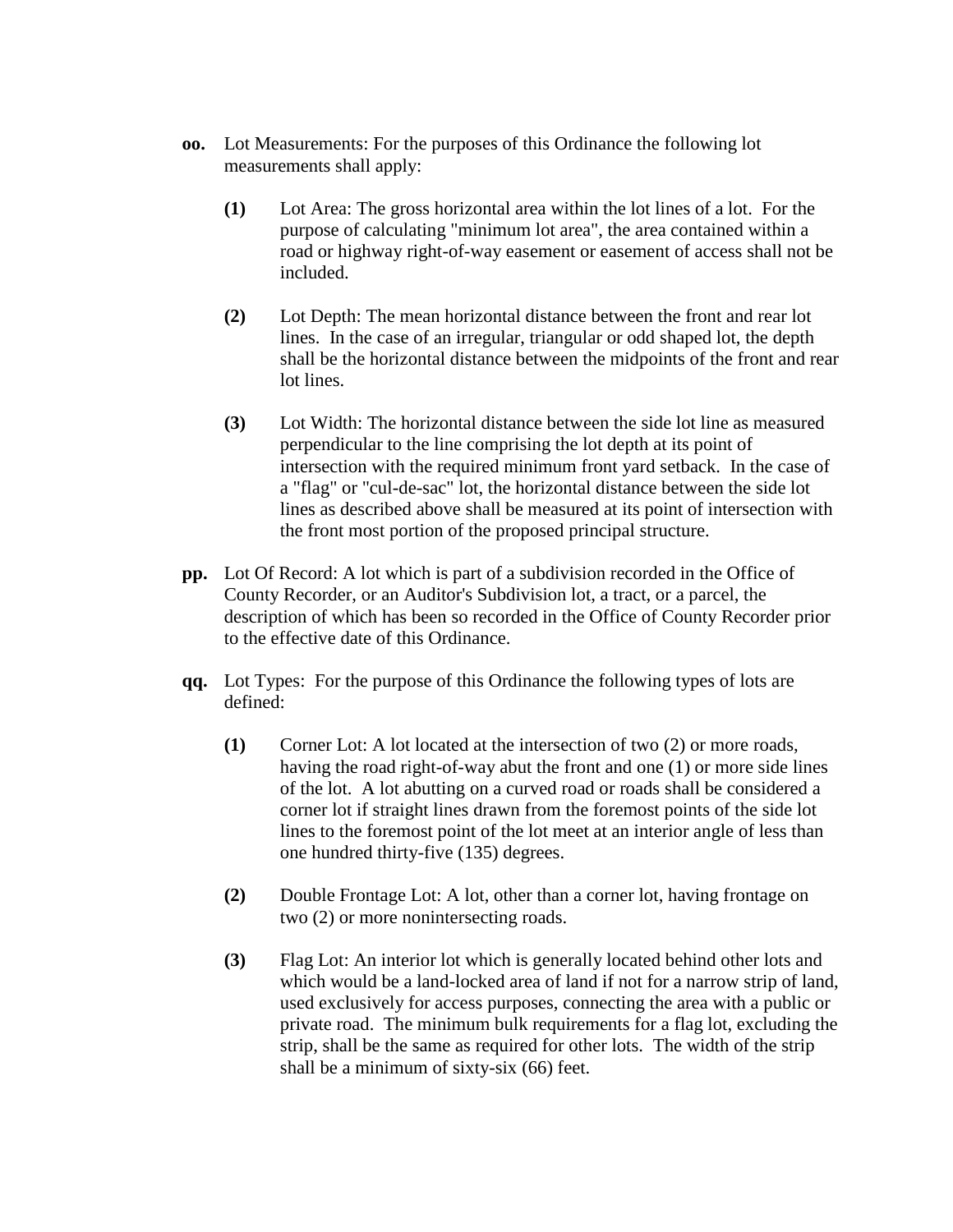- **(4)** Interior Lot: A lot having no road frontage with access only via easement.
- **rr.** Metes and Bounds Description: A description of land that uses distances and angles, uses distances and bearings, or describes the boundaries of the parcel by reference to physical features of the land.
- **ss.** Nonresidential Subdivision: A subdivision whose intended use is other than residential, such as commercial or industrial. Such subdivision shall comply with the applicable provisions of this Ordinance.
- **tt.** Owner: The holder of legal title including holders of any equitable interest, such as trust beneficiaries, contract purchasers, option holders, lessees, and the like. Whenever a statement of ownership is required by this Ordinance, full disclosure of all legal and equitable interests in the property is required.
- **uu.** Parcel: A part of a tract of land.
- **vv.** Pedestrian Walkway: A strip of land dedicated for public use which is reserved across a block for the purpose of providing pedestrian access to adjacent areas.
- **ww.** Performance Guarantee: A contract between the County and a developer which assures that the developer will bear the cost of all required infrastructure improvements and maintenance to said improvements.
	- **(1)** Performance Bond: A kind of insurance, in the form of a bond payable to the County, in the amount determined necessary by the County Engineer to complete the required improvements in the event the developer fails to do so.
	- **(2)** Escrow Account: A bank account that the developer deposits either cash, a note, a bond, or some other instrument readily convertible to cash in the amount determined necessary by the County Engineer to complete the required improvements in the event that the developer fails to do so. An escrow account is payable to the County on demand.
	- **(3)** Letter Of Credit: A letter of credit secured by the developer from a bank or other institution or from a person with resources sufficient to cover the cost of the required improvements if the developer fails to do so. The amount of the letter of credit shall be determined by the County Engineer and shall be payable to the County on demand.
- **xx.** Plat: A subdivision as it is represented by a formal document of maps or drawings, and writing.
- **yy.** Plat Of Survey: The graphical representation of a survey of one (1) or more parcels of land, including a complete and accurate description of each parcel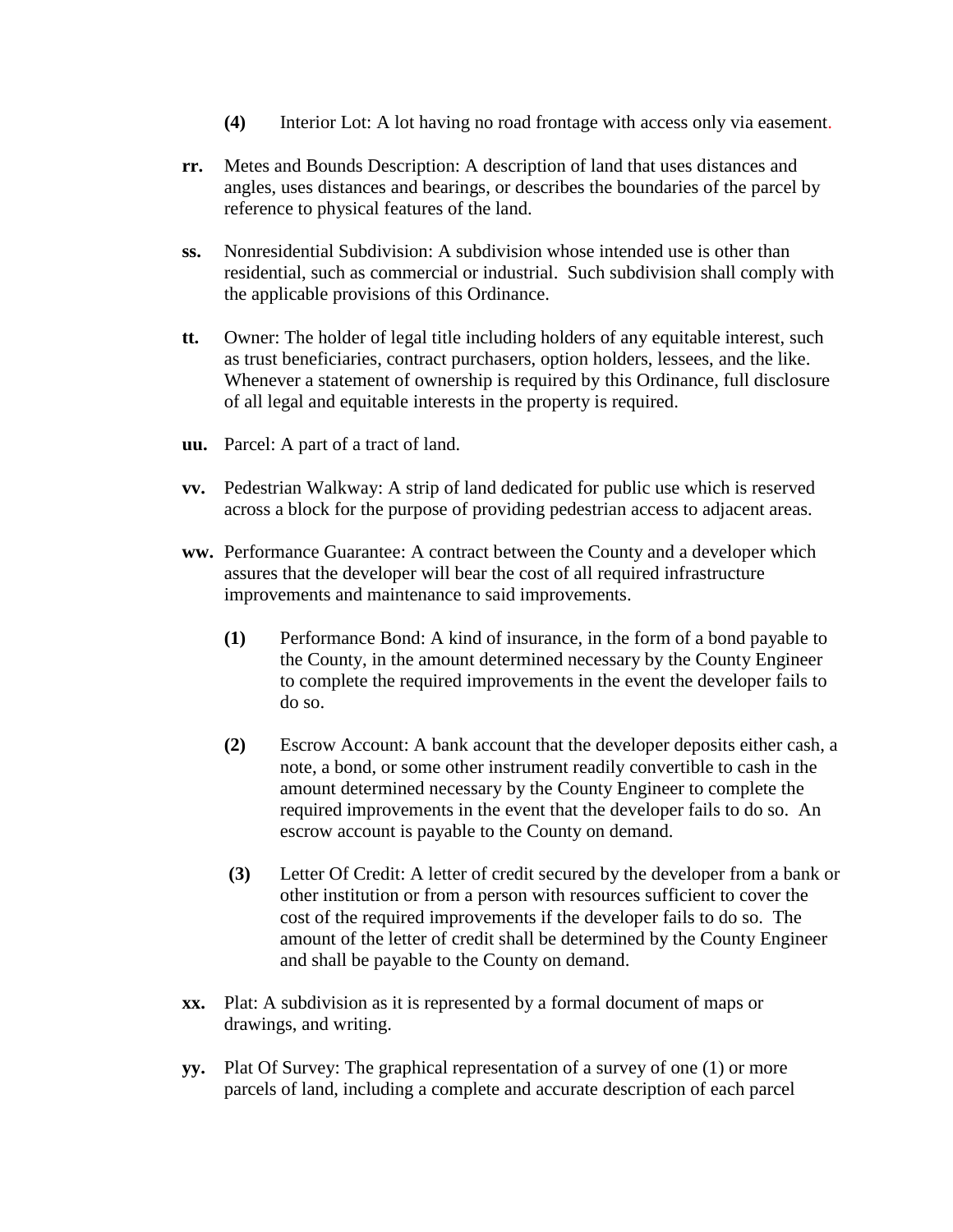within the plat, prepared by a licensed land surveyor, in accordance with Iowa Code Chapter 354, as amended.

- **zz.** Preliminary Plat: A map or drawing which show the proposed layout and construction of a subdivision and its proposed improvements in sufficient detail to indicate its workability and which is submitted with its accompanying material to the County Auditor for approval, but is not drafted in final form for recording.
- **aaa.** Property-Line Adjustment: A division of one (1) or more lots or parcels where no additional lots or parcels are created. No part of the divided lot or parcel of land will be transferred to anyone other than the owner or owners of a lot or parcel of land abutting that part of the divided lot or parcel of land to be transferred.
- **bbb.** Property Split: A division of a tract or parcel. No more than three parcels shall be created per forty-acre aliquot part that exists on or after Feb. 1, 1999, the original date of this Ordinance. This provision shall not be construed so as to prohibit approval of a property line adjustment.
- **ccc.** Proprietor: A person who has a recorded interest in land, including a person selling or buying land pursuant to a contract, but excluding persons holding a mortgage, easement or lien interest.
- **ddd.** Protective Covenants: Contracts entered into between private parties and which constitute restrictions of all private property within the subdivision for the benefit of property owners against the lessening of property values.
- **eee.** Public Improvement: Any road surface material, curbs, gutters, sidewalks, water or sewer systems, storm sewers or drainage systems, lot or road grading, road lighting, road signs, plantings or other items constructed for the welfare of the property owners and the public which the County may ultimately assume the responsibility for maintenance and operation, or which may affect an improvement for maintenance and operation, or which may affect an improvement for which County responsibility is established. All such improvements shall be properly bonded.
- **fff.** Oualified Observer: An individual certified by the Iowa Department of Transportation as an observer in the major phase of construction that they are inspecting.
- **ggg.** Quarter-Quarter Section: The northeast, northwest, southeast or southwest quarter of a quarter section delineated by the United States Government system of land survey and which is approximately forty (40) acres in size.
- **hhh.** Repeat Offense: A recurring violation of the same section of Chapter 25 Subdivision Regulations of the Mills County Code of Ordinances.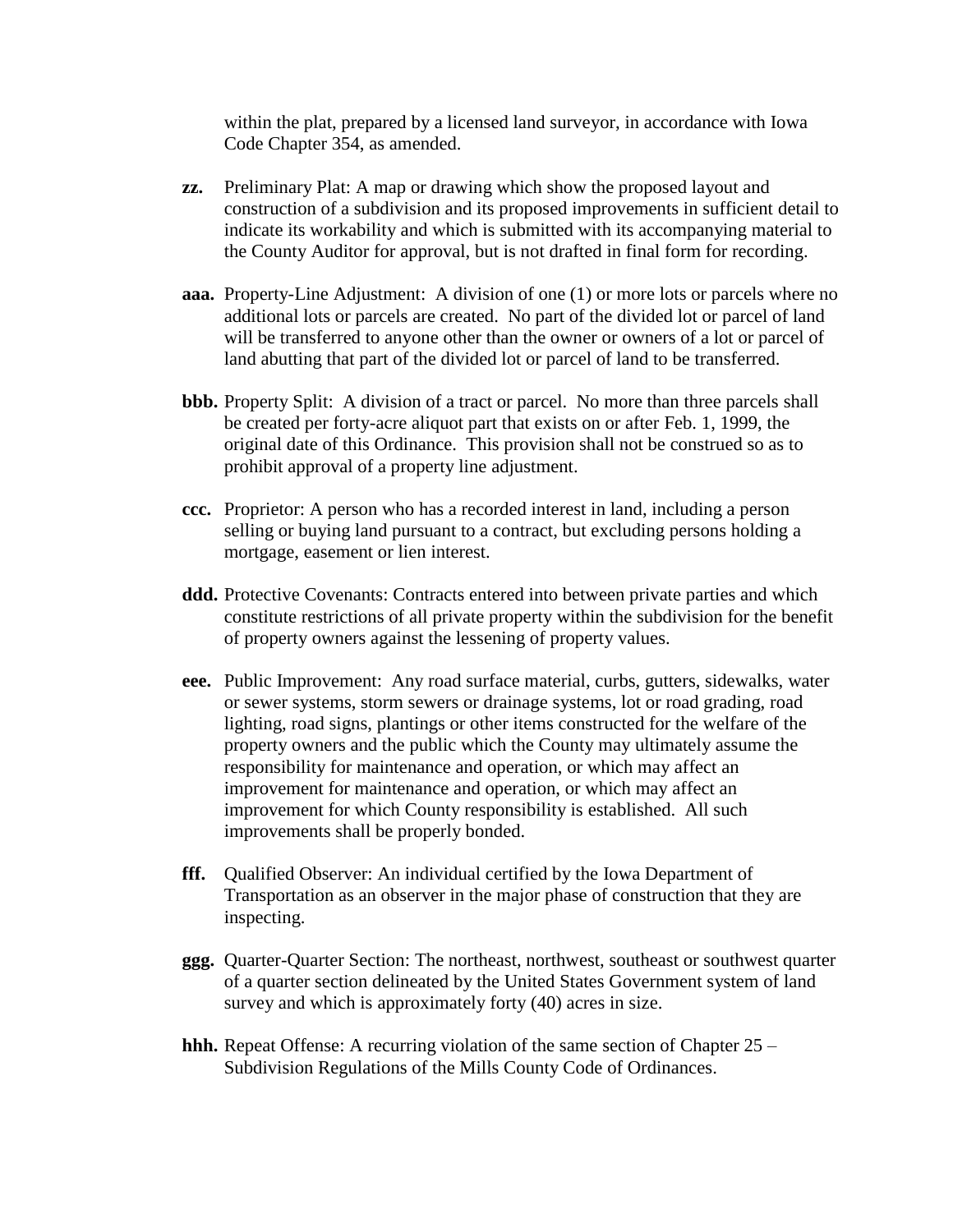- **iii.** Resubdivision/Replat: Any subdivision of land which has previously been included in a recorded plat. In appropriate context, it may be a verb referring to the act of preparing a plat of previously subdivided land. Resubdivision/replats shall follow the same procedure as set forth for a minor or major subdivision, whichever may be applicable.
- **jjj.** Right-Of-Way: The land or water area, the right to possession of which is secured or reserved for public purposes.
- **kkk.** Road: The entire width between the boundary lines of every way intended for public use for the purpose of vehicular and pedestrian traffic and for the placement of utilities. The term "road" shall include street, avenue, circle, drive, highway, lane, place, thoroughfare, or any other similar designation.
	- **(1)** Arterial Road: Any road serving major traffic movements which is designed primarily as a traffic carrier between cities or between various sections of the County, which forms part of a network of through roads, or which provides service and access to abutting properties only as a secondary function.
	- **(2)** Collector Road: Any road designed primarily to gather traffic from local roads and carry it to the arterial system.
	- **(3)** County Road: Any road, other than a highway, which is not located within a platted subdivision approved by the County.
	- **(4)** Cul-De-Sac: A road having one (1) end connection with a public or private road and being terminated at its other by a vehicular turnaround.
	- **(5)** Dead-End Road: A local road having only one (1) outlet connecting to another road.
	- **(6)** Highway: An officially designated Federal or State numbered highway, or other major street or road designated by the County as a thoroughfare.
	- **(7)** Local Road: A road designed primarily to provide access to abutting properties and to discourage through traffic.
	- **(8)** Marginal Access Road: A local road which is parallel with an adjacent highway or arterial road and which provides access to abutting properties and provides protection from fast, through traffic on the highway or arterial road.
	- **(9)** Private Road: All land between right-of-way lines dedicated to the public, but not accepted into a governmental road system.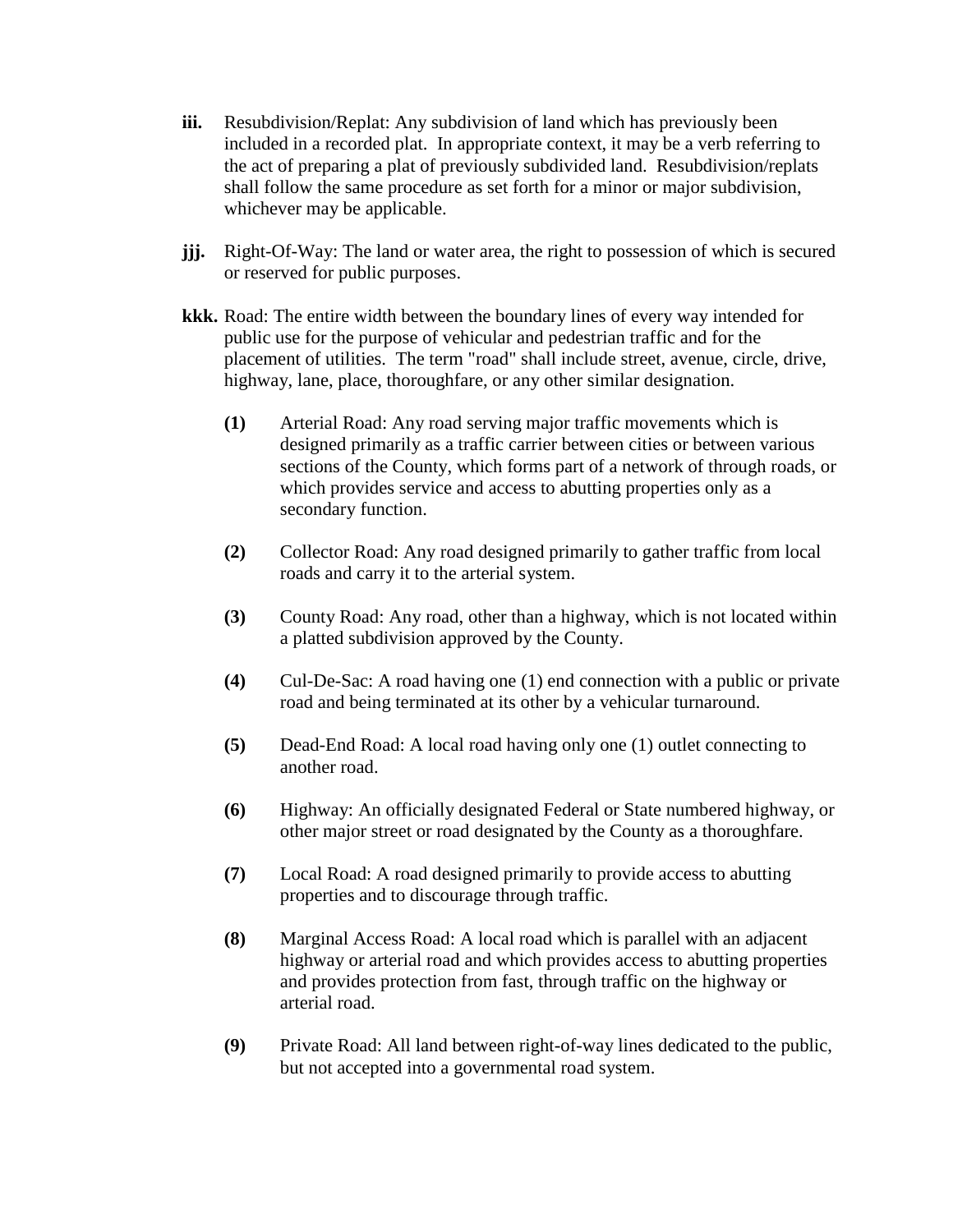- **(10)** Public Road: All land between right-of-way lines dedicated to and accepted by a governmental agency.
- **lll.** Road Right-of-Way Line: A dividing line between a tract or parcel of land and the contiguous road. The boundary line of a road.
- **mmm.** Sketch Plat: A freehand sketch drawing which depicts the proposed division of a tract or parcel of land, which meets the requirements of this Ordinance.
- **nnn.** Soil And Water Conservation District: The Soil and Water Conservation District Office for Mills County, Iowa.
- **ooo.** Subdivision: A subdivision shall be when a tract of land is subdivided by repeated or simultaneous division into three or more parcels, any of which are described by metes and bounds description for which no plat of survey is recorded. This section is intended to meet the definition as set forth in Iowa Code § 354.6
	- **(1)** Major Subdivision: All subdivisions not classified as either a minor subdivision, parcel split or property line adjustment; including but not limited to, any size subdivision requiring new public roads, or the extension of any public facilities, or the creation of any public improvements.
	- **(2)** Minor Subdivision: A subdivision of land in which all new lots front on and have direct access from an existing public or private road and wherein no new public roads are to be created or sought to be dedicated or contemplated to project through the proposed subdivision.

No new lot created in either a major or minor subdivision shall conflict with any provisions or portion of this Ordinance.

- **ppp.** Subdivision Plat: The graphical representation of the subdivision of land, prepared by a licensed land surveyor, having a number or letter designation for each lot within the plat and a succinct name or title that is unique for the County where the land is located.
- **qqq.** Tract: An aliquot part of a section, a lot within an official plat, or a government lot.
- **rrr.** Vacation: To make void or annul.
- **sss.** Zoning Ordinance: The rules, regulations and minimum standards which apply to the use of property within specific areas of Mills County.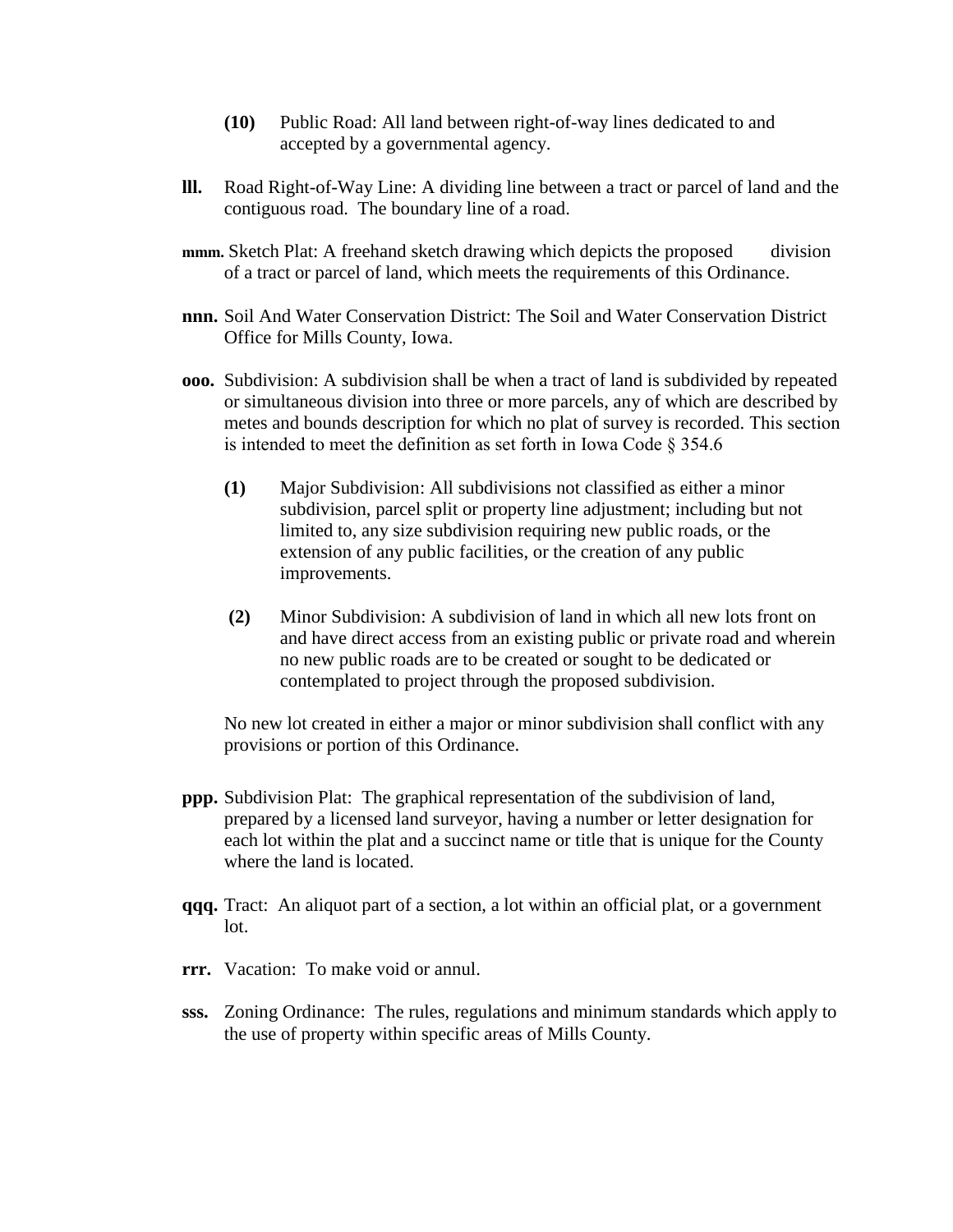### **SECTION 3 SKETCH PLAT APPLICATION**

### **25.3.1 Discussion of Requirement**

Before preparing a sketch plat, the developer may discuss with the County Auditor the requirements and procedure for approval of a property line adjustment or property split.

## **25.3.2 Application for Sketch Plat Approval**

An application for sketch plat approval shall be filed with the County Auditor, along with the required fee. The application shall be accompanied by such information and documentation as shall be prescribed by this Ordinance.

The application shall contain the following information and documentation:

- **a.** The names, addresses and telephone numbers of the owner of the land and the developer, if other than the owner.
- **b.** The name of the road adjacent to the subject property or properties.
- **c.** The legal description of the subject property or properties.
- **d.** The present and proposed use of the subject property or properties.
- **e.** A statement of any existing easements affecting the subject property.
- **f.** A statement indicating the source of water supply and sanitary sewer disposal types along with the distance to the nearest public water and public sewer.
- **g.** A copy of the sketch plat, as described in Section 25.3.3 below.
- **h.** A statement by the person preparing the application attesting to the truth and correctness of all information and documentation presented with the application.
- **i.** For a property split or a subdivision, each parcel shall have an approved entrance in accordance with the Chapter 4 – Entrance and Driveway of the Mills County Code of Ordinances.
- **j.** An agreed upon property line adjustment shall contain signatures of the grantor and grantee, if applicable.

## **25.3.3 Contents of the Sketch Plat**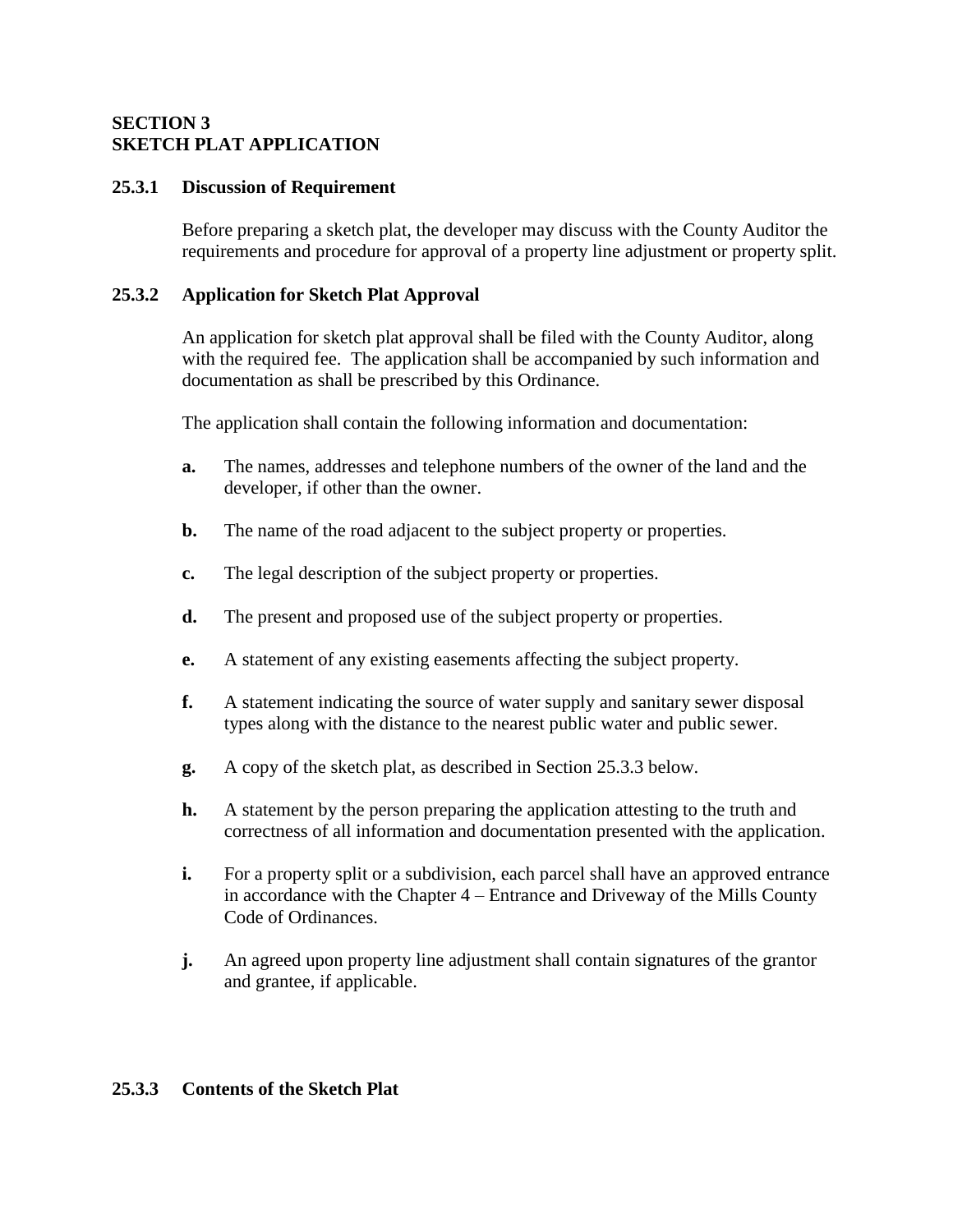The sketch plat may be drawn as a freehand sketch at a legible scale. The sketch plat shall show the following:

- **a.** North arrow and the scale of the document.
- **b.** General location of the property by section, township and range.
- **c.** The approximate location of property lines, existing right-of-ways and known easements.
- **d.** The approximate location, dimension and area of all existing and proposed parcels.

#### **25.3.4 Sketch Plat Approval for a Subdivision**

The County Auditor and County Engineer shall review the application and determine the appropriate subdivision classification. Within one (1) year from the day the County Auditor approves the sketch plat, the developer shall file a preliminary plat application with the County Auditor. If the developer fails to file the preliminary plat application within the one (1) year time period, the sketch plat shall be deemed void.

### **25.3.5 Sketch Plat Approval of a Property Line Adjustment**

Following such review of the sketch plat for a property line adjustment, the County Auditor shall either approve the sketch plat with or without specified conditions to be accepted by the developer as a condition of such approval or disapprove the sketch plat. The County Auditor shall notify the developer, in writing, of the decision.

- **a.** Approval of the sketch plat shall signify the general acceptability of the proposed property line adjustment with respect to compliance with the requirements of this Ordinance and shall be deemed to be authorization to proceed with preparation of necessary instruments for conveyance of a portion of one (1) lot or parcel to the owner of an adjoining lot or parcel. A plat of survey shall be prepared for the division. Within one (1) year, one (1) copy of the plat of survey shall be prepared by a licensed land surveyor and a copy filed with the County Auditor before final approval may be given on the sketch plat or property line adjustment application. A copy of said decision shall be recorded simultaneously with any and all instruments filed with the County Recorder which transfer the ownership of said property being divided.
- **b.** After final approval of the sketch plat application, any revision of the sketch plat shall require the submission of a new sketch plat application and fee.
- **c.** Within one (1) year from the day the County Auditor approves the sketch plat, the developer shall complete the plat of survey and file it with the County Recorder.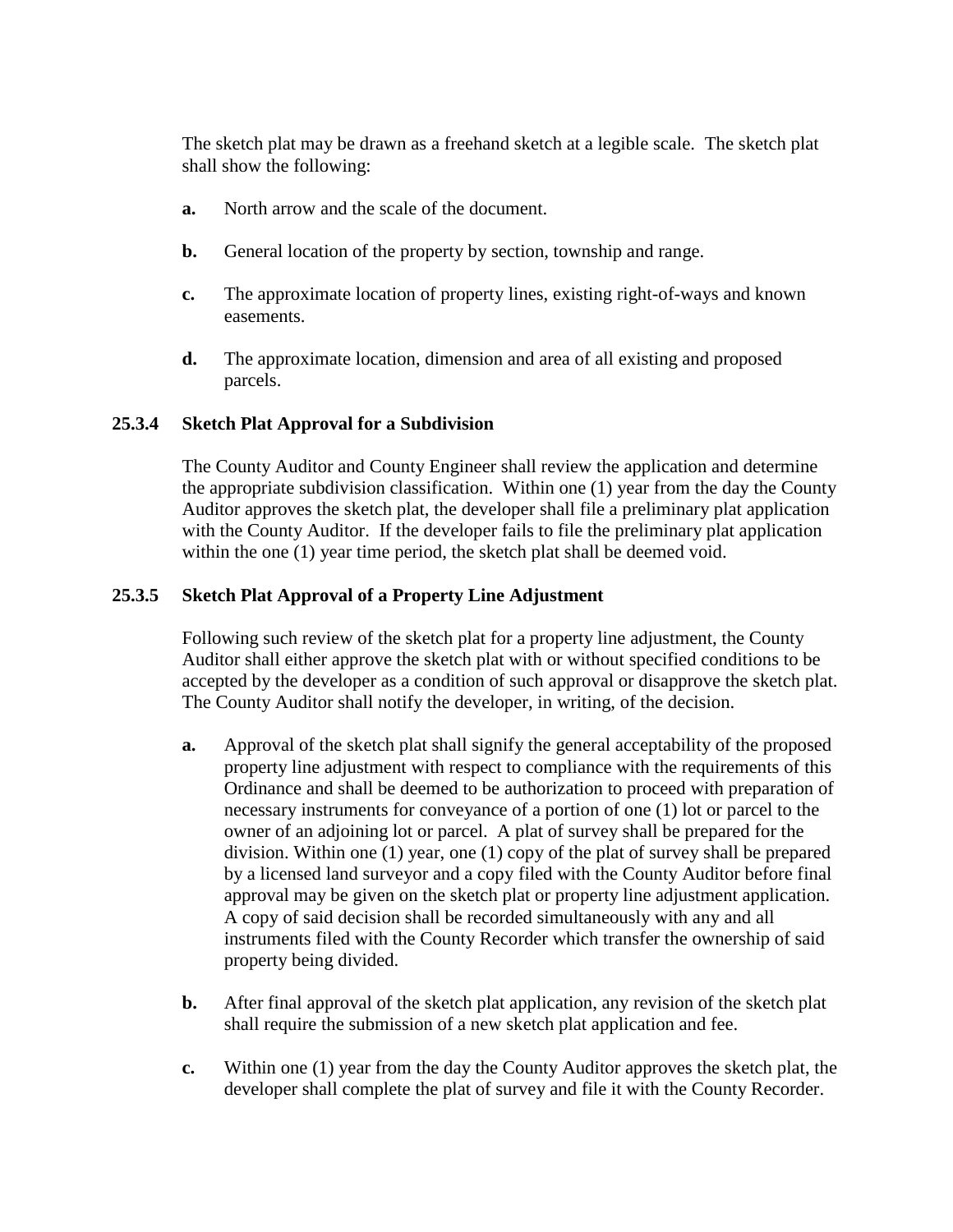If the plat of survey is not filed within the one (1) year time period, the sketch plat shall be deemed void.

**d.** Disapproval of the sketch plat shall signify the general unacceptability of the proposed property line adjustment with respect to compliance with the requirements of this Ordinance. The developer may file a request for a variance. Such a request should describe how full compliance with ordinance requirements constitutes an undue hardship. The developer shall file the variance application with the County Auditor and pay the required fee. The variance application shall be presented to the Board of Supervisors with twenty (20) days of receipt. After consideration of the request and any relevant information, the Board of Supervisors will either approve or deny the variance as set forth in Section 25.1.9 above.

## **25.3.6 Sketch Plat Approval of a Property Split**

Following such review of the sketch plat for a property split, the County Auditor shall either approve the sketch plat with or without specified conditions to be accepted by the developer as a condition of such approval or disapprove the sketch plat. The County Auditor shall notify the developer, in writing, of the decision.

- **a.** After final approval of the sketch plat application, any revision of the sketch plat shall require the submission of a new sketch plat application and fee.
- **b.** Approval of the sketch plat shall signify the general acceptability of the proposed property split with respect to compliance with the requirements of this Ordinance. A plat of survey shall be prepared for as follows:
	- **(1)** In the event a forty-acre aliquot part is proposed to be divided into two (2) parcels, it shall be required that only the parcel being conveyed have a plat of survey prepared of it; however, as allowed by Iowa Code Section 354.4, as amended, at the discretion of the County Auditor, an order may be given to require both parcels to have a plat of survey prepared of them.
	- **(2)** In the event a forty-acre aliquot part is proposed to be divided into three (3) parcels simultaneously or accumulatively, it shall be required that all three (3) parcels in that forty-acre aliquot part have a plat of survey prepared of them.
	- **(3)** In the event a tract or parcel was divided into two (2) parcels prior to Feb. 1, 1999, the original date of this Ordinance, and it is proposed that one (1) of the two (2) parcels be divided to become two (2) parcels, resulting in no more than three (3) parcels within the boundaries of the forty-acre aliquot part, only the two (2) new parcels shall be required to have a plat of survey prepared of them.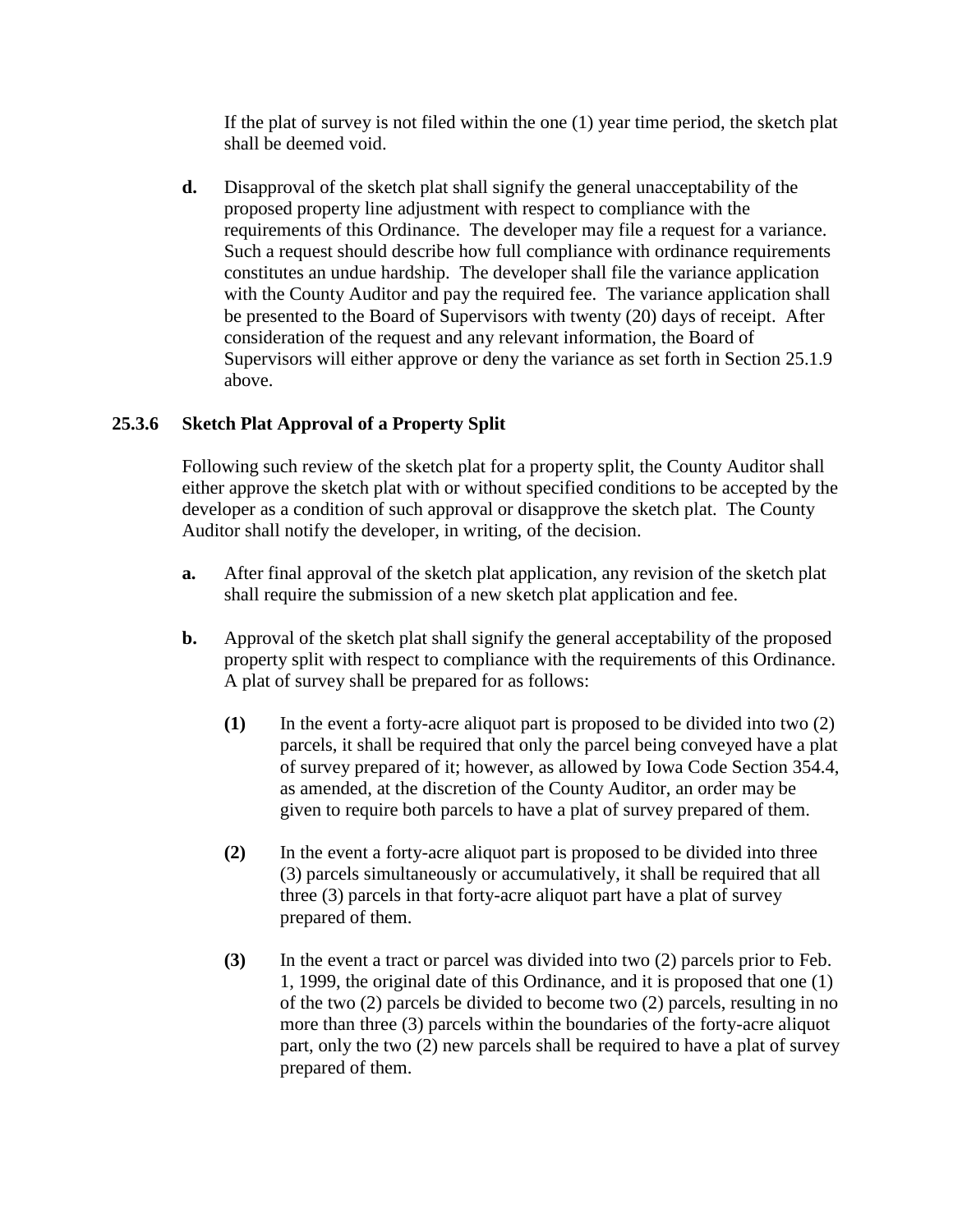- **c.** Within one (1) year from the day the County Auditor approves the sketch plat for a property split, the developer shall complete the plat of survey and file it with the County Recorder. If the developer fails to file the plat of survey within the one (1) year time period, the sketch plat shall be deemed void.
- **d.** Disapproval of the sketch plat shall signify the general unacceptability of the proposed property split with respect to compliance with the requirements of this Ordinance. The Developer may file a request for a variance. Such a request should describe how full compliance with ordinance requirements constitutes an undue hardship. The developer shall file the variance application with the County Auditor and pay the required fee. The variance application shall be presented to the Board of Supervisors within twenty (20) days of receipt. After consideration of the request and any relevant information, the Board of Supervisors will either approve or deny the variance as set forth in Section 25.1.9 above.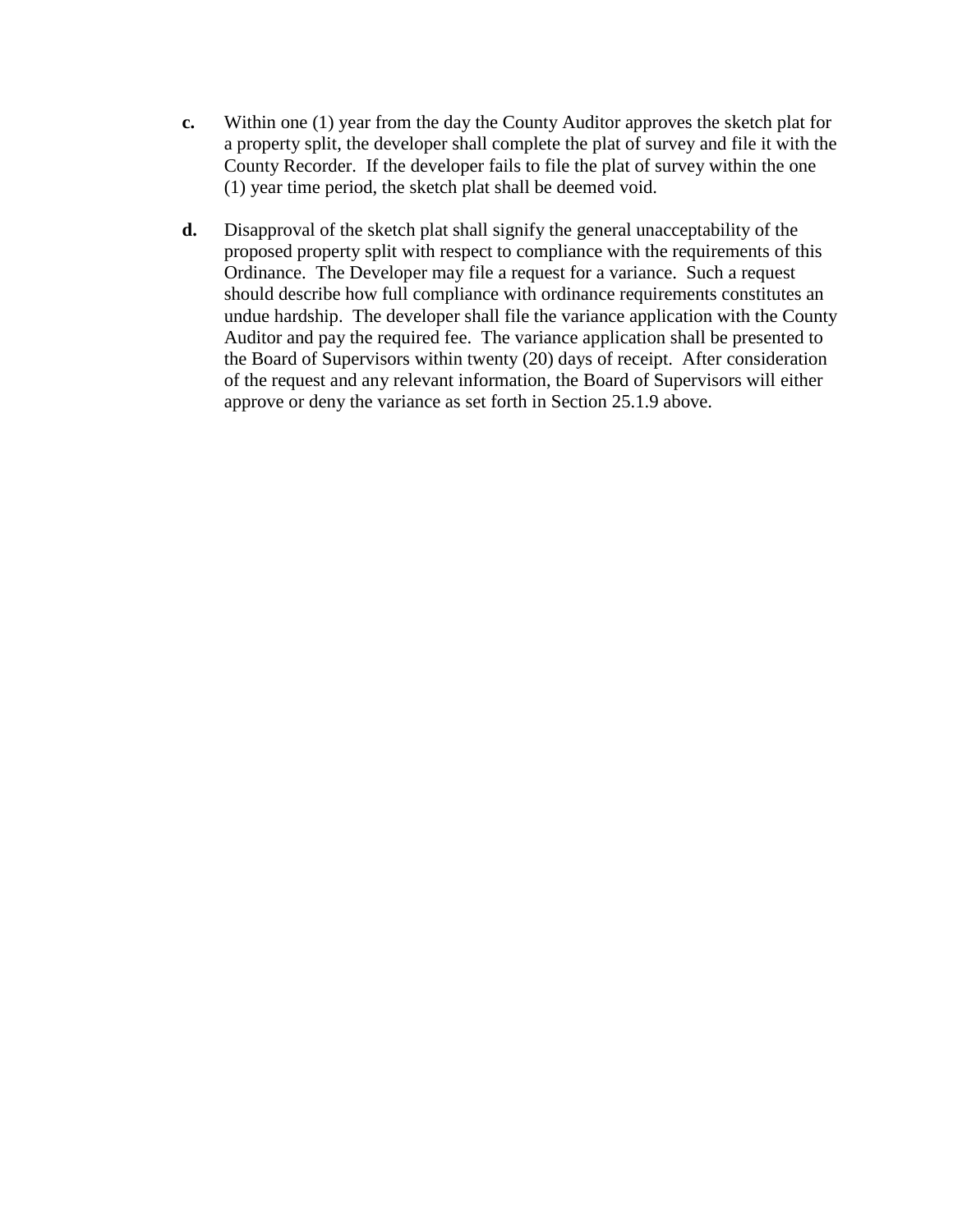### **SECTION 4 PRELIMINARY PLAT APPLICATION**

### **25.4.1 Application for Preliminary Plat Approval**

The developer shall file the preliminary plat application with the County Auditor for submission to the County Board. The application and required fee shall be accompanied by the following information and documentation:

- **a.** The names, addresses and telephone numbers of the owner of the land and the developer, if other than the owner.
- **b.** The names, addresses and telephone numbers of all professional consultants advising the developer with respect to the proposed subdivision.
- **c.** The proposed name of the subdivision.
- **d.** The street address or general location and legal description of the subject property.
- **e.** The existing and proposed uses of the subject property.
- **f.** A statement of proposed method of water supply, of sanitary sewage treatment and of disposal of storm waters from the subject property.
	- **(1)** In the event private water wells are to be the proposed method of water supply, as provided in Section 25.7.12 below, the developer shall submit test well results as evidence of the availability of water on the site.
	- **(2)** In the event onsite wastewater treatment and disposal systems are to be the proposed method of sanitary sewer treatment, as provided in Section 25.7.13 below, the developer shall submit percolation (perc.) test results as evidence of the suitability of the soil for onsite wastewater treatment and disposal systems on the site.
- **g.** A statement of the manner in which it is proposed to finance improvements.
- **h.** A statement of the general nature and type of improvements proposed for the subdivision, and in what manner the developer intends to provide for their installation, e.g., actual construction, monetary guarantee, etc. The statement shall indicate the approximate completion time of such improvements.
- **i.** Ten (10) blackline/blueline print copies of the preliminary plat as described in Section 25.4.2 below.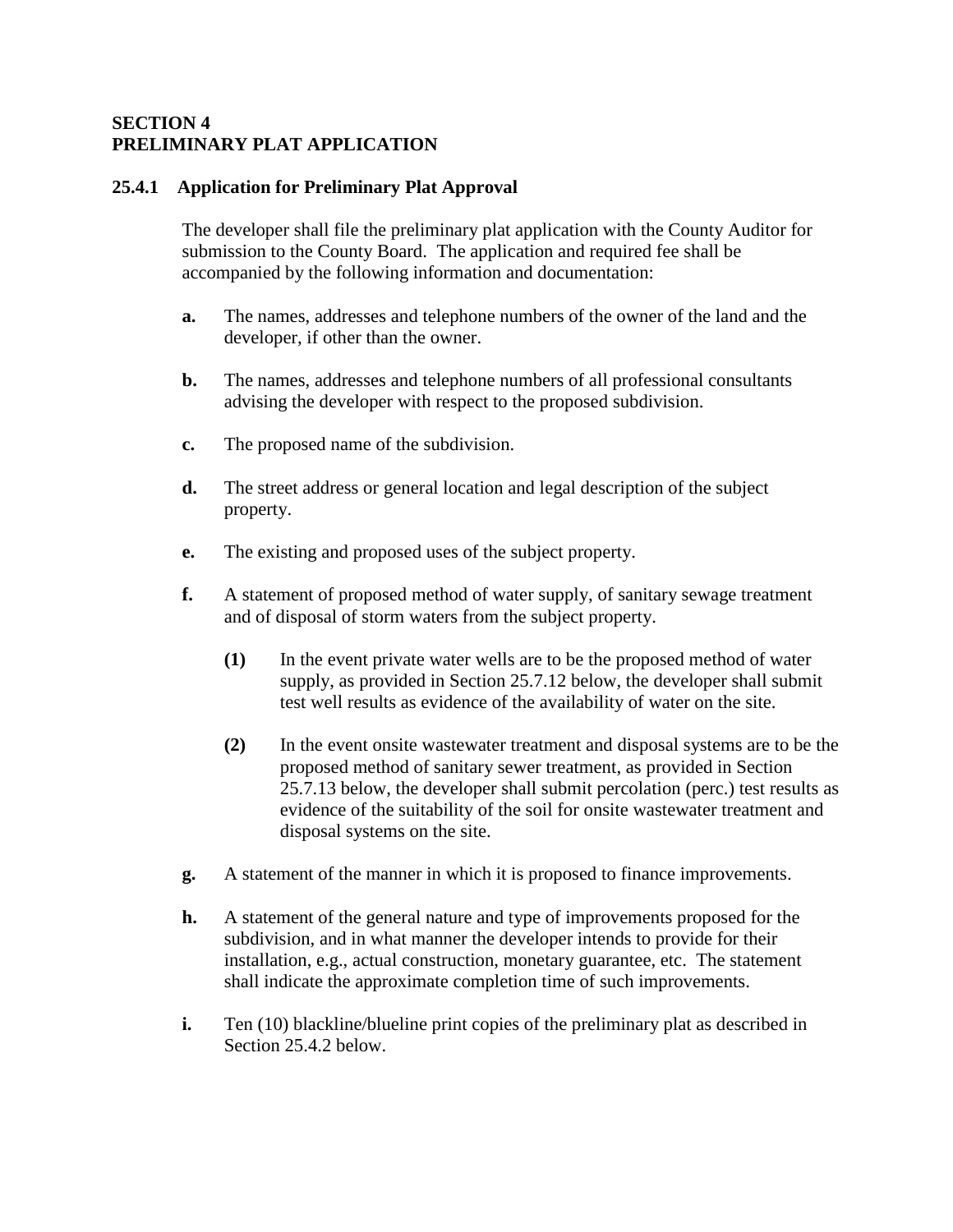- **j.** Two (2) blackline/blueline print copies of the plans showing the typical cross sections and center line profiles, with approximate grades, of all proposed public roads.
- **k.** One (1) blackline/blueline print copy of the Erosion and Sedimentation Control Plan, approved by the Soil and Water Conservation District. The plan shall show the design for reducing erosion and controlling sediment on the subdivision site during and after construction. The plan shall be prepared in accordance with this Ordinance and the standards and specifications of the Soil and Water Conservation District. Said plan shall have attached thereto a statement by the developer that the construction and/or development will be done in accordance with the plan.
- **l.** Department of Natural Resources' National Pollutant Discharge Elimination System (NPDES) permit required.
- **m.** A statement by the person preparing the application attesting to the truth and correctness of all information and documentation presented with the application.

## **25.4.2 Contents of the Preliminary Plat**

The preliminary plat shall be prepared by a licensed land surveyor at a convenient scale of not less than one (1) inch equals one hundred (100) feet; however, those areas of more than one hundred (100) acres may be at a scale of one (1) inch equals two hundred (200) feet. The preliminary plat shall show the following:

- **a.** The name of the proposed subdivision and an identification clearly stating that the document is a preliminary plat.
- **b.** The date of the document, north point and the scale of the document.
- **c.** The names and addresses of the owner of the land, the developer, if other than the owner, and the licensed land surveyor who prepared the preliminary plat.
- **d.** A description of the subject property, giving the location and dimensions of all boundary lines to be expressed in feet and decimals of a foot, with reference to section or quarter section lines.
- **e.** The following existing conditions shall be shown on the preliminary plat:
	- **(1)** The location, right-of-way width, surfacing width and names of all existing public or private roads and easements of access, railroad right-ofways, and utility easements within the subdivision and within two hundred (200) feet thereof.
	- **(2)** The location of any existing permanent buildings within the proposed subdivision and existing buildings in projected alignment of any proposed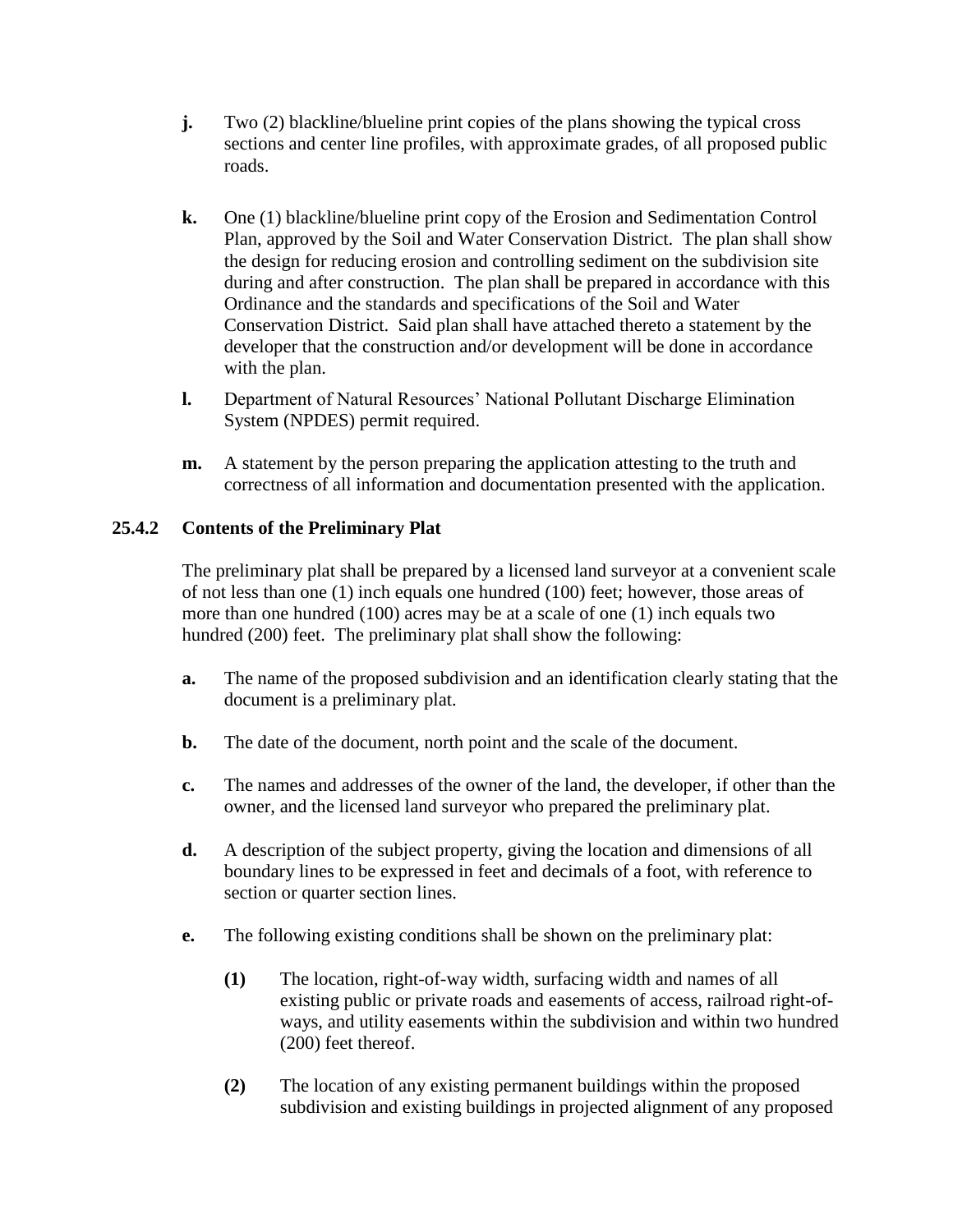public roads outside of the proposed subdivision and within two hundred (200) feet thereof.

- **(3)** The location of pertinent features such as water bodies, wetlands, wooded areas, isolated preservable trees, rock outcroppings, parks, cemeteries, bridges and other permanent structures.
- **(4)** The location of all existing sanitary and storm sewers, culverts, water mains, gas lines and other underground installations within or immediately adjacent to the proposed subdivision.
- **(5)** The location of water courses, drainage ditches, floodways, any easements and areas subject to flooding. Proposed subdivisions located within areas subject to flooding shall include a contour line depicting the boundary of one hundred (100) year flood as shown in the Mills County, Iowa, Flood Plain Study prepared by the Federal Emergency Management Agency.
- **(6)** Contour lines or spot elevations related to some established bench marks or mean sea level or other datum having the following intervals:

### Major Subdivision

- **(a)** Ten (10) foot contour intervals for ground slopes of ten (10) percent or more.
- **(b)** Five (5) foot contour intervals for ground slopes of less than ten (10) percent.
- **(c)** Spot elevations where the ground is too flat for contours.

## Minor Subdivision

- **(d)** Ten (10) foot contour intervals.
- **(e)** Spot elevations where the ground is too flat for contours.
- **(7)** The location, elevation and description of the bench mark controlling the survey.
- **f.** The following information with respect to the manner in which the subject property is to be developed shall be included on the preliminary plat:
	- **(1)** The location, dimensions, identification number and lot area of all proposed lots.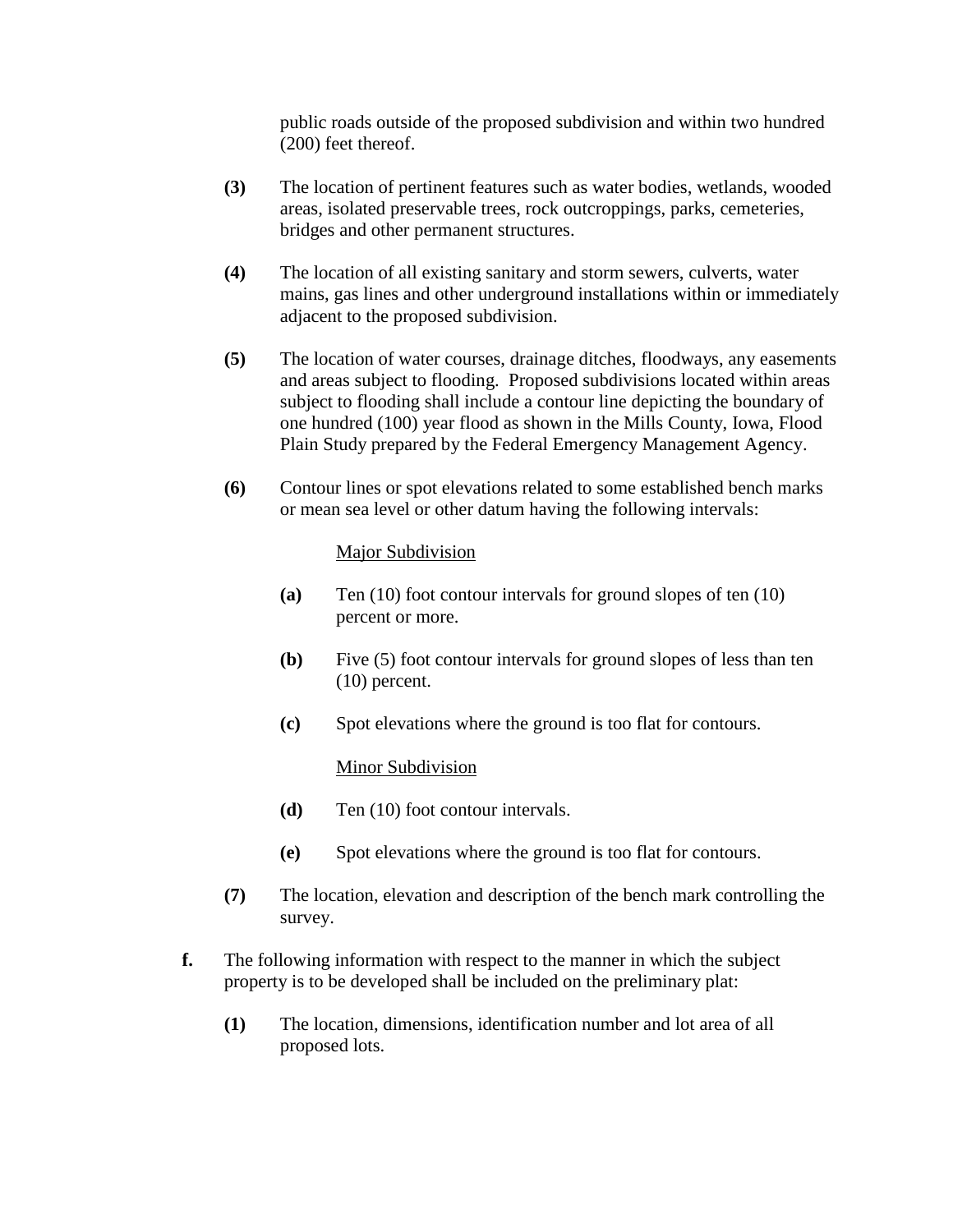- **(2)** The location, right-of-way width, surfacing width and names of all proposed public roads.
- **(3)** The approximate location, width and purpose of all proposed easements.
- **(4)** The approximate location and type of all proposed utilities.
- **(5)** The location, dimensions and area of all property proposed to be set aside for park or playground use, or other public or private reservation, with designation of the purpose thereof, and conditions, if any, of the dedication or reservation.
- **(6)** The location and width of all proposed building setback lines.
- **(7)** Indication of the use of all proposed lots, if other than single-family dwellings.
- **g.** A vicinity map showing the general location of the subdivision within the boundaries of the County.
- **h.** A certificate to be signed by the County Engineer stating an opinion of compliance with Chapter 25 – Subdivision Regulations of the Mills County Code of Ordinances.
- **i.** A certificate for approval of the County Board to be signed by the Chairperson and attested by the County Auditor.
- **j.** If applicable, a certificate for approval complies with this Ordinance of the City Council to be signed by the Mayor and attested by the City Clerk, along with other appropriate certificates as may be required by the city.

## **25.4.3 Application Acceptance**

The application shall be considered as officially filed after it has been examined by the County Auditor and found to contain the information and documentation essential for proper review. Lack of complete information and documentation shall be deemed cause for refusal of official filing.

## **25.4.4 Distribution of Preliminary Plat**

The County Auditor shall transmit copies of the preliminary plat to the County Engineer, the appropriate school district superintendent, the Soil Conservation District, the appropriate fire department, the County Sheriff and such other official body or agency as may be directed by the County Board. The County Engineer shall retain the two (2) copies of the typical cross sections of the roads for review.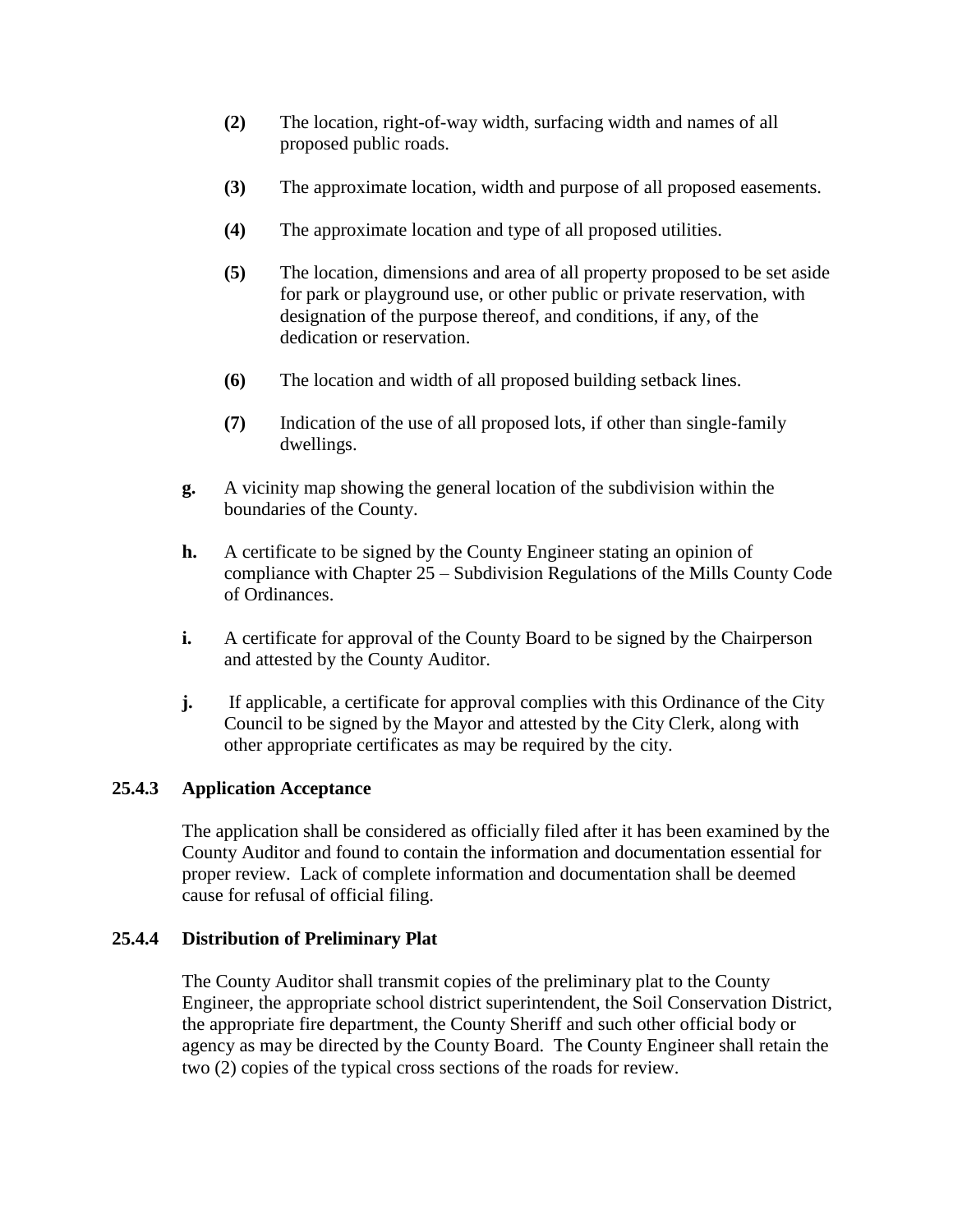### **25.4.5 Review of Preliminary Plat**

Comments and recommendation shall be filed with the County Auditor as soon as practical, but normally within fifteen (15) working days. Copies of the County Auditor's comments and recommendations, as well as those of the responding individuals and agencies shall be submitted to the County Board.

### **25.4.6 Review of Preliminary Plat by Soil and Water Conservation District**

The preliminary plat shall not be approved unless it includes a complete plan for soil erosion and sedimentation control, developed in accordance with the technical standards and specifications of the Soil Conservation District and approved by the Soil and Water Conservation District. The developer shall attach a statement to the erosion and sedimentation control plan certifying that construction and/or development will be done in accordance with the plan.

Within fifteen (15) working days of receipt of the plan, the Soil Conservation District shall notify, in writing, the developer and the County Auditor that the erosion and sedimentation control plan has been approved, approved subject to modifications, or disapproved. If disapproved, the Soil and Water Conservation District shall submit to the County Auditor, with a copy to the developer, a statement setting forth reasons for disapproval, and indicating in what way this plan fails to conform to the technical standards and specifications of the Soil and Water Conservation District. In addition, the Soil and Water Conservation District may submit written comment on the other materials submitted for its review.

The date of approval of the erosion and sedimentation control plan by the Soil and Water Conservation District shall be its effective date. Any improvements pursuant to the development of the land from that date forward shall be undertaken in conformance with the plan.

The developer and subsequent landowners shall be liable for the successful implementation and completion of this plan. Any changes in the plan will require approval of the Soil and Water Conservation District.

## **25.4.7 Department of Natural Resources NPDES General Permit #2**

The developer shall be responsible for obtaining approval from the Department of Natural Resources in the form of a NPDES General Permit #2 for storm water discharge. The developer and subsequent landowners shall be liable for the successful implementation and completion of the requirements of this permit. Any changes in the plan will require approval of the Department of Natural Resources.

#### **25.4.8 Public Hearing by County Board**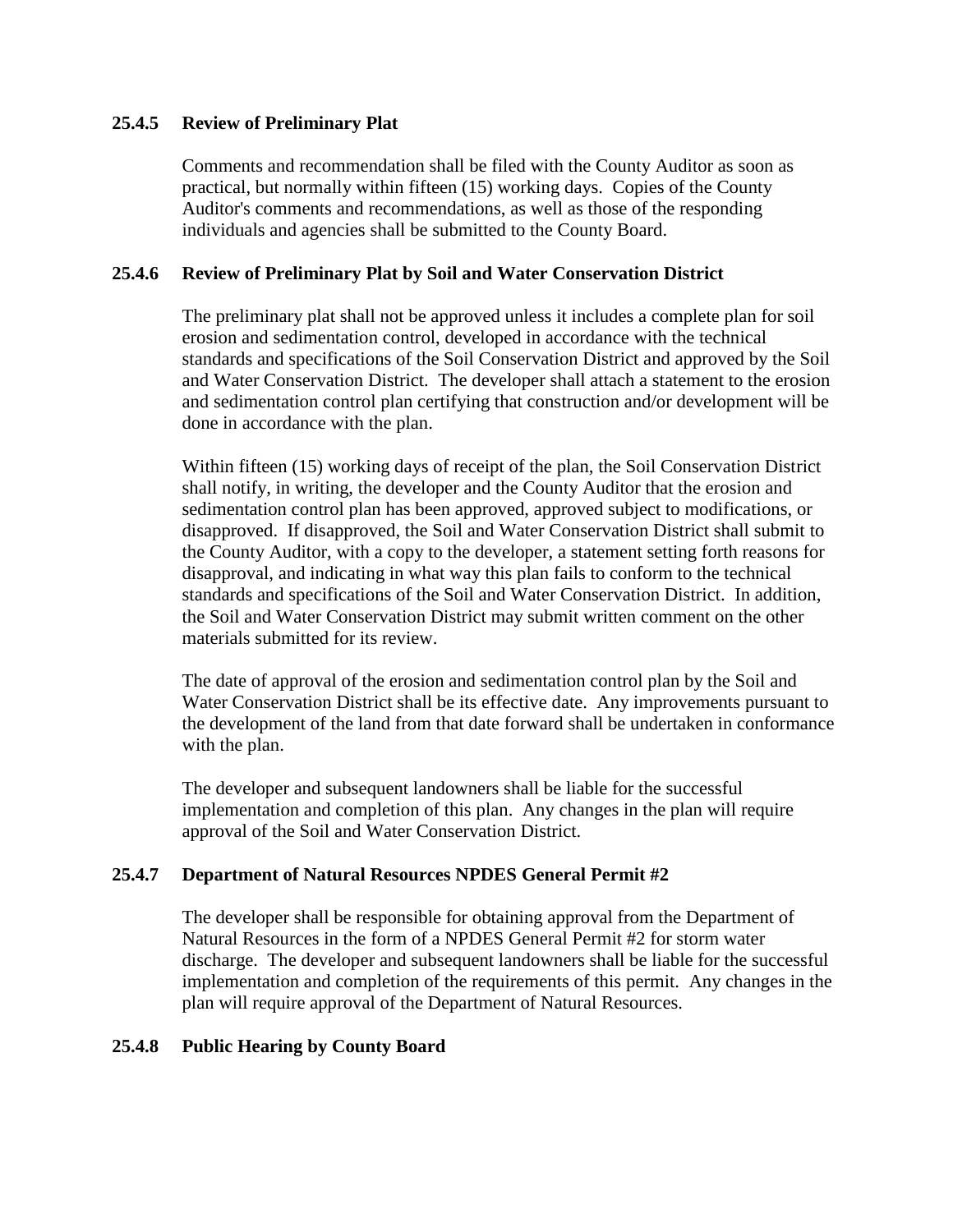Before taking final action on each preliminary plat application, the County Board shall hold a public hearing thereon. Notice of a public hearing on a proposed subdivision shall include the time and place of said public hearing and the place where the contents of the request may be examined, and shall be given in the following manner:

- **a.** A notice of the public hearing shall be given by one (1) publication in the designated newspapers in the County, not less than four (4) nor more than twenty (20) days prior to the date of the public hearing.
- **b.** The County Board may recess a hearing in order to serve notice upon other property owners or persons that the County Board determines may be interested in the application or to obtain additional information. Upon recessing for this purpose, the County Board shall announce the time and date when the County Board will resume the hearing.

#### **25.4.9 County Board Action**

The County Board shall either disapprove the preliminary plat or shall, by resolution, approve the preliminary plat with or without specified conditions to be accepted by the developer as a condition of such approval. Adoption of such a resolution shall require an affirmative vote of at least a majority of those voting.

#### **25.4.10 Record of Approval**

Any resolution adopted by the County Board approving a preliminary plat shall be given an official resolution number and shall be entered into the minutes of proceedings of the County Board.

- **a.** Following County Board action, the County Auditor shall notify, in writing, the developer of the County Board's decision.
- **b.** If the preliminary plat is approved by the County Board, the County Auditor shall return a signed blackline/blueline print copy of such plat to the developer.

#### **25.4.11 Effect of Approval of Preliminary Plat**

Approval of the preliminary plat shall not constitute final acceptance of the subdivision by the County Board, but shall signify merely the general acceptability of the proposed subdivision. Such approval shall be deemed to be authorization to proceed with the preparation of the final construction plans and the final plat.

#### **25.4.12 Effective Period of Preliminary Plat Approval**

Within one (1) year from the day the County Board approves a preliminary plat, the developer shall apply for final plat approval, or the first part thereof if phased. If the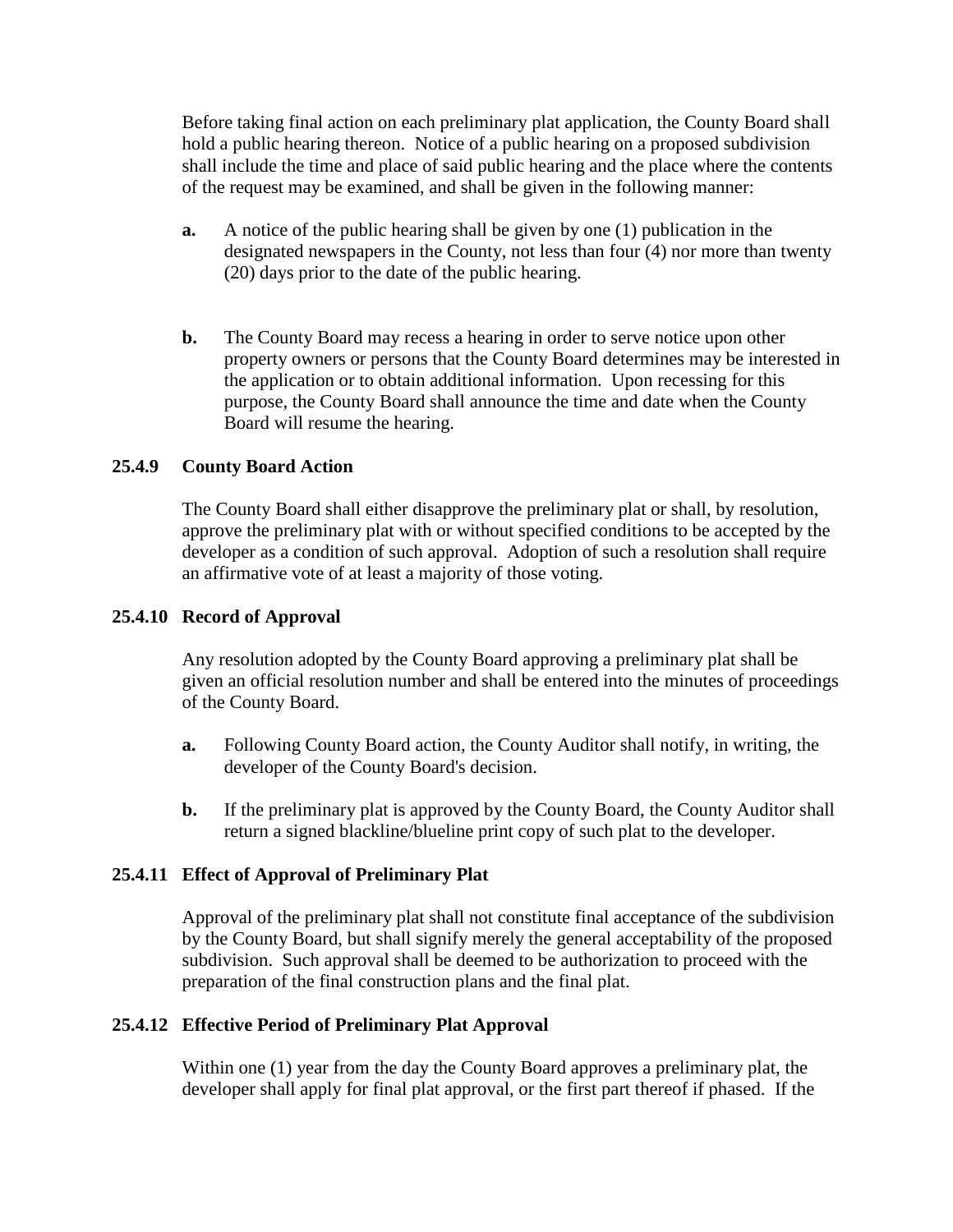subdivision is phased, the developer shall apply for final plat approval of the second phase within two (2) years, the third phase within three (3) years, the fourth phase and the balance thereof within five (5) years from the date the preliminary plat was approved by the County Board. If the developer fails to apply for final plat approval within the appropriate time period, the preliminary plat, or remaining phase(s) thereof, shall be void unless the developer requests an extension of time prior to the date originally required for submission of the final plat, or any part thereof if phased.

### **25.4.13 Extension of Time Limitations**

The County Board may grant an extension of time of not more than two (2) years from the date required for submission of a final plat or any part thereof if phased. If a developer applies for an extension of time of submission of any part of a phased subdivision, which is subsequently granted by the County Board, equal extensions are automatically granted for each of the remaining phases. A developer may apply only once for an extension of time, whether or not the preliminary plat is phased. If the County Board refuses to grant an extension of time, the developer shall apply for approval of the final plat, or the appropriate phase thereof if phased, to the County Board within the appropriate time originally required or sixty (60) days from the day the extension request is denied by the County Board, whichever is longer.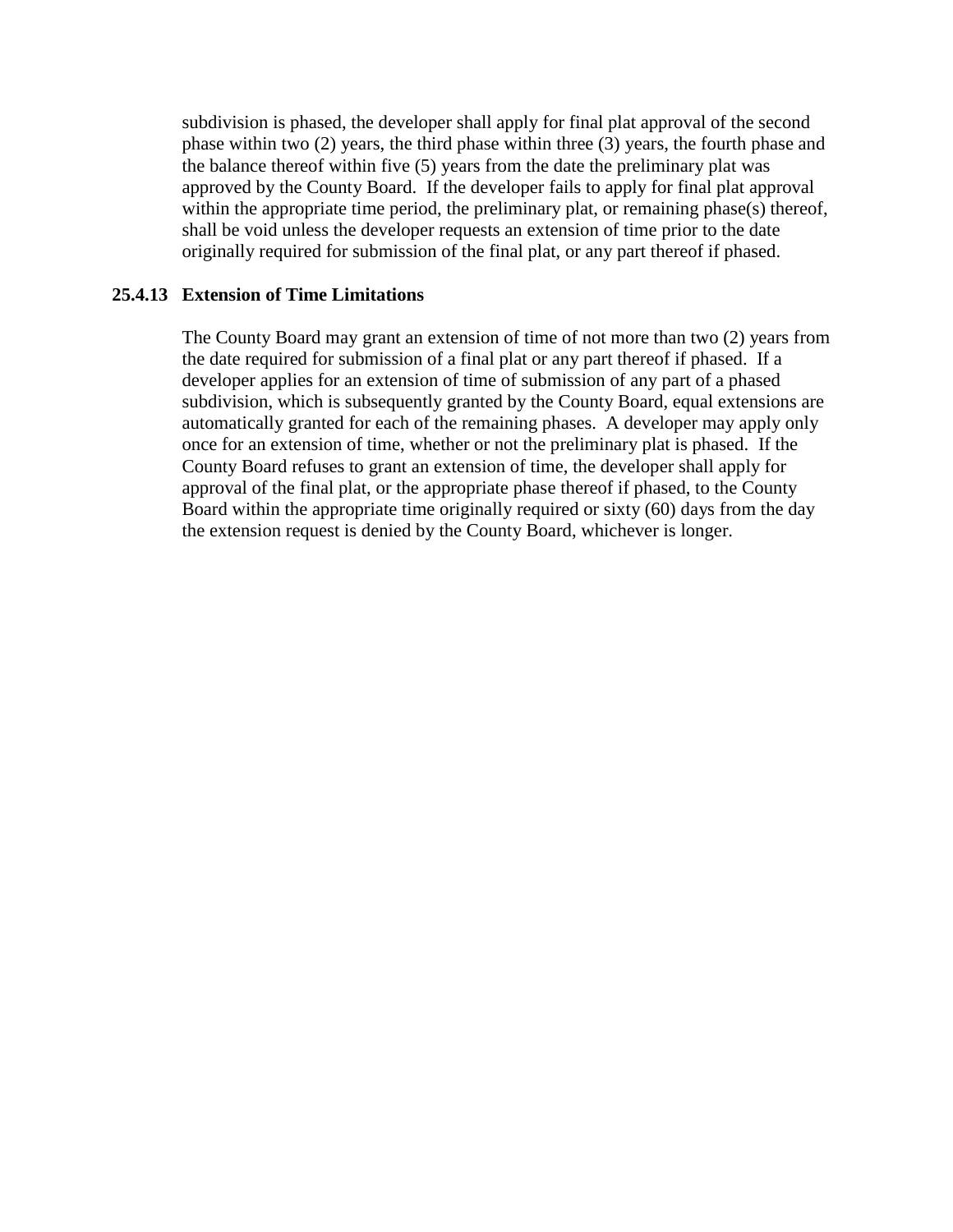### **SECTION 5 FINAL CONSTRUCTION PLAN AND INSPECTION OF IMPROVEMENTS**

### **25.5.1 Required Improvements**

Upon County Board approval of a preliminary plat and prior to application for final plat approval, the developer shall:

- **a.** Construct and install the required improvements, or;
- **b.** Post a performance guarantee for the total cost of the improvements, or;
- **c.** Construct and install a portion of the improvements and post a performance guarantee for the remainder of the improvements not completed.

### **25.5.2 Submission of the Final Construction Plans**

The developer shall have a licensed professional engineer prepare the final construction plans for the proposed required improvements containing the data and information specified in Section 25.5.3 below. Four (4) blackline/blueline print copies of such plans shall be certified by a licensed professional engineer and submitted to the County Engineer along with the required final construction plan fee.

- **a.** In the event the developer chooses to construct and install the required improvements, as specified in Section 25.5.1(a) above, said final constructions plans shall be submitted to the County Engineer at least thirty (30) calendar days prior to the date when the construction will commence.
- **b.** In the event the developer chooses to post a performance guarantee for the total cost of the required improvements, as specified in Section 25.5.1(b) above, said final construction plans shall be submitted to the County Engineer at least thirty (30) calendar days prior to the date when the final plat is submitted for approval. Said final construction plans, upon submittal to the County Engineer, shall be accompanied by a detailed engineering estimate of cost for all improvements, estimated and certified by the developer's licensed professional engineer. These estimates will be utilized by the County Engineer for review and determination of the amount of the performance guarantee. The amount of the performance guarantee shall not be less than the estimated cost of the improvements and the amount of the estimate must be approved by the County Engineer.
- **c.** In the event the developer chooses to construct and install a portion of the required improvements and post a performance guarantee for the remainder of the improvements not completed, as specified in Section 25.5.1(c) above, said final construction plans shall be submitted to the County Engineer at least thirty (30) calendar days prior to the date when the construction will commence. At the time of the submittal of the plans, the developer shall notify the County Engineer of his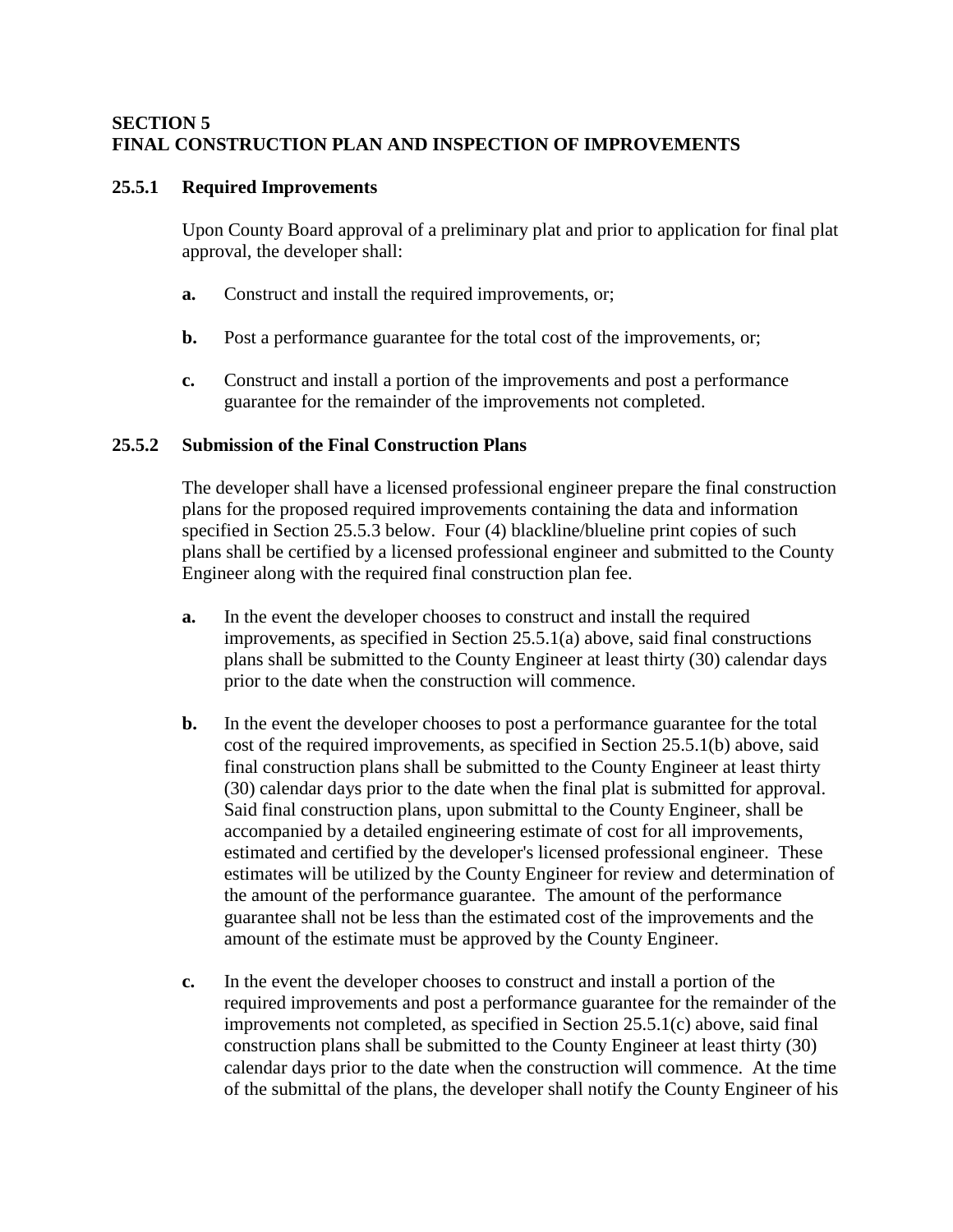intent to post a performance guarantee for remaining improvements and shall submit the cost estimates for the remaining portion, as specified in Section 25.5.2(b) above.

- **d.** In the event one (1) year has lapsed since the issuance of the performance guarantee and construction of the required improvements has not been completed, it shall be the responsibility of the developer to resubmit the detailed engineering estimates of cost and a new performance guarantee as required in Section 25.5.2(b) above.
- **e.** The developer shall provide a list of the names of the individual qualified observers that will be utilized in the construction of the improvements and that will be on the job site full-time during the major phases of work. An Iowa Department of Transportation certification shall be required for each named individual.

## **25.5.3 Contents of Final Construction Plans**

The final construction plans for required lot or public improvements shall contain the following data and information:

**a.** Plans, details, specifications, calculations and cost estimates for road and sidewalk construction, profiles indicating existing topography and elevation, curb and sidewalk elevations, intersection control elevations, and paving geometries for each road with a typical cross section.

The profiles of grade lines shall be shown to a scale of not less than one (1) inch equals one hundred (100) feet horizontal, and one (1) inch equals ten (10) feet vertical. This information shall be shown on standard plan and profile sheets unless otherwise required by the County Engineer.

- **c.** Plans, profiles, details, specifications, calculations and cost estimates of proposed storm drainage improvements.
- **d.** Plans, profiles, details, specifications and cost estimates of proposed water distribution systems, water supply facilities and water hydrants, if any.
- **e.** Plans, profiles, details, specifications and cost estimates of proposed sewage systems and sewage treatment facilities, if any.
- **f.** Grading plans for all lots and other sites within the subdivision, including details and specifications for soil erosion and sedimentation control.
- **g.** The County Engineer may require such additional plans, specifications and drawings as may be necessary for an adequate review.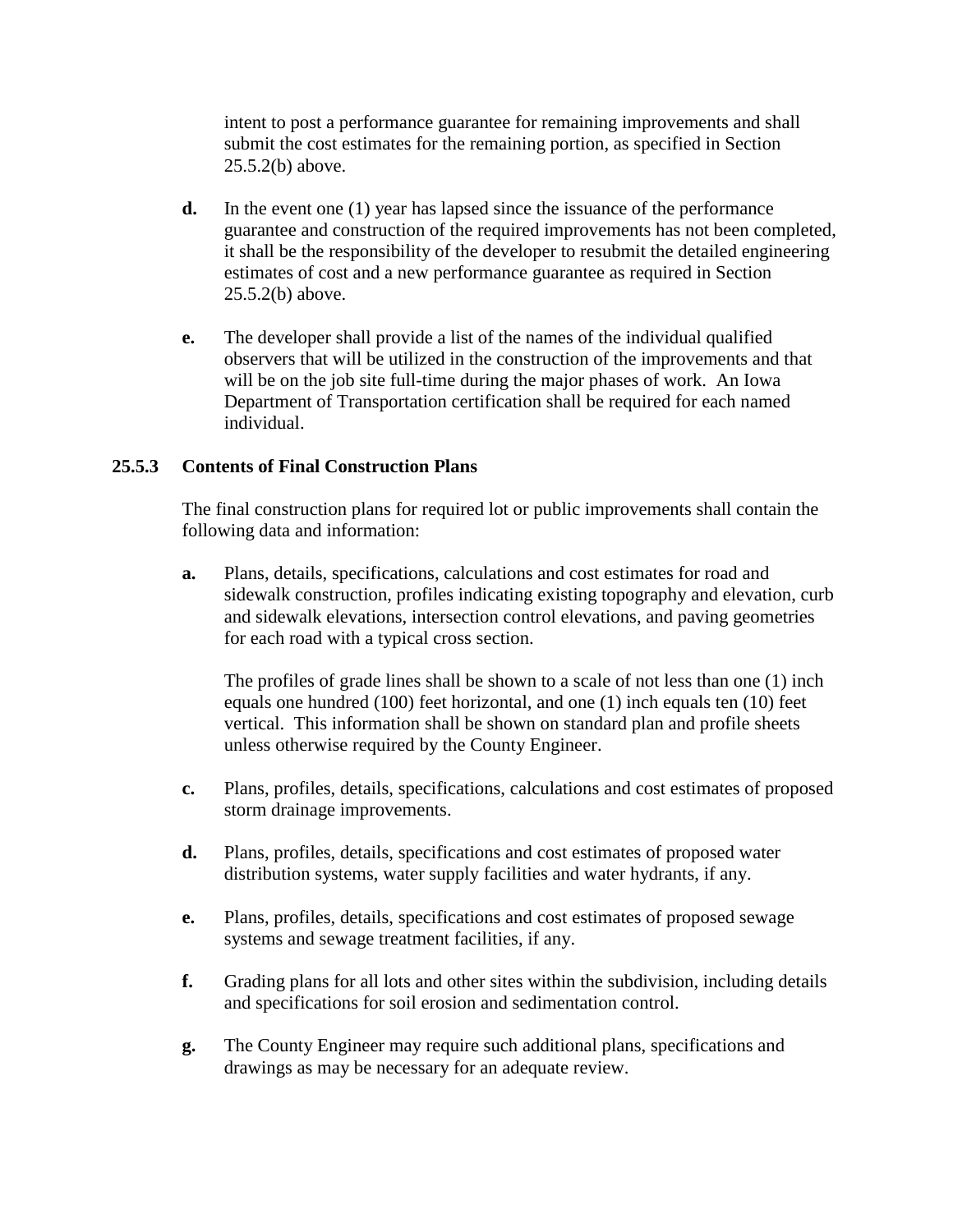- **h.** All plans shall be based on United States Geodetic Survey (U.S.G.S.) datum elevations with two (2) monumented benchmarks. The U.S.G.S. datum elevations may be determined from quadrangle maps.
- **i.** All plans for underground utilities shall be prepared by or at the direction of the utility company involved with the improvements.
- **j.** All utility permits shall be submitted to the County Engineer.

## **25.5.4 Review of Final Construction Plans**

The County Engineer shall review the final construction plans in order to determine whether such plans are consistent with the approved preliminary plat and comply with the design standards and specifications described in Section 7 of this Ordinance.

If such plans are consistent and do comply, the County Engineer shall submit a notice to the County Board that the plans so conform and comply, and shall return one (1) signed copy of the approved final construction plans to the developer. In the event that such plans do not conform and comply, the County Engineer shall notify the developer of the specific manner in which the plans do not conform or comply, and the developer may then correct such plans. If such plans are not corrected, the County Engineer shall transmit a notice to the County Board as to the items of nonconformity or noncompliance.

## **25.5.5 Construction of Improvements**

No improvements shall be constructed nor shall any work preliminary thereto be done until such time as the final construction plans have been approved by the County Engineer.

## **25.5.6 Inspection**

It is the responsibility of the developer to oversee the construction operations of the required improvements to assure that the work performed is in accordance with the final construction plans. Therefore the developer shall provide:

- **a.** Full time construction inspection by a qualified observer during all major phases of the construction, including but not limited to grading, paving, concrete work, seeding, structures, pipe culverts and bridges. Daily progress and inspection reports must be maintained and submitted weekly to the County Engineer.
- **b.** Results of quality control testing, in accordance with the Iowa Department of Transportation or other approved standards, shall be submitted to the County Engineer.

## **25.5.7 Final Inspection**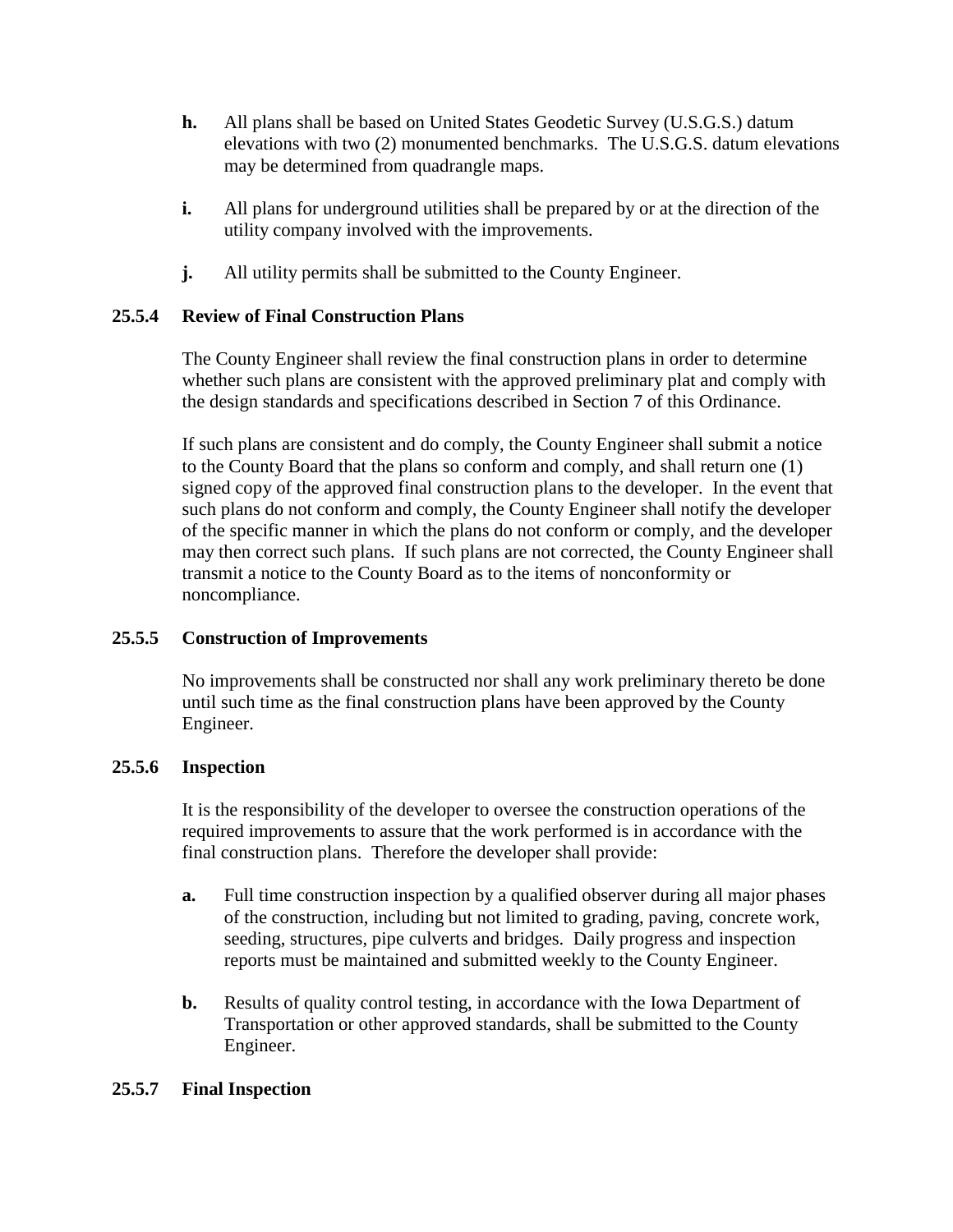Upon completion of all improvements within the area covered by the final plat, the developer shall notify the County Engineer, who shall thereupon conduct a final inspection of all improvements installed. If such final inspection indicates there are any defects or deficiencies in any such improvements as installed, or if there are any deviations in such improvements as installed from the final construction plans, the County Engineer shall notify, in writing, the developer of such defects, deficiencies or deviations and the developer shall, at his sole cost and expense, correct such defects, deficiencies or deviations within six (6) months of the date of notification. When such defects, deficiencies or deviations have been corrected, the developer shall again notify the County Engineer that the improvements are again ready for final inspection.

#### **25.5.8 Acceptance of Improvem**ents

Prior to acceptance of the required improvements by the County Engineer, the developer shall provide:

- **a.** A certification by the developer's licensed professional engineer that the work was completed in accordance with plans and specifications and meets all applicable County standards.
- **b.** Two (2) sets of "as built" blackline/blueline print copies will be required to be submitted to the County Engineer prior to acceptance of the project.

## **25.5.9 Report to County Board**

If a final inspection indicates that all improvements as installed contain no defects, deficiencies or deviations the County Engineer shall certify to the County Board, within fifteen (15) working days from the completion of inspection, that all improvements have been installed in conformity with the final construction plans. The receipt of such notification by the County Board shall constitute the date on which the one (1) year period, specified in Section 25.5.10 below, shall commence.

## **25.5.10 Maintenance Bond**

The developer shall warrant the design, materials and workmanship of all required improvements, installations and construction for a period of one (1) year from and after completion. Such warranty shall be by a bond or other acceptable collateral, which shall assure the expedient repair or replacement of defective improvements under warranty and shall indemnify the County from all costs or losses resulting from or attributed to such defective improvements on the major phases of construction which includes but is not limited to grading, paving, concrete work, seeding, structures, pipe culverts and bridges.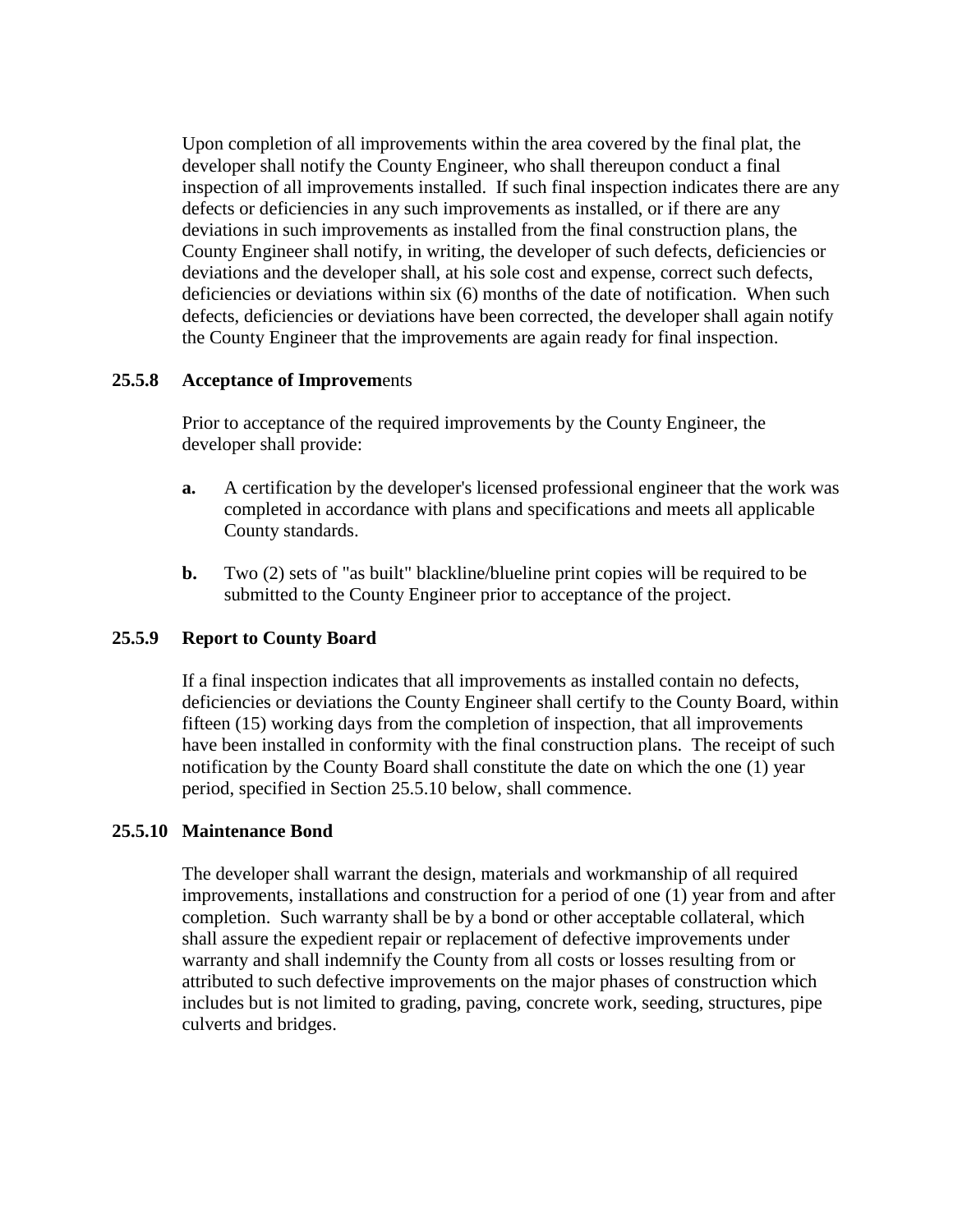### **SECTION 6 FINAL PLAT APPLICATION**

#### **25.6.1 Application for Final Plat Approval**

Following the approval of the preliminary plat in the case of a minor subdivision, or of the preliminary plat and final construction plans in the case of a major subdivision, the developer, if he/she wishes to proceed with the subdivision, shall file, upon the form provided, an application for final plat approval with the County Auditor for submission to the County Board. The application shall contain and be accompanied by the required fee as well as the following information and documentation:

- **a.** The names, addresses and telephone numbers of the owner of the land and the developer, if other than the owner.
- **b.** The names, addresses and telephone numbers of all professional consultants advising the developer with respect to the subdivision.
- **c.** The approved name of the subdivision.
- **d.** The performance guarantee, if required, as described in Section 5 of this Ordinance. If the required improvements have been completed in lieu of a performance guarantee, then a certificate signed by the County Engineer approving the installation of any required improvements.
- **e.** Copies of the final plat of the following types and sizes, all of which shall bear the original signatures on the required certificates, as described in Section 25.6.2, below.
	- **(1)** Three (3) dimensionally stable plastic film copies and six (6) blackline/blueline print copies of the final plat, at a size of not less than 18" x 24". One (1) additional film copy and two (2) print copies shall be submitted when the subdivision is located within two (2) miles of a city that exercises it extraterritorial subdivision plat review authority pursuant to Section 25.1.5 above.
	- **(2)** One (1) reduced print copy which is either 8 1/2" x 11" or 8 1/2"x 14".
- **f.** A statement from the mortgage holders or lien holders, if any, as required by Iowa Code Section 354.11, as amended.
- **g.** An opinion by an attorney-at-law, as required by Iowa Code Section 354.11, as amended.
- **h.** A certificate to be signed by the County Treasurer, as required by Iowa Code Section 354.11, as amended.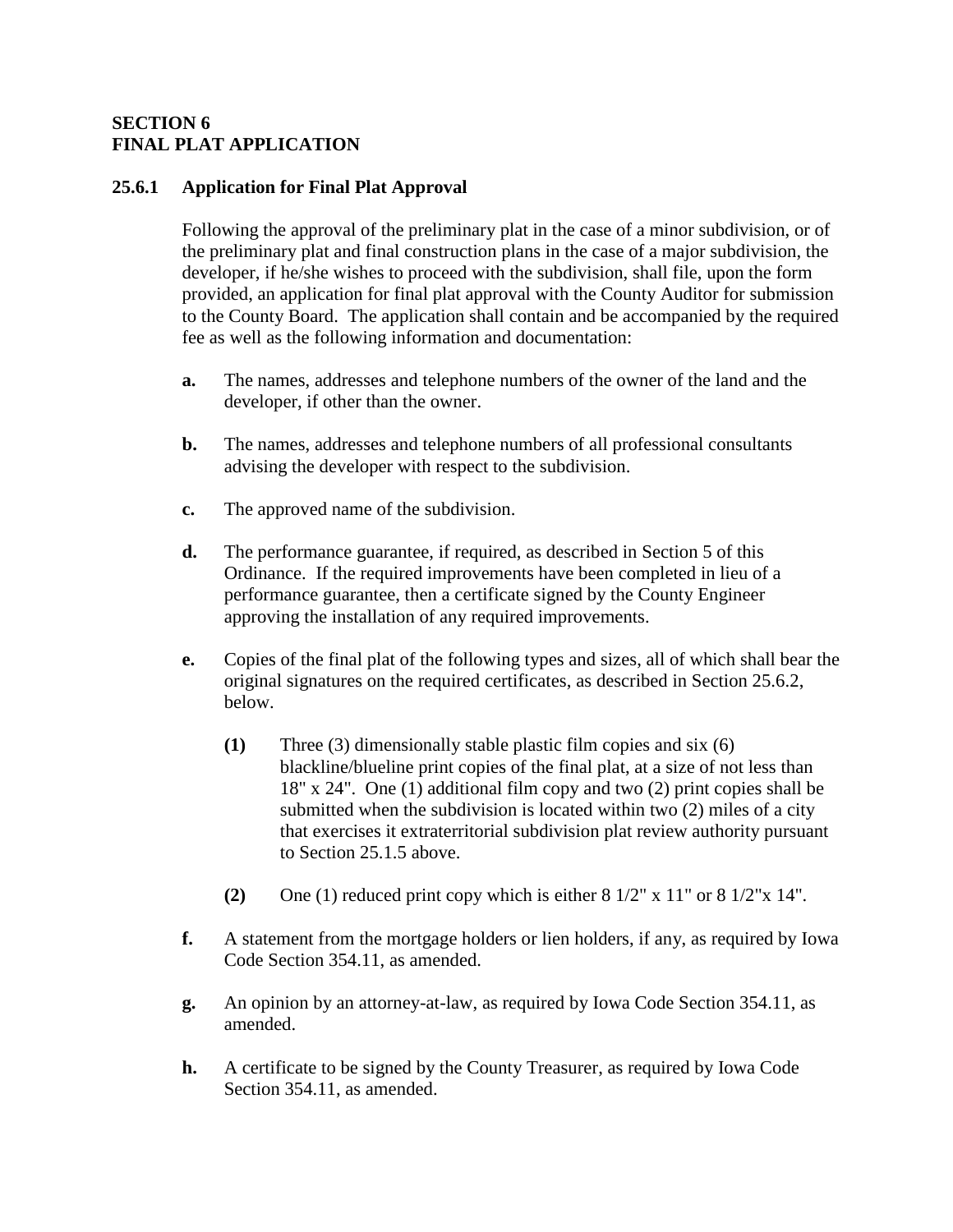- **i.** Such other and further information as the County Board may deem necessary or appropriate to a full and proper consideration and disposition of the particular application.
- **j.** A statement by the person preparing the application attesting to the truth and correctness of all information and documentation presented with the application.

### **25.6.2 Contents of the Final Plat**

The final plat shall be prepared by a licensed land surveyor at a convenient scale of not less than one (1) inch equals one hundred (100) feet. The final plat shall show the following:

- **a.** The approved name of the subdivision.
- **b.** The date of the document, north arrow and the scale of the plat. The scale shall be clearly stated and graphically illustrated by a bar scale on each plat sheet.
- **c.** The names and addresses of the owner of the land, the developer, if other than the owner, and the engineering firm or surveying firm that prepared the final plat.
- **d.** The location by section, township, range, county and state as well as including descriptive boundaries of the subdivision.
- **e.** The exact location and layout of lots and public roads with accurate dimensions in feet and decimals of feet, interior angles, length, and radii, arcs and intermediate tangents of all curves, and all other information necessary to reproduce the plat on the ground.
- **f.** The location of all existing public or private roads and new public roads within the subdivision.
- **g.** The names and width of all existing public or private roads and new public roads within the subdivision.
- **h.** The lot number and area of each lot within the subdivision. The data on the area of each lot may be shown in a table format on the plat page on which said lot is drawn.
- **i.** The location of all easements shall be denoted, clearly identified, and if already on record, the recorded reference of such easement. If an easement is not definitely located on record, a statement of such easement shall be included. The width of the easements, with sufficient ties to locate it definitely with respect to the subdivision must be shown. If the easement is being dedicated by the final plat, it shall be properly referenced in the owner's certification of dedication.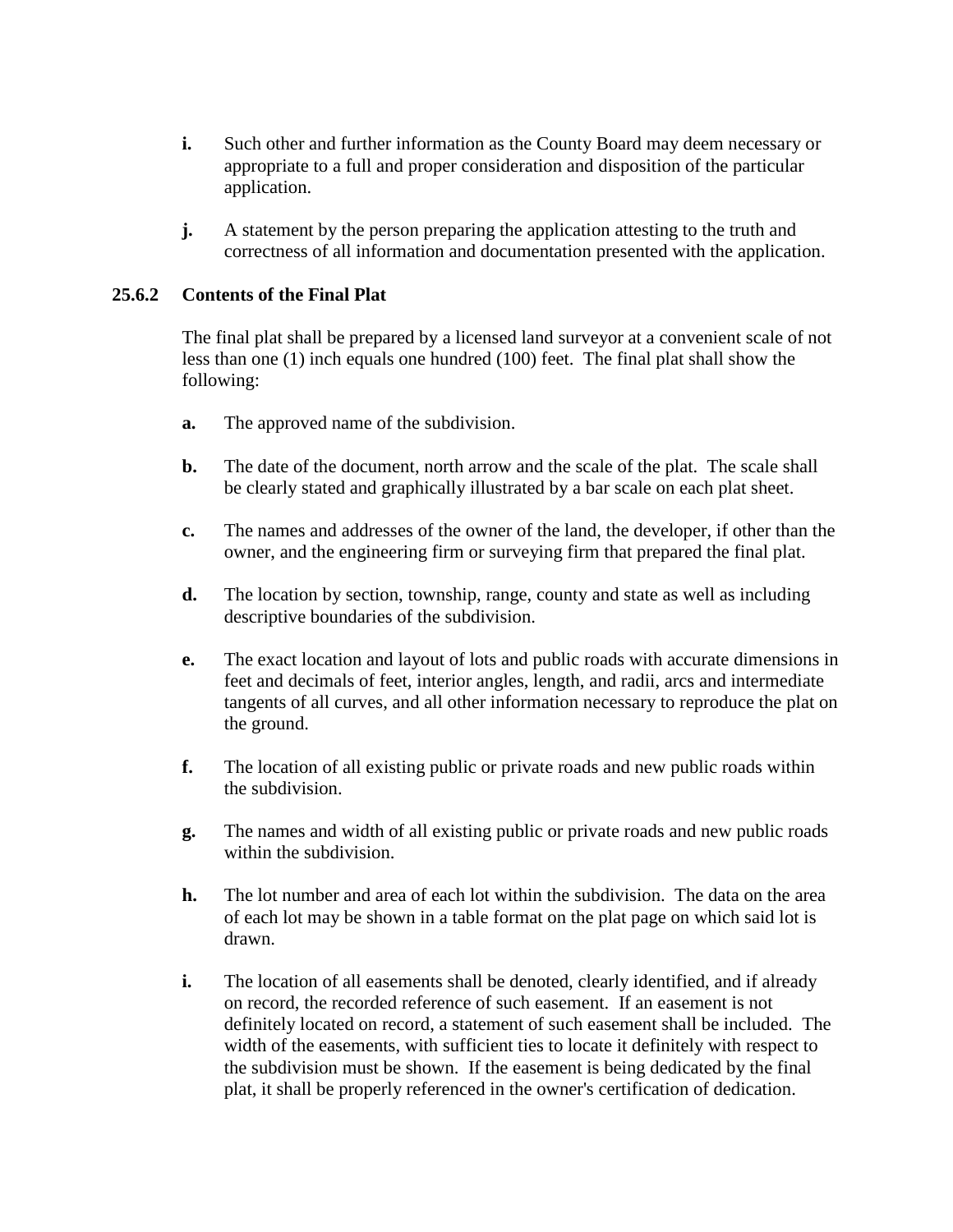- **j.** A statement by the proprietors and their spouse, if any, as required by Iowa Code Section 354.11, as amended, shall accompany the final plat.
- k. A certificate signed by a licensed land surveyor, as required by Iowa Code Chapter 355, as amended.
- **l.** A certificate to be signed by the County Engineer approving the final plat with respect to public improvements, if any. If no public improvements are included, this certification may be omitted.
- **m.** A certificate for approval of the County Board to be signed by the Chairperson and attested by the County Auditor.
- **n.** If applicable, a certificate for approval of the City Council to be signed by the Mayor and attested by the City Clerk, along with other appropriate certificates as may be required by the City.

## **25.6.3 Application Acceptance**

The application shall be considered as officially filed after it has been examined by the County Auditor and found to contain the information and documentation essential for proper review. Lack of complete information and documentation shall be deemed cause for refusal of official filing.

#### **25.6.4 Review of Final Plat**

Copies of the County Engineer's comments and recommendations shall be submitted to the County Board.

#### **25.6.5 Public Hearing by County Board**

The County Board shall consider the proposed final plat at public hearing. Notice of the public hearing shall be given as specified in Iowa Code Chapter 21, as amended.

#### **25.6.6 County Board Action**

The County Board shall, within fifteen (15) working days from the date of application for acceptance of final plat approval, either disapprove the final plat or shall, by resolution, approve the final plat and accept the dedication of all public roads, easements, parks and other public grounds for public use.

Adoption of a resolution shall require an affirmative vote of at least a majority of those voting.

#### **25.6.7 Record of Approval**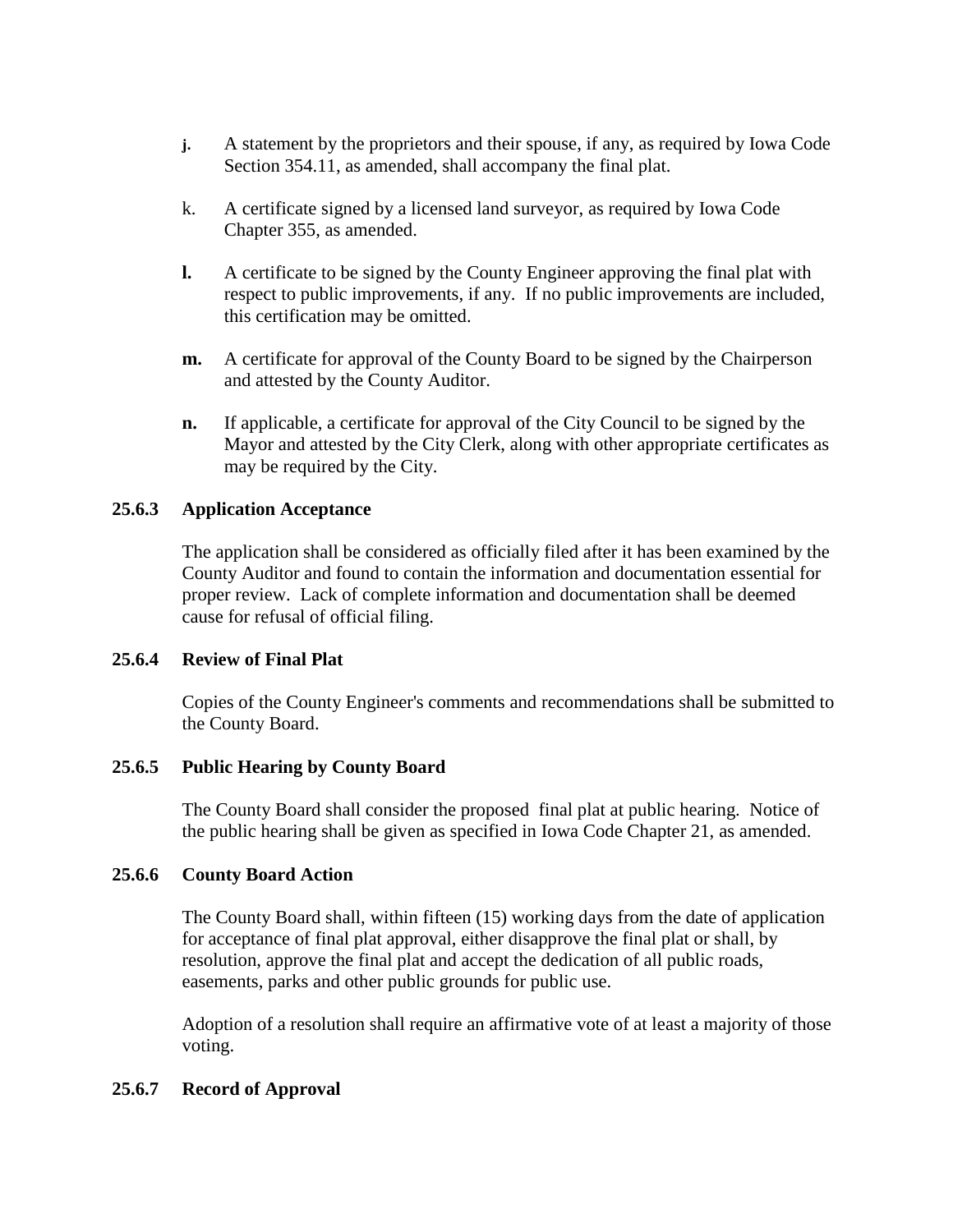Any resolution adopted by the County Board approving a final plat shall be given an official resolution number and shall be read in the minutes of proceedings of the County Board.

- **a.** The County Auditor shall notify, in writing, the developer of the County Board's decision.
- **b.** If the final plat is approved by the County Board, the copies of the final plat with attached documents, as set forth in the Mills County, Iowa Final Plat Application, shall be provided to the County Recorder to be recorded in accordance with the provisions of Iowa Code Chapter 354, as amended. The County Recorder shall distribute the copies of the final plat with attached documents to the County Assessor, County Auditor and all other necessary parson(s).

### **25.6.8 Recording Final Plat**

Approval of the final plat by the County Board shall be null and void if the final plat is not recorded with the County Recorder within ninety (90) days after the date of approval, unless an extension is requested by the developer within that time and granted by the County Board.

#### **25.6.9 Failure to Construct Required Improvements**

In the event a developer has posted a performance guarantee in lieu of actual construction of required improvements, the County Board may review the development of the subdivision thirty (30) days prior to the expiration of the performance guarantee and may direct the County Engineer to proceed with the execution of the performance guarantee in order to assure that the required improvements are completed.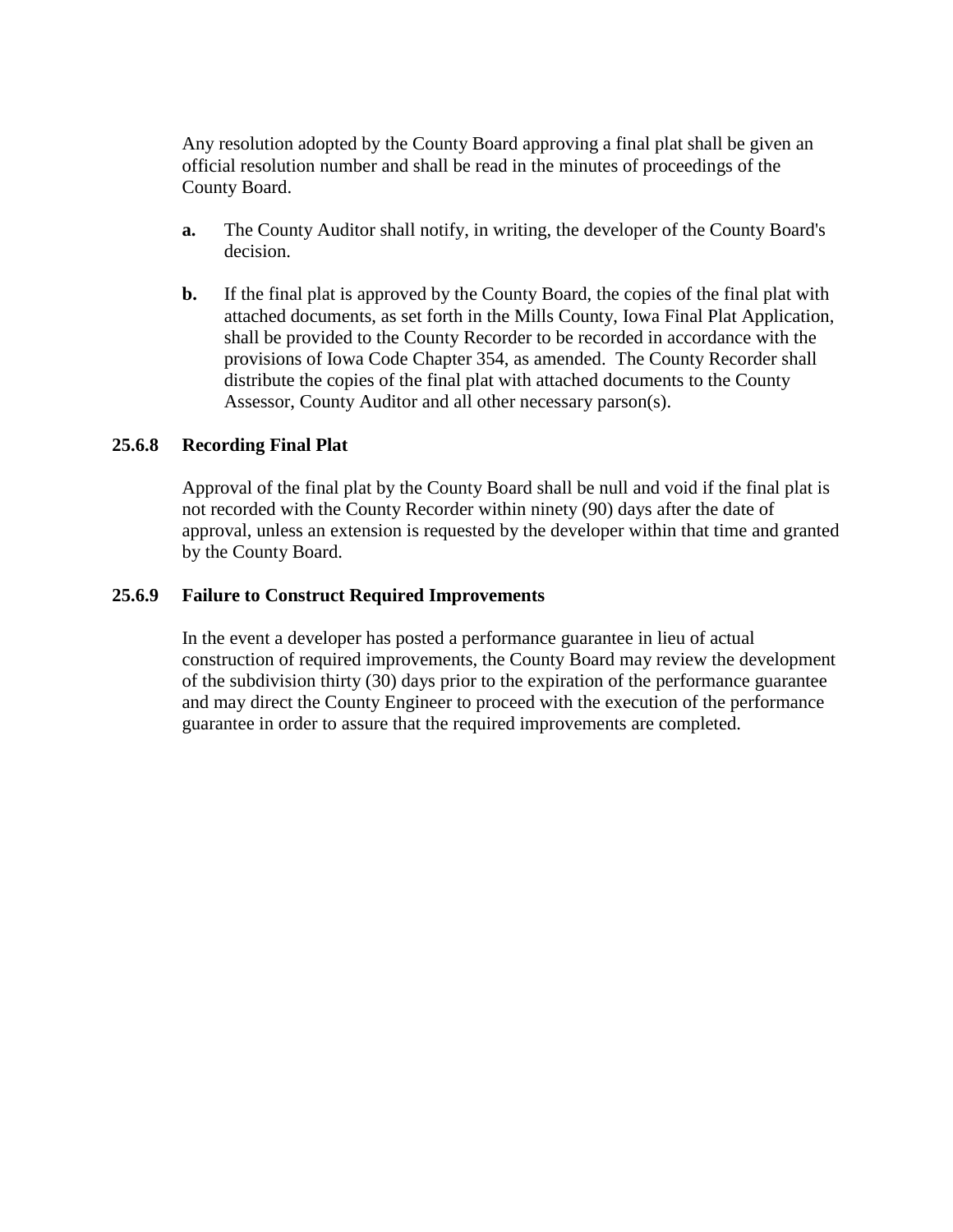### **SECTION 7 DESIGN STANDARDS**

### **25.7.1 Conformance to Applicable Rules and Regulations**

No subdivision shall be approved and accepted by the County unless it conforms to the minimum requirements contained herein. In addition to these requirements, all subdivisions shall comply with the following:

- **a.** All other applicable laws, rules and regulations of the appropriate local jurisdictions.
- **b.** The Comprehensive Land Use Plan and all other applicable plans adopted by the County. Chapter 27 - Zoning Ordinance, Chapter 3 - Uniform Rural Address System, Chapter 26 – Flood Plain Regulations all of the Mills County Code of Ordinances as well as any other applicable County Ordinances.
- **c.** All applicable standards established and regulations adopted by the County Engineer and all officers, departments and boards of the County.
- **d.** All applicable laws, rules and regulations of the State and its duly constituted agencies.
- **e.** Approval may be withheld if a subdivision is not in conformity with the above laws, rules and regulations, ordinances and the purposes of this Ordinance, as established in Section 25.1.2 above.

## **25.7.2 Land Suitability**

No land shall be subdivided which is found to be unsuitable for development by reason of flooding, ponding, poor drainage, adverse soil conditions, adverse geological formations, unsatisfactory topography or other features likely to be harmful to the health, safety or general welfare of the future residents of the subdivision or the residents of the County, until such time as conditions causing the unsuitability are corrected. The following general standards shall apply:

- **a.** The County Board may, when it deems it necessary for the health, safety or welfare of the present or future residents of the area, if necessary to the conservation of water, drainage and sanitary facilities, prohibit the development of any property which lies within the one hundred (100) year floodplain of any river or stream.
- **b.** Residential subdivisions shall provide all lots with a means of vehicular access that is one (1) foot above the base flood elevation.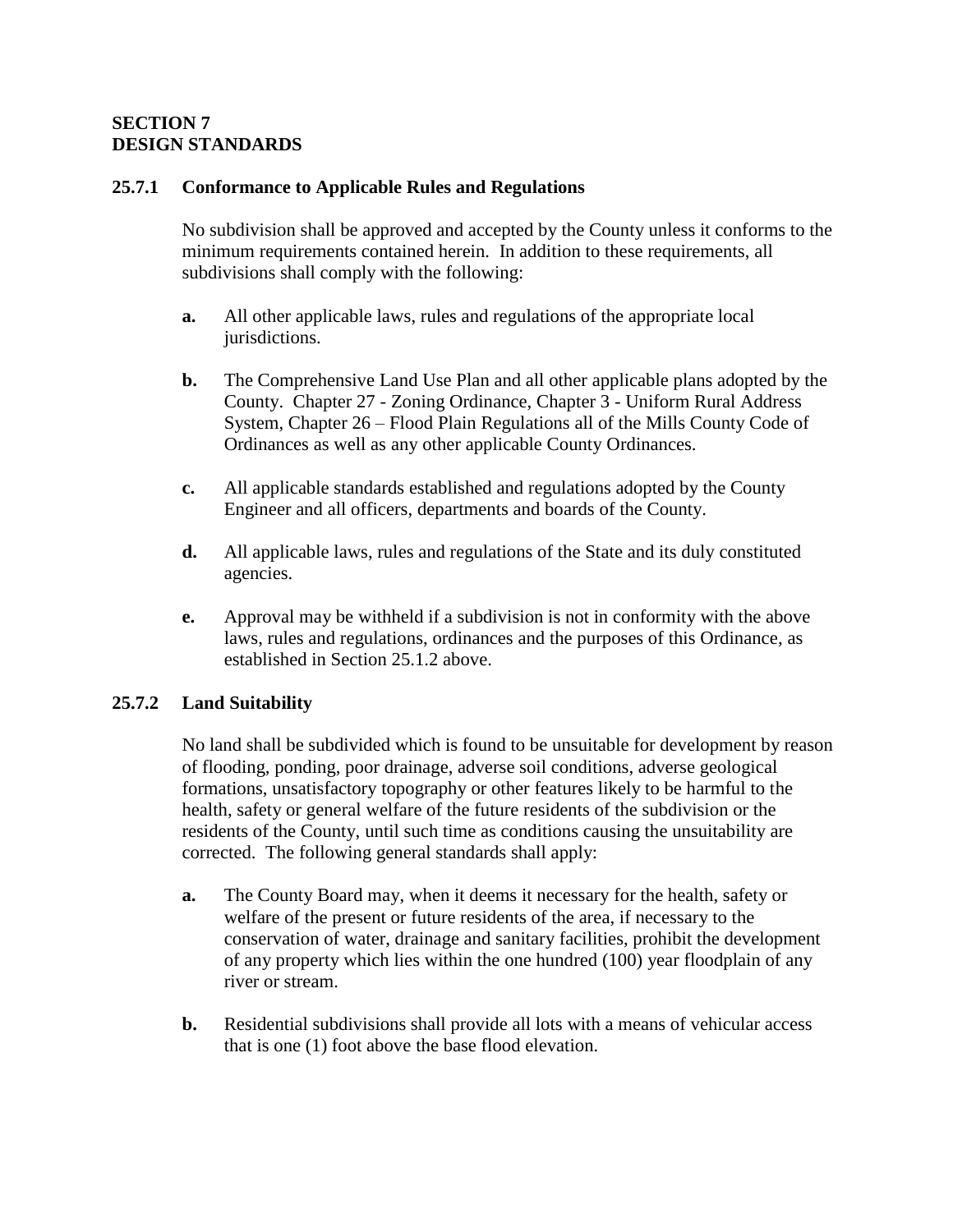- **c.** Whenever a subdivision is submitted for an area which is subject to ponding or poor drainage, the County Board may approve such subdivision provided the developer fills the affected area of the subdivision to an elevation sufficient to place the elevation of the roads and lots at a minimum of one (1) foot above the elevation of the maximum probable flooding, as determined by the developer's engineer, and approved by the County Engineer. Such subdivision shall provide for an overflow area along the bank of any stream or watercourse, in a width which shall be sufficient in times of high water to contain or move the water, and no fill shall be placed in the overflow area nor any structure be erected or placed therein. The boundaries of the overflow area shall be subject to the approval of the County Engineer. Development should be discouraged in areas of extreme ponding or poor drainage.
- **d.** Whenever a subdivision is submitted for an area which is intended to be served by individual septic systems, the County Board may disapprove such subdivision if any of the following conditions exist:
	- **(1)** Lands altered or filled with non-earth materials.
	- **(2)** Soils having a percolation rate of slower than one (1) inch per sixty (60) minutes.
	- **(3)** Lands drained by farm drainage tile or farm ditch systems.
	- **(4)** Lands having rock, impervious clay or groundwater closer than thirty-six (36) inches to the final grade of the ground.
- **e.** Whenever a subdivision is submitted for an area where soil types indicate problems of erosion and sedimentation control, sanitary waste disposal and similar problems, the County Board may approve the subdivision provided the developer submits plans to correct and alleviate such unsatisfactory conditions.
- **f.** The County Board, in applying the provisions of this Section, shall in writing, recite the particular facts upon which it bases its conclusion that the land is not suitable for the proposed use and afford the developer the opportunity to present evidence regarding suitability. Thereafter, the County Board may affirm, modify or withdraw its determination of unsuitability.

#### **25.7.3 Preservation of Archeological Sites**

Archeological sites shall be preserved as required by the Iowa Code.

#### **25.7.4 Parks and Open Spaces**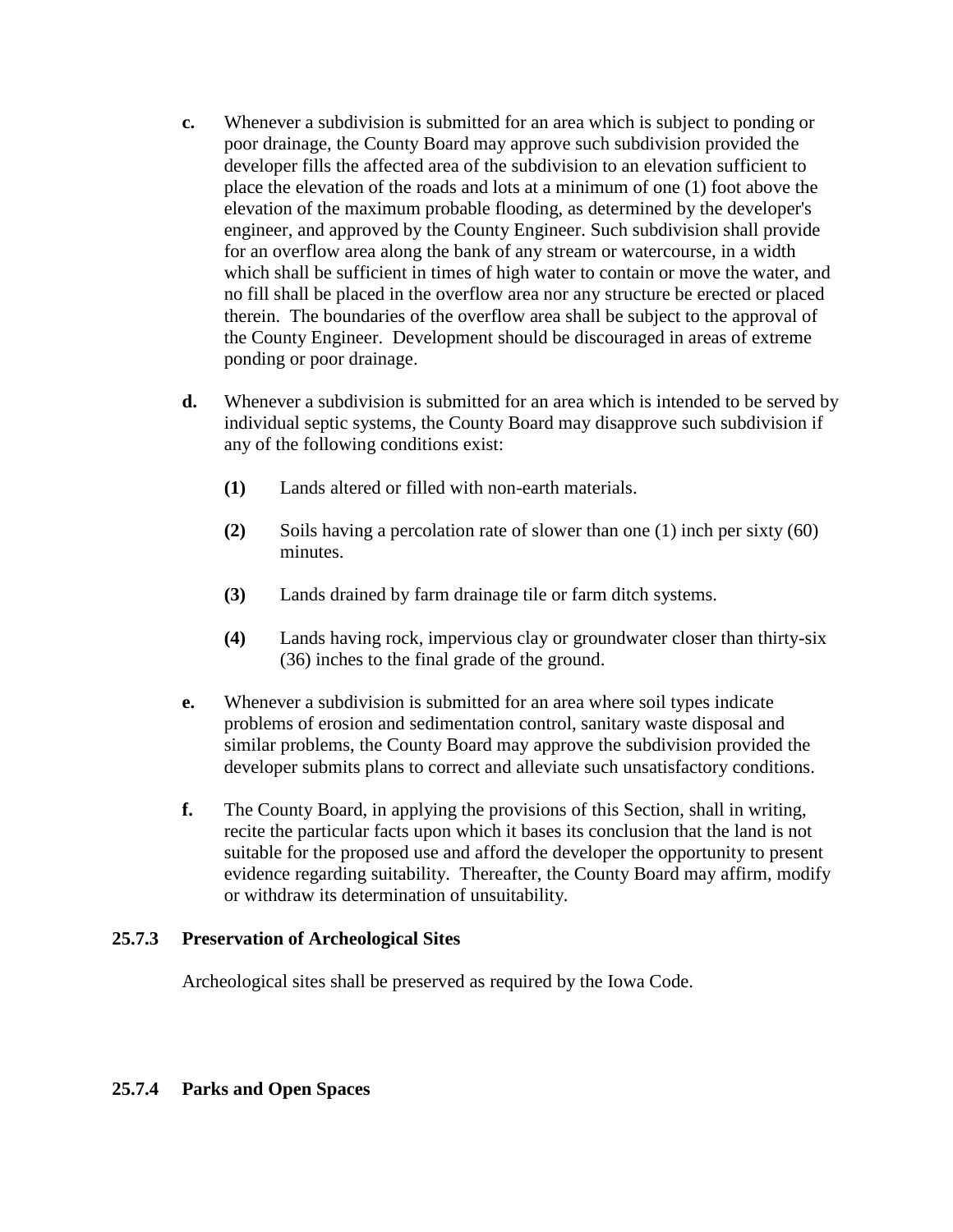In all residential subdivisions wherein the majority of the lots have a lot area of ten thousand (10,000) square feet or less there shall be usable common open space dedicated or reserved for common open space land. Said open space land shall be developed as follows:

- **a.** A minimum area of ten thousand (10,000) square feet, plus an additional two thousand (2,000) square feet for each lot over fifteen (15), dedicated or reserved as usable, common open space.
- **b.** The land areas reserved for common open space need not be contiguous to each other, but no parcel dedicated or reserved for common open space shall be less than ten thousand (10,000) square feet in size.
- **c.** The length of the common open space shall not be more than five (5) times the width of the common open space;
- **d.** The common open space shall be easily accessible to all property owners within the subdivision;
- **e.** Common open space land shall be clearly designated on the subdivision plat as to character of use and development and that it is intended for the private use of the residents of the subdivision.
- **f.** The following may be included in or considered part of common open space:
	- **(1)** Environmentally sensitive land such as stream beds, marshes, and steep slopes; provided however, a minimum of fifty (50) percent of the land must be level ground that is contiguous and suitable for active recreation;
	- **(2)** Bikeways, provided that right-of-way width is at least twelve (12) feet in width and there is a paved surface at least eight  $(8)$  feet wide, four  $(4)$ inches thick Portland Cement Concrete (PCC) or Hot Mix Asphalt (HMA), on a well drained subsoil base. A pervious or semi-pervious surface will also be allowed for bikeways, subject to the approval of the County Engineer. Such surface will require a well-graded subsurface to allow for sufficient drainage, along with a geo-textile fabric under the traveled surface. Other approved products include pervious PCC and HMA. The provisions of 25.7.4(c) above, shall not apply to bikeways.
- **g.** The following shall not be included in or considered part of the common open space:
	- **(1)** Areas reserved for the exclusive use or benefit of an individual tenant or property owner,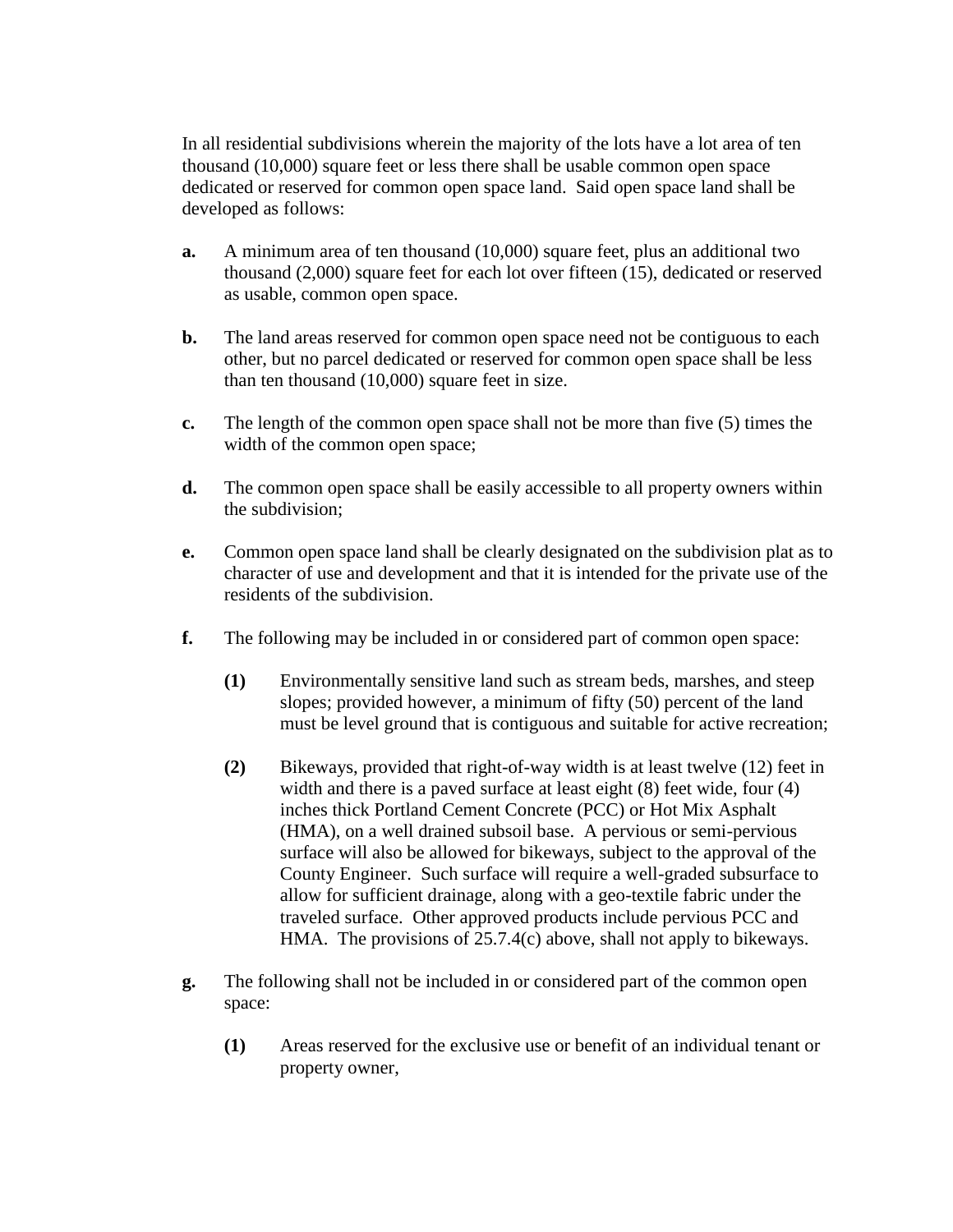- **(2)** Dedicated roads, common wells, sewer treatment facilities, open drainage ditches, drainage storage areas, other public right-of-ways, and other areas deemed unsuitable open spaces;
- **(3)** Vehicular drives, parking, loading and storage area.
- **h.** Suitable provisions for maintenance and upkeep of open space shall be provided through a home owners association, deed covenants, or through other similar provisions as may be approved by the County Board.

## **25.7.5 Lot Drainage**

Lots shall be laid out so as to provide positive drainage away from all buildings. Individual lot drainage shall be coordinated with the general storm drainage pattern of the area. Drainage shall be designed so as to avoid concentration of storm drainage water from each lot to adjacent lots.

## **25.7.6 Lots**

The arrangement of lots shall be such that there will be no foreseeable difficulties, for reasons of topography or other conditions, in building on all lots and in providing driveway access to buildings on such lots from an approved road.

- **a.** The lot size, width, depth, shape and orientation, and the minimum front yard setback lines shall be appropriate for the location of the subdivision and for the type of development and use contemplated, and shall comply with the minimum standards of this Ordinance.
- **b.** Dimensions of corner lots shall be large enough to allow for the erection of buildings, observing the minimum front yard setback from both roads.
- **c.** Where lots are more than double the minimum required by this Ordinance, the County Board may require that such lots be arranged so as to allow further subdivision as well as the opening of future roads where necessary to serve such potential lots in compliance with the provisions of this Ordinance.
- **d.** Depth and width of lots reserved or laid out for commercial or industrial purposes shall be adequate to provide for off-street parking and loading facilities required for the type of use and development contemplated.
- **e.** Every lot shall abut and have access to a public road.
- **f.** In general, side lot lines shall be at right angles to road lines, or radial to curving road lines, unless a variation from this requirement will give a better road or lot layout.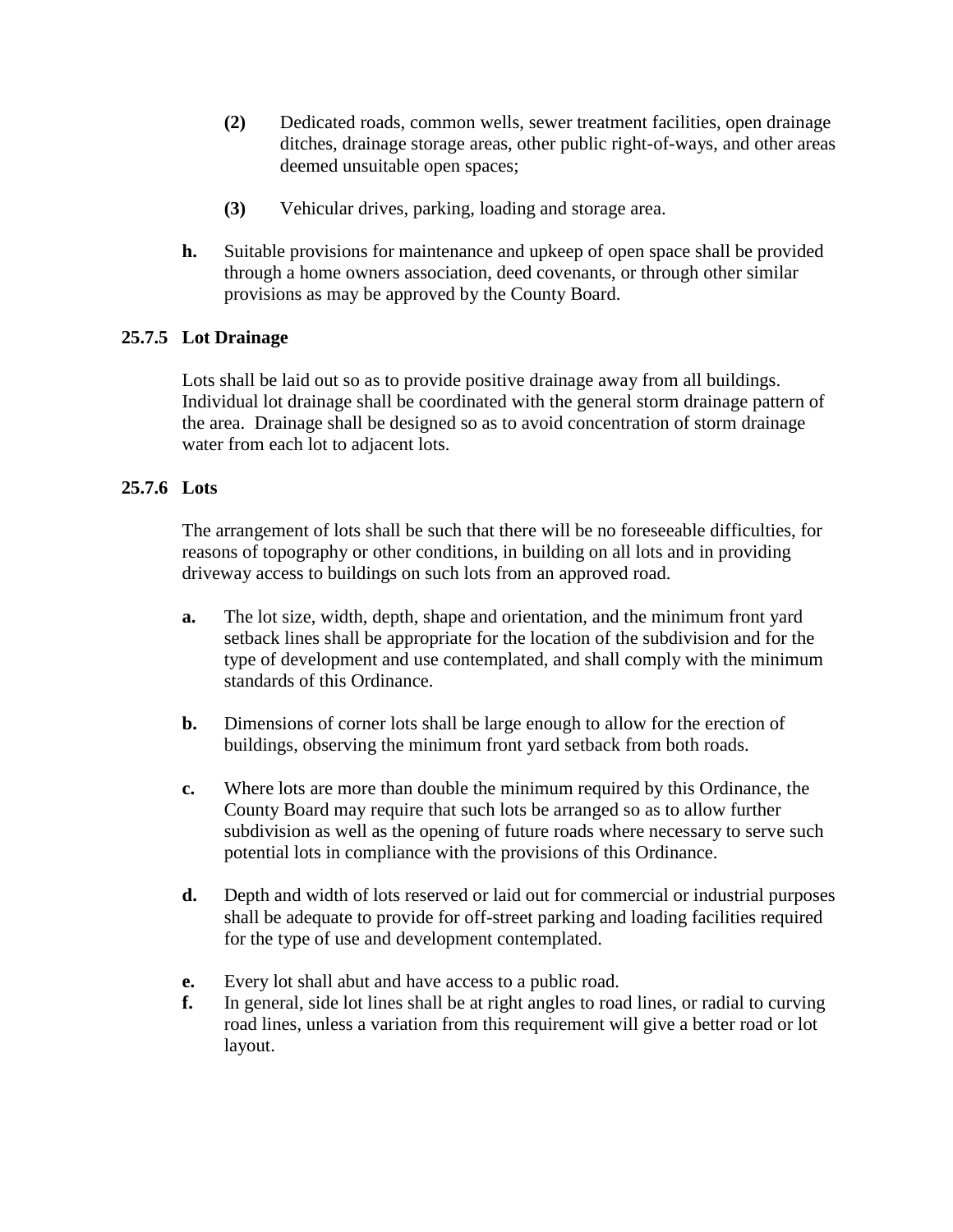- **g.** Double frontage and reverse frontage lots shall be avoided except where necessary to provide separation of residential development from arterial roads or to overcome specific disadvantages of topography and orientation.
- **h.** Front lot lines shall not be less than 66 feet.

### **25.7.7 Water Supply and Sewage Disposal**

Every residence, business, trade, or industry hereafter established, which requires water supply and sewage disposal facilities, shall provide facilities which conform with the requirements and standards of the appropriate State, County or local agency.

For the purpose of providing adequate sewage disposal in areas serviced by onsite wastewater treatment and disposal systems, soil characteristics shall be highly instrumental in determining lot area. The minimum lot area for various land uses shall be determined by the following factors:

- **a.** The ability to situate a private water well on the lot in accordance with Iowa Administrative Code Chapter 567-49, as amended.
- **b.** The ability to situate two (2) onsite wastewater treatment and disposal systems on the lot in accordance with Iowa Administrative Code Chapter 567-69, as amended. The area dedicated for the second system is provided as a back up when the first system fails.
- **c.** The ability to provide adequate off-street parking and off-street loading.

In the event the above-referenced features can be accommodated in the minimum lot area outlined above, said lot area shall be accepted as stated; however, in the event the above-referenced features cannot be accommodated in the specified minimum lot area outlined above, said lot area shall be increased to a size that can accommodate the above-referenced features.

#### **25.7.8 Road Layout and Design**

The arrangement, character, extent, width, grade and location of all roads shall be designed with consideration of and in relationship to existing and planned roads, topographical conditions, public convenience and safety, and the proposed uses of land to be served by such roads. The layout and design of roads in all subdivisions shall conform to the following:

- **a.** Private roads shall not be permitted.
- **b.** The road and alley layout shall provide access to all lots and parcels of land within the subdivision.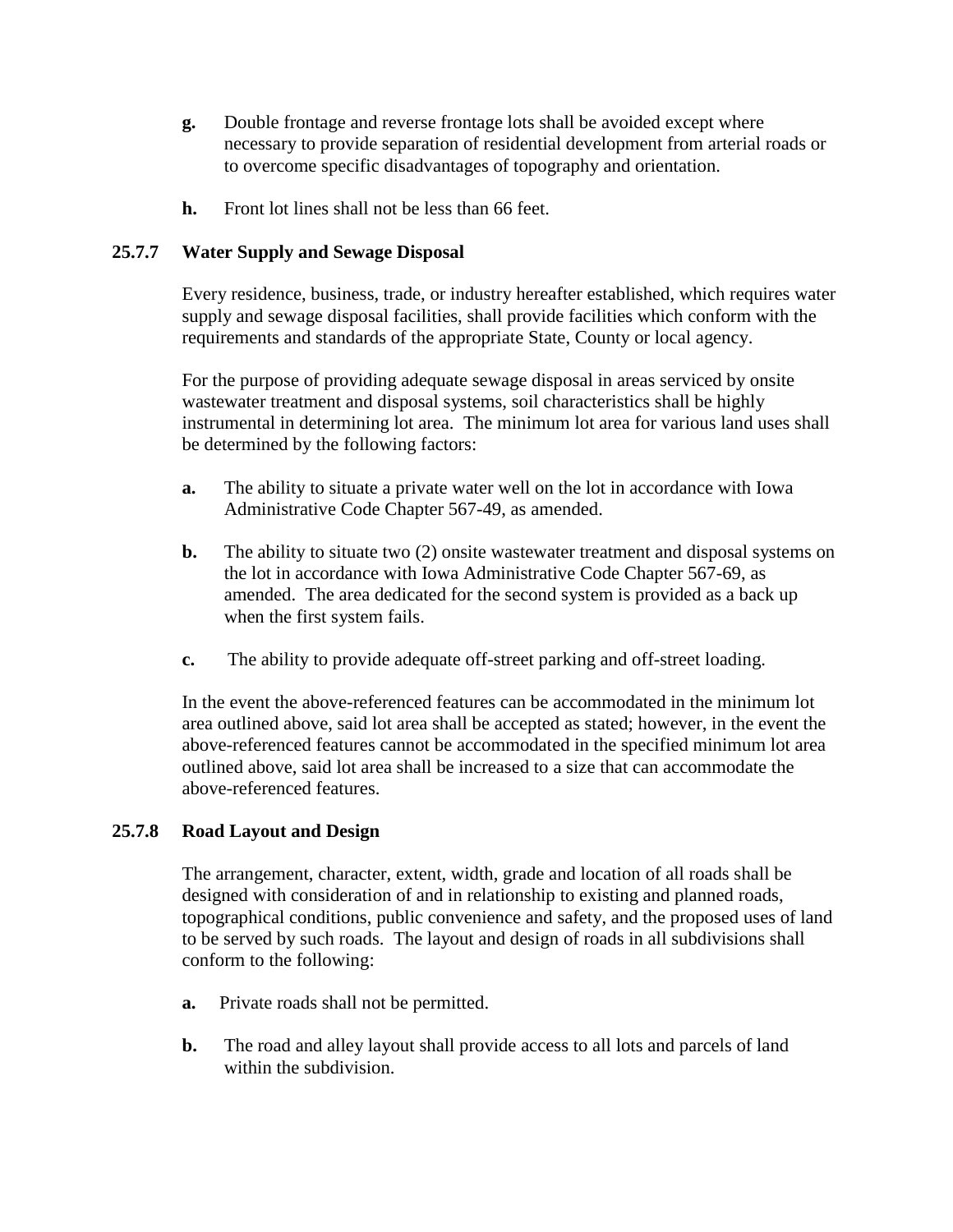- **c.** Road jogs of less than one-hundred fifty (150) feet shall be avoided.
- **d.** Cul-de-sacs that exceed one-thousand (1000) feet in length shall, in addition to complying with the road standards required by this Chapter, be constructed as follows:
	- **(1)** Paved surface shall be twenty-four (24) feet in width,
	- **(2)** Two (2) foot rocked shoulders, with a two (2) percentage grade slope; and
	- **(3)** Ten (10) foot grassed shoulders, with a four (4) percent slope.
- **e.** Proposed roads shall be adjusted to the contour of the land so as to produce useable lots and roads of reasonable gradients.
- **f.** New subdivisions shall make provisions for continuation and extension of thoroughfares and collector roads.
- **g.** No dead-end roads or alleys will be permitted except at subdivision boundaries.
- **h.** Thoroughfare and collector roads in a subdivision shall extend through to the boundaries thereof.
- **i.** Alleys shall not be permitted in residential areas, but shall be required in commercial and industrial areas.
- **j.** Intersections of road center lines shall be between eighty (80) degrees and one hundred (100) degrees.
- **k.** Intersection of more than two (2) roads at a point shall not be permitted.
- **l.** Where parkways or special types of roads are proposed, the County Engineer may approve special standards for the design of such parkways or streets.
- **m.** Proposed roads that are extensions of or in alignment with existing roads shall bear the name of the existing road.
- **n.** Minimum right-of-way shall be provided as follows:
	- **(1)** Thoroughfares: 100 feet
	- **(2)** Collector Road: 70 feet
	- **(3)** Local Roads: 66 feet
	- **(4)** Cul-de-sacs: 110 feet in diameter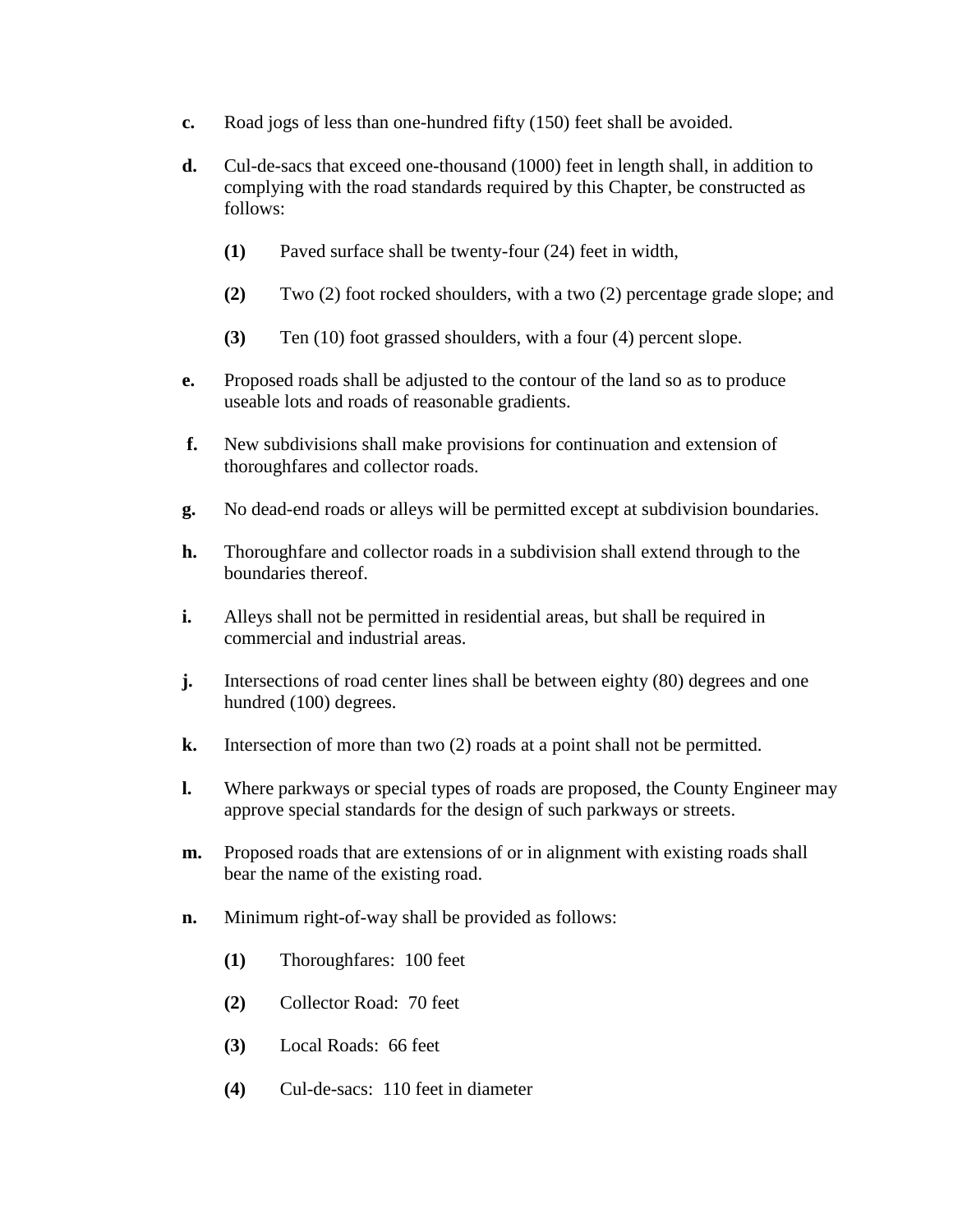- **(5)** Alleys: 20 feet
- **o.** Minimum width of surfacing to be provided shall be as follows:
	- **(1)** Thoroughfares: 24 feet paved with 2-10 foot rock shoulders
	- **(2)** Collector Roads: 24 feet paved with 2-10 foot rock shoulders
	- **(3)** Local Roads
		- **(a)** With no on-street parking: 24 feet paved with 2-2 foot rock shoulders
		- **(b)** With on-street parking on one (1) side: 34 feet paved
		- **(c)** With on-street parking on both sides: 44 feet paved
	- **(4)** Cul-de-sacs: 85 feet in diameter
	- **(5)** Alleys: 20 feet
	- **(6)** Sidewalks: 4 feet
- **p.** No road grade shall be less than one-half (1/2) of one (1) percent and shall not exceed the following limits:
	- **(1)** Thoroughfares: 6 percent
	- **(2)** Collector Roads: 8 percent
	- **(3)** Local Roads: 10 percent

A flat zone, fifty (50) foot in length with no more than two (2) percent road grade, shall be provided where two roads intersect.

- **q.** The length of blocks shall be not less than five-hundred (500) feet and not more than one thousand two-hundred fifty (1,250) feet in length.
- **r.** Blocks shall be sufficient width to permit two (2) tiers of lots of appropriate depth and in no case shall the width be less than two-hundred twenty (220) feet, except where a single tier of double frontage lots parallel with a Limited Access Highway, a thoroughfare, drainage course, railroad or other barrier. The width of said single tier frontage lots shall not be less than one-hundred (100) feet.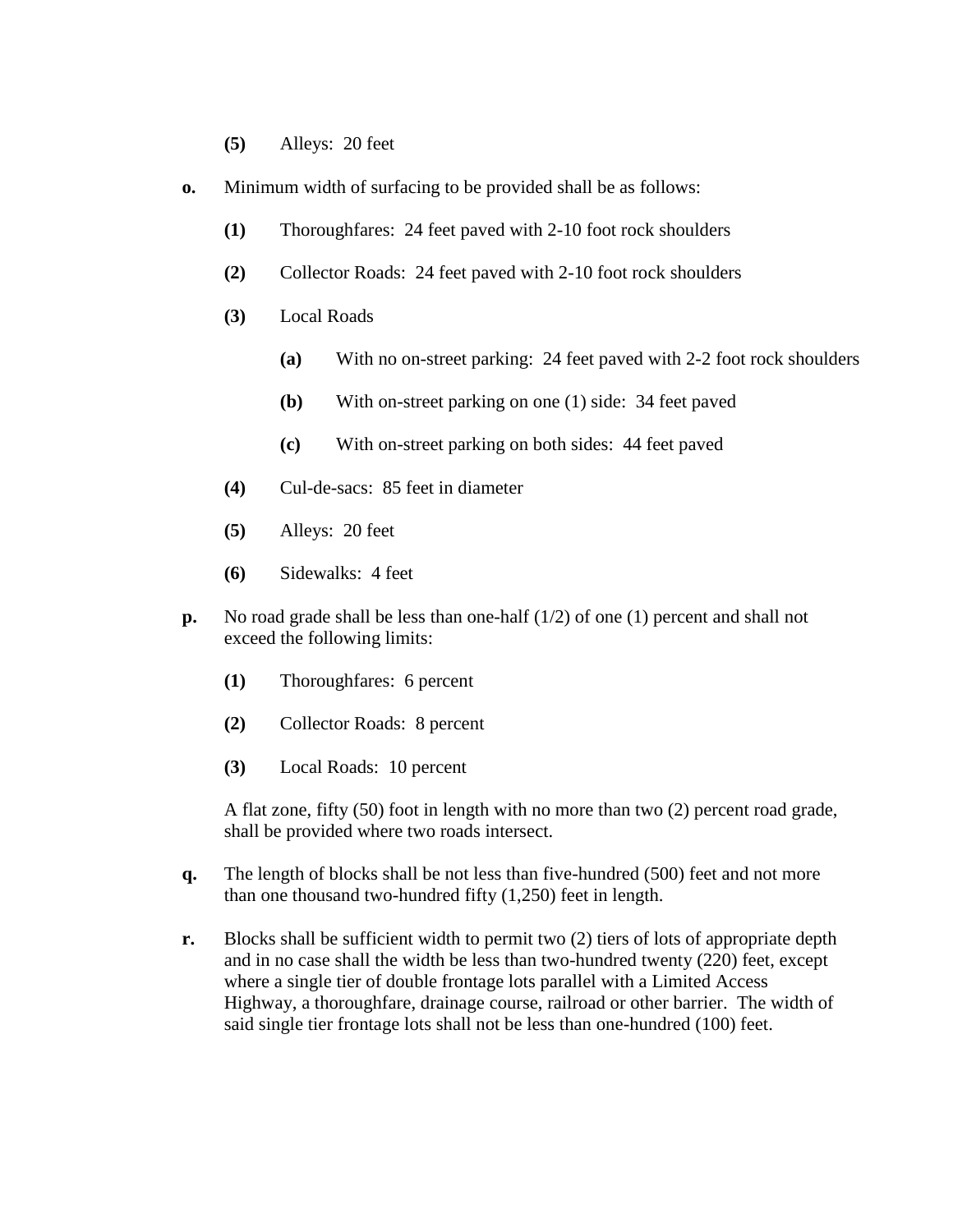**s.** The entire width of right-of-way shall be clear and kept clear of obstacles including but not limited to fences, sprinkler systems, security systems, gates, trees, and bushes.

## **25.7.9 Road Standards**

Road standards including but not limited to right-of-way widths, grades, sight distances, vertical curve length, and pavement type, width and thickness, shall be based upon, in addition to the requirements of Section 25.7.8, above, the standards equal or greater than current American Association of State, Highway and Transportation Officials (AASHTO) design standards and current Iowa Department of Transportation specifications pertaining to paving and drainage facilities. Hydraulic design of drainage facilities shall meet or exceed the minimum requirements currently utilized by the County Engineer.

- **a.** Curb and gutter type construction of roads shall be required by the County Engineer in subdivisions wherein lot density and topography has the potential of creating erosion, drainage and/or stormwater management problems. Curbs and gutters shall be Portland Cement Concrete (PCC).
- **b.** All pavements shall meet or exceed the structural equivalency of seven (7) inches of Portland Cement Concrete (PCC) or eight and one-half (8 1/2) inches of Hot Mix Asphalt (HMA), based on current AASHTO "Guide for Design of Pavement Structure". HMA shall be laid with a two (2) inch surface course lift.
- **c.** All pavements shall meet or exceed minimum smoothness standards based on current Iowa Department of Transportation Standard Specifications, as stipulated in Section 2316.02-Measurements; Section 2316.03-Evaluation; and Section 2532-Pavement Surface Repair (Diamond Grinding).

Final profile index shall not exceed forty (40) inches per mile or the current metric equivalent adopted by the Iowa Department of Transportation.

All costs incurred to test for assurance that the minimum smoothness standards have been met shall be the responsibility of the developer.

**d.** Bump correction or smoothness correction or both may be required by the County Engineer. If required, the correction shall be completed before the final determination of pavement thickness. All bumps exceeding a vertical height of twenty-five hundredths (0.25) inch in a twenty-five (25) foot span, as indicated on the profile trace, shall be corrected by the developer. Corrections will also be required, in lengths excluded from the profilogram, for deviations exceeding oneeighth (1/8) inch in ten (10) feet; however, on asphalt pavements the surface shall be corrected only with approval of the County Engineer. Also, when an additional full width lane for through traffic is to be constructed, bump correction of the new pavement will not be required if the bump also occurs at the location in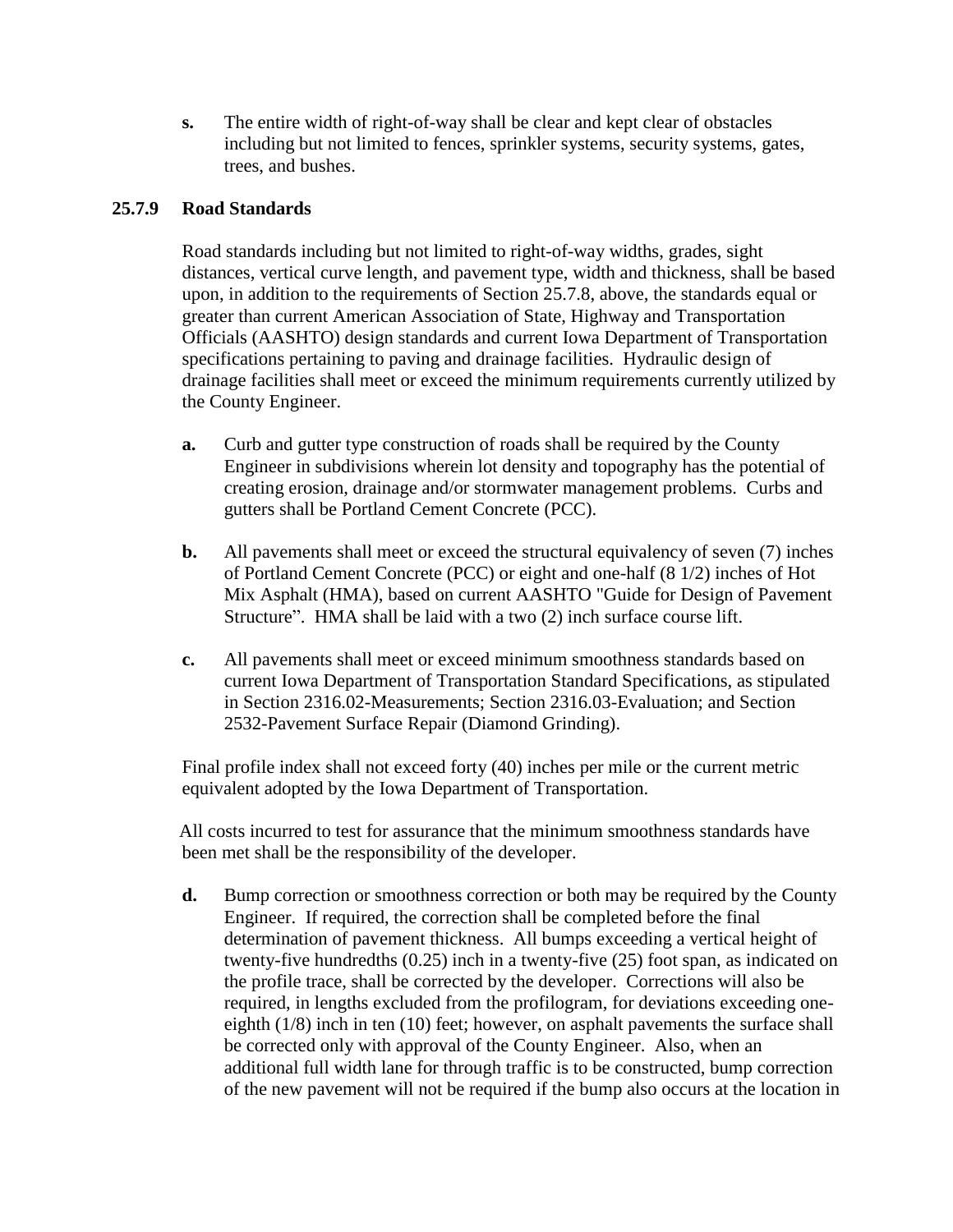the adjacent lane. The corrected bumps will be considered satisfactory when measurement by the profilograph shows that the bumps are twenty-five hundredths (0.25) inch or less in a twenty-five (25) foot span.

**e.** Roads that exceed one thousand (1000) feet in length shall use a slip form paver when furnishing Portland Cement Concrete (PCC).

#### **25.7.10 Access to Arterials**

Where a subdivision borders on or contains an existing or proposed arterial road, the County Board may require that access to such roads be limited by one of the following means:

- **a.** The subdivision of lots so as to back onto the arterial road and front onto a parallel local road. No access shall be provided from the arterial road and screening shall be provided in a strip of land along the rear property line of such lots.
- **b.** A series of cul-de-sac or loop roads, entered from and designed generally at right angles to such parallel road, with the rear lines of their terminal lots backing onto the arterial road.
- **c.** A marginal access road, separated from the arterial road by a buffer or grass strip and having access thereto at suitable points.
- **d.** Where the County Board determines that driveway access directly from an arterial road is necessary for several adjoining lots, the County Board may require that such lots be served by a combined access driveway in order to limit possible traffic hazard on such road. Where possible, driveways shall be designed and arranged so as to avoid requiring vehicles to back into traffic on arterial roads.

## **25.7.11 Railroads and Limited Access Highways**

Railroad right-of-ways and limited access highways where located as to affect the subdivision of adjoining lands shall be treated as follows:

- **a.** In residential subdivisions, a buffer strip of at least twenty-five (25) feet in depth, in addition to the minimum lot depth of the lot required by this Ordinance, shall be provided adjacent to the railroad right-of-way or limited access highway. This strip shall be part of the platted lots and shall be designated on the final plat- "This strip is reserved for screening. The placement of structures hereon is prohibited."
- **b.** In nonresidential subdivisions, the nearest road extending parallel or approximately parallel to the railroad shall, whenever practicable, be at a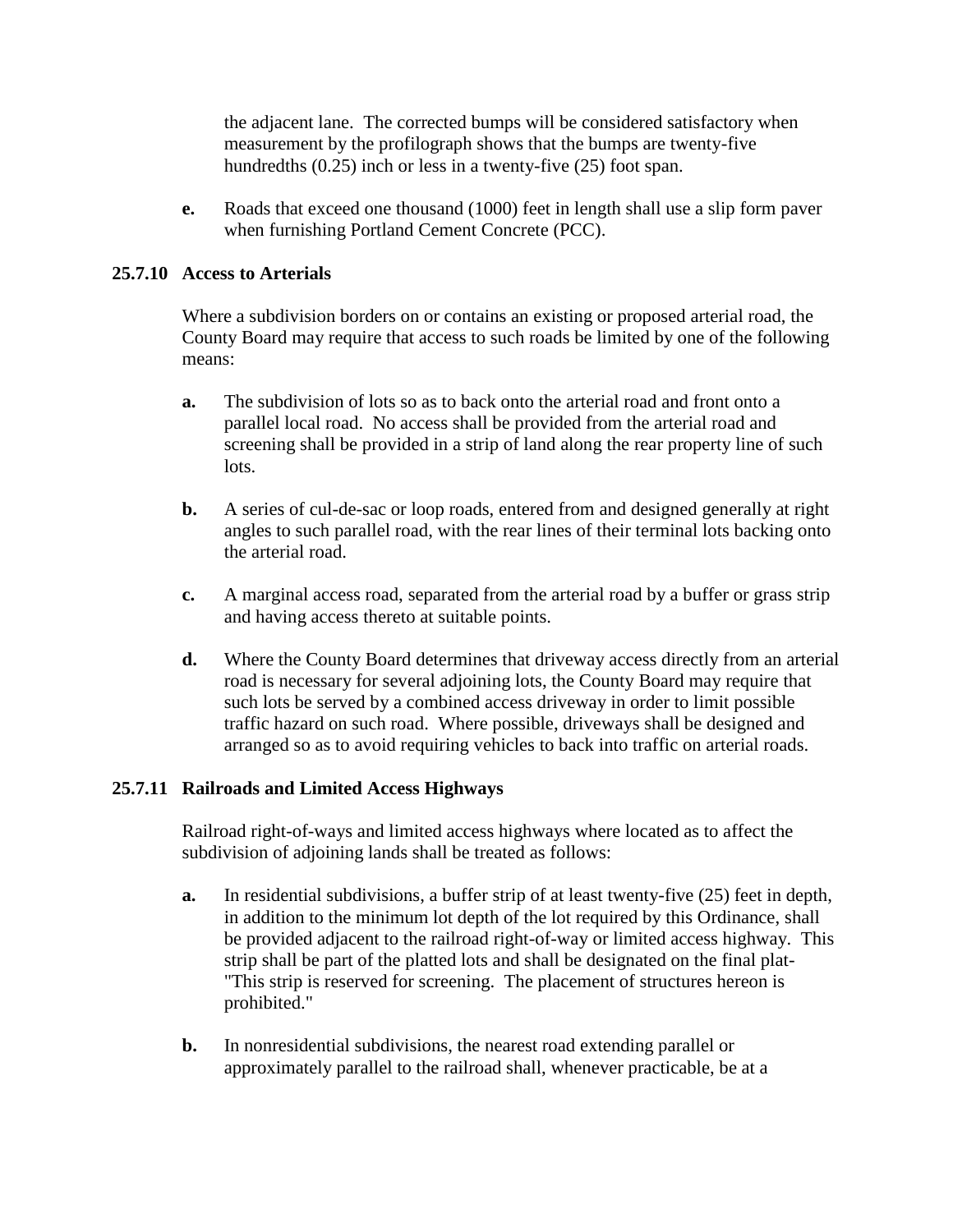sufficient distance there from to ensure suitable depth for the commercial or industrial sites.

**c.** Roads parallel to a railroad or limited access highway when intersecting a road which crosses the railroad or limited access highway at grade shall, to the extent practical, be at a distance of at least one hundred fifty (150) feet from such rightof-way. Such distance shall be determined with consideration of the minimum distance required for further separation of grades by means of appropriate approach gradients.

## **25.7.12 Water Supply**

The developer shall make provisions to assure that an approved, adequate supply of potable water exists for every lot of a plat, division or subdivision of land or can be provided during the development of every lot in the division as follows:

**a.** Where an adequate public water supply system is within one thousand (1000) feet of a two (2) lot division or within two thousand five hundred (2500) feet of a subdivision of three (3) or more lots, the developer shall provide a complete public water supply system, including all hydrants, valves and other appurtenances and a service connection to each lot throughout the entire subdivision.

Such system shall extend into and through the division or subdivision to the boundary lines and shall be connected to a public water system. Such water supply system shall be designed and constructed in accordance with the standards and specifications of the appropriate State and local authorities. All water mains shall be of such size as to support the use of fire hydrants, as described below.

Fire hydrants shall be required for all division or subdivisions provided with a public water supply. Fire hydrants shall be placed in accordance with the International Fire Code as adopted by the State of Iowa. To eliminate future road excavations, all underground utilities for fire hydrants, together with the fire hydrants themselves and all other supply improvements, shall be installed before any final surfacing of a road shown on the final plat.

- **b.** Where an adequate public water supply system is reasonably accessible, the developer may provide a rural water system, including all valves and other appurtenances and a service connection to each lot throughout the entire subdivision.
- **c.** Where an adequate public water supply system is not reasonably accessible, the developer may provide a complete common water supply. Such water supply system shall be designed and constructed in accordance with the standards and requirements of the Iowa Department of Natural Resources.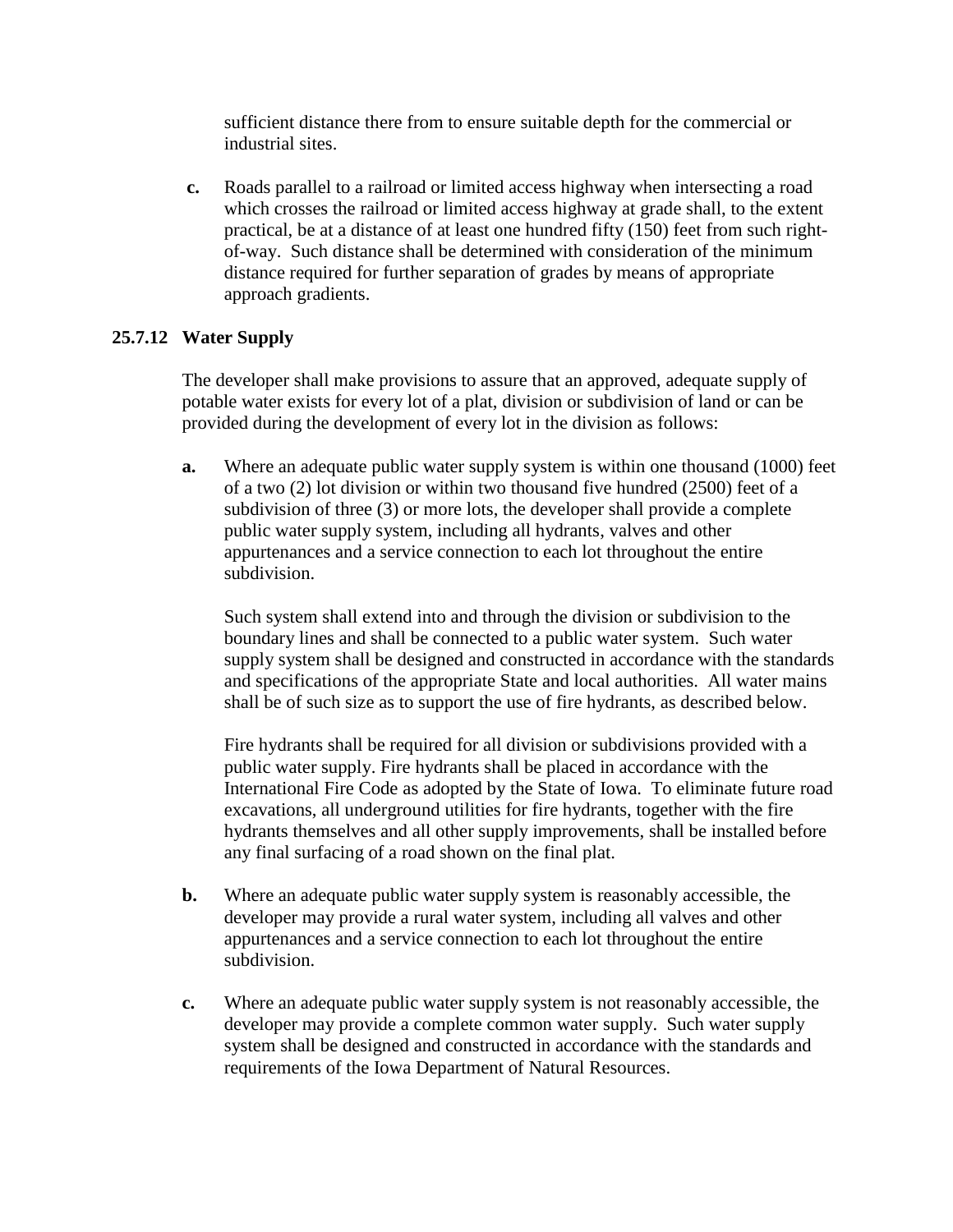**d.** Where an adequate public or common water supply system is not reasonably accessible or not required, private water wells shall be used for the purpose of providing a private water supply system.

Prior to construction of a residential structure, the developer shall demonstrate the availability of water on the lot or provide the necessary easements for access to an adequate water supply. Each test hole shall be numbered and its location shown on the preliminary plat as applicable. The well number shall correspond with the Iowa Department of Natural Resources Water Well Supply generated well number. All tests shall be performed in accordance with Iowa Administrative Code Chapter 567-49, as amended.

## **25.7.13 Sanitary Sewer**

The developer shall make provisions to assure that an approved, sanitary means of sewage disposal exists for every lot in the subdivision or can be provided during the development of every lot in the subdivision as follows:

- **a.** Where an adequate public sanitary sewer system is within one thousand (1000) feet, if practicable or accessible, the developer shall provide a complete public sanitary sewer system, including all appurtenances and a service connection to each lot throughout the entire subdivision. Such system shall extend into and through the subdivision to the boundary lines and shall connect to a public sanitary sewer system. Such sanitary sewer system shall be designed and constructed in accordance with the standards and specifications of the appropriate State and local authorities.
- **b.** Where an adequate public sanitary sewer system is not reasonably accessible, the developer may provide a complete common sanitary sewer system, including all appurtenances and a service connection to each lot throughout the entire subdivision. Such system shall be designed and constructed in accordance with the standards and requirements of the Department of Natural Resources.
- **c.** Where an adequate public or common sanitary sewer system is not reasonably accessible or not required, onsite wastewater treatment and disposal systems may be used for the purpose of providing a private means of sewage disposal for each lot in the subdivision.
	- **(1)** The developer will be required to make one (1) or more soil boring tests and/or preliminary percolation tests within the boundaries of the subdivision. Each test hole shall be numbered and its location and results shown on the preliminary plat as applicable. All tests shall be performed in accordance with the Iowa Administrative Code Chapter 567-69, as amended.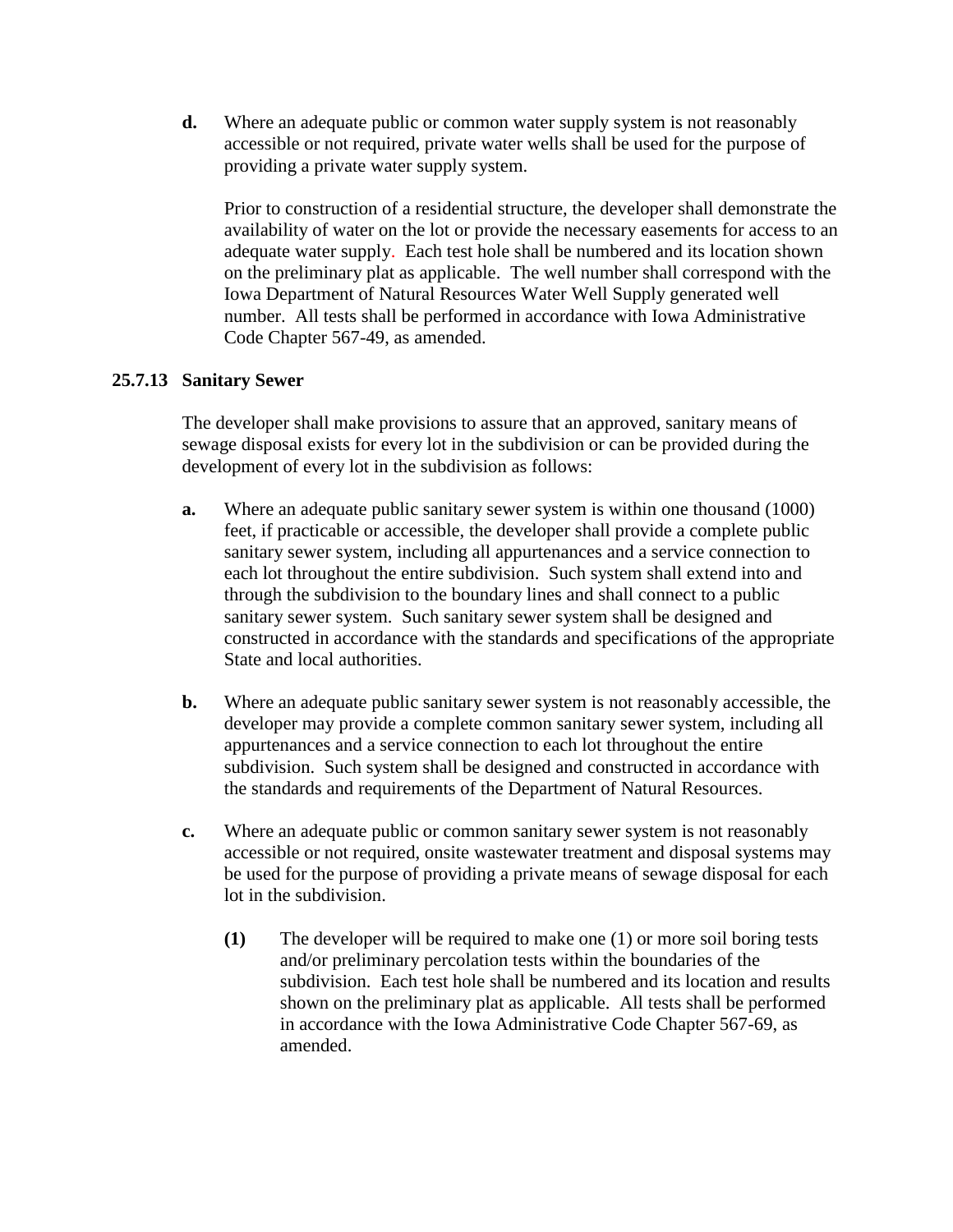**(2)** Onsite wastewater treatment and disposal systems, if approved, may be installed at the expense of the developer, or at the expense of a subsequent lot owner at the time development of the lot takes place.

## **25.7.14 Storm Sewer**

Adequate storm sewer systems shall be planned and constructed as required throughout the subdivision to carry off storm water from all inlets and catch basins and be connected to an approved outfall. There shall be provided storm-water sewers or a surface drainage system to serve adequately the area being subdivided considering but not limited to the use of existing drainage channels whenever possible. The design of the drainage system shall consider the storm drainage area of which the subdivision is a part and existing watercourses. All storm drainage facilities shall be constructed based upon criteria established by the County Engineer. The County shall only be responsible for maintenance of storm water sewer structures which lie within the County Road right-of-way.

### **25.7.15 Easements**

Easements shall be provided for utility service, including storm sewer drainage structures, where necessary. Easements for sanitary sewer, storm sewer facilities and water supply and distribution lines shall be at least twenty (20) feet in width and other easements shall be at least ten (10) feet in width. All easements shall be established where practicable at the rear of each lot and along such other lot lines to provide continuity of alignment from block to block. Drainage easements may also be established along the side lot line of a lot; however, the combined width of such easements shall be equally divided between adjoining lots within any proposed subdivision.

- **a.** All utility distribution lines for telephone, electric, natural gas and cable television service to be installed shall be placed underground within easements or dedicated public right-of-ways. The installation of such facilities shall be made in compliance with the applicable orders, rules and regulations of the State of Iowa, now or hereafter effective, and the owner or developer of any property to be served from such underground installations shall be responsible for compliance with the rules and regulations of any public utility whose services will be required with respect to the provisions of such underground facilities. It shall be the responsibility of the appropriate utility company to obtain the necessary permits from the County Engineer prior to the installation of the said utility distribution lines.
- **b.** Where a subdivision is traversed by a watercourse, drainage way, channel or stream, or other body of water, appropriate dedications or easement provisions, with adequate width or construction to accommodate observed, computed or anticipated storm water drainage through and from the subdivision, shall be made. The width of the easement or dedication shall be dependent on the area of land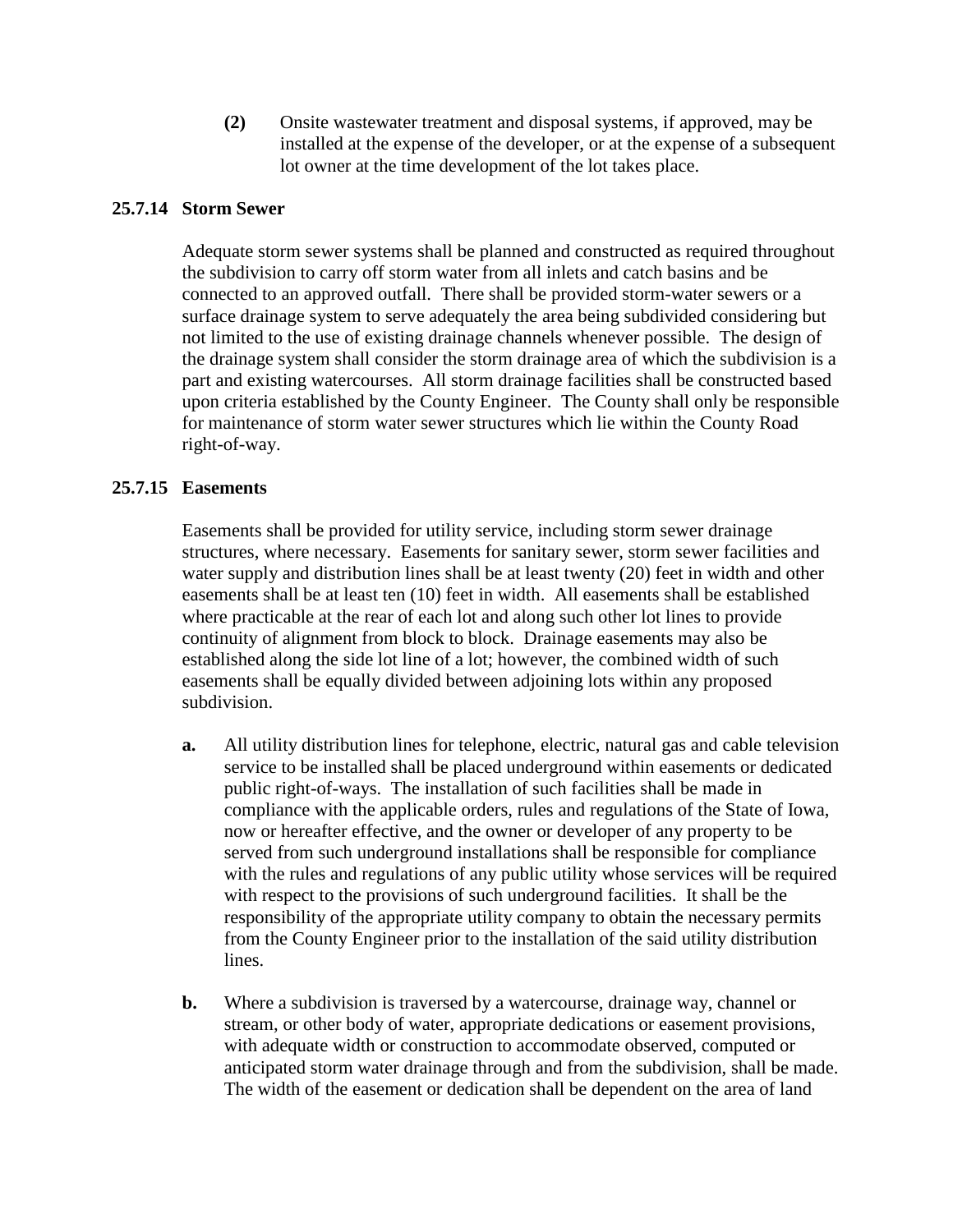drained by the watercourse and to allow access to the structure for construction and maintenance equipment.

- **c.** A screen planting easement may be required between residential and commercial or industrial lots. If such easement is to be used for public utilities, additional width may be required to assure that maintenance of the utilities would not be detrimental to the plantings.
- **d.** Parks situated in the interior of blocks shall have direct and public access to surrounding roads by an easement at least twenty (20) feet wide. Maintenance shall be covered by the protective covenants.

#### **25.7.16 Reserve Strips**

The creation of reserve strips shall not be permitted adjacent to a proposed road in such a manner as to deny access from adjacent property to such road.

### **25.7.17 Subdivision Name**

The proposed name of the subdivision shall not duplicate, or too closely approximate phonetically, the name of any other subdivision in the County, the name of an incorporated farm, nor the registered trade name of a business. Said name of the subdivision shall be approved by the County Auditor.

#### **25.7.18 Road Names**

The proposed names of all new roads shall be shown on the preliminary plat and such names shall be sufficiently different in sound and in spelling from other road names in the County so as not to cause confusion. Proposed names shall be submitted to the Mills County E911 Board for review. The County Board reserves the right to alter or change the proposed name of any road at any time prior to the approval of the final plat. Proposed roads which are in alignment with other already existing and named roads shall bear the names of such existing roads. The name of a proposed road which is not in alignment with an existing road, shall not duplicate the name of any existing road, irrespective of the use of the suffix road, avenue, boulevard, drive, place, court, lane, road, pike, highway, parkway or other similar suffix.

#### **25.7.19 Road Regulatory Signs**

At the time of final plat approval, the developer shall pay the County the total cost, including installation, for all road regulatory signs, including road name signs, required by the County Engineer along all roads and at all intersections within or abutting the subdivision.

#### **25.7.20 Pedestrian Walkways**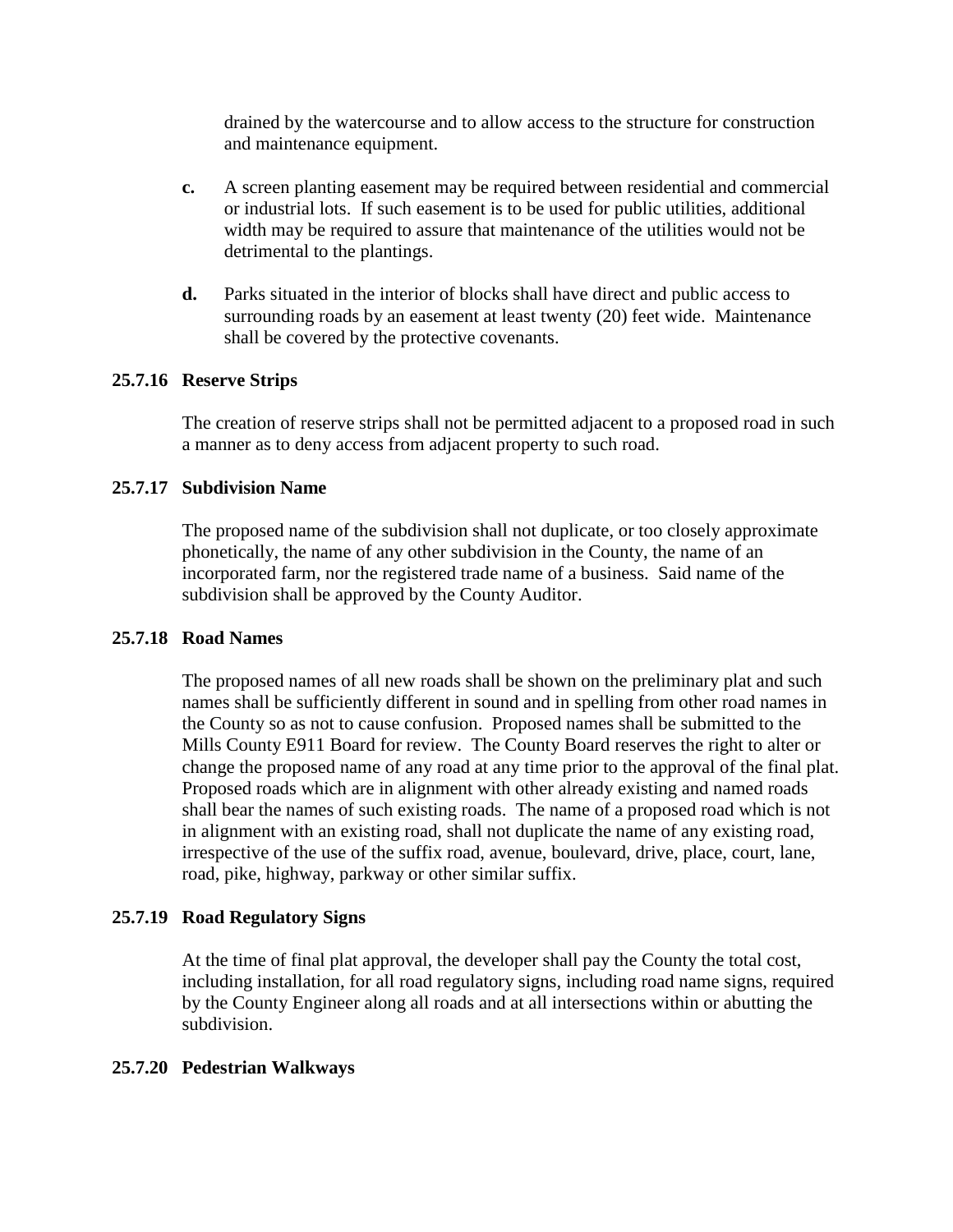Pedestrian walkways may be required by the County Board through the center of blocks of more than six hundred (600) feet in length where deemed essential to provide circulation or access to schools, parks, shopping centers, transportation, or other community facilities. A pedestrian walkway shall have a width of not less than ten (10) feet. A sidewalk, constructed in accordance with the requirements of Section 25.7.21 below, for sidewalk improvements, shall be placed along the entire length of such walkway.

#### **25.7.21 Sidewalks**

Whenever provided, sidewalks shall be constructed of Portland Cement Concrete (PCC) in accordance with the design standards and specifications approved by the County Engineer. Sidewalks shall be a minimum of four (4) feet in width and four (4) inches in depth and shall be located within the road right-of-way, parallel to and within two (2) foot of the lot line.

- **a.** Sidewalks may be provided for all roads in nonresidential subdivisions.
- **b.** Sidewalks shall be required on either side of all roads in subdivisions where the majority of the lots are ten thousand (10,000) square foot or less.

### **25.7.22 Entrances Into Individual Lots**

All individual driveway entrances shall be placed and constructed in accordance with the Chapter 4 - Entrance and Driveway of the Mills County Code of Ordinances. It shall be the financial responsibility of the developer to pay for the material and labor required to install individual driveway entrance tubes along County roads, when so required by the County Engineer. This expense may be borne by a subsequent lot owner at the time development of the lot takes place.

Site numbers shall be posted at all individual driveway entrances in accordance with Chapter 3 - Uniform Rural Address System of the Mills County Code of Ordinances.

#### **25.7.23 Monumentation**

The developer's licensed land surveyor shall cause to be placed permanent reference monuments in the subdivision as required in Iowa Code Chapter 355, as amended.

#### **25.7.24 Self-Improved Restrictions**

The County Board shall have the right to agree with the developer regarding the type and character of the development to be permitted within the subdivision, and may require that certain minimum regulations regarding this matter be incorporated in any protective covenants. Such regulations shall be intended to protect the character and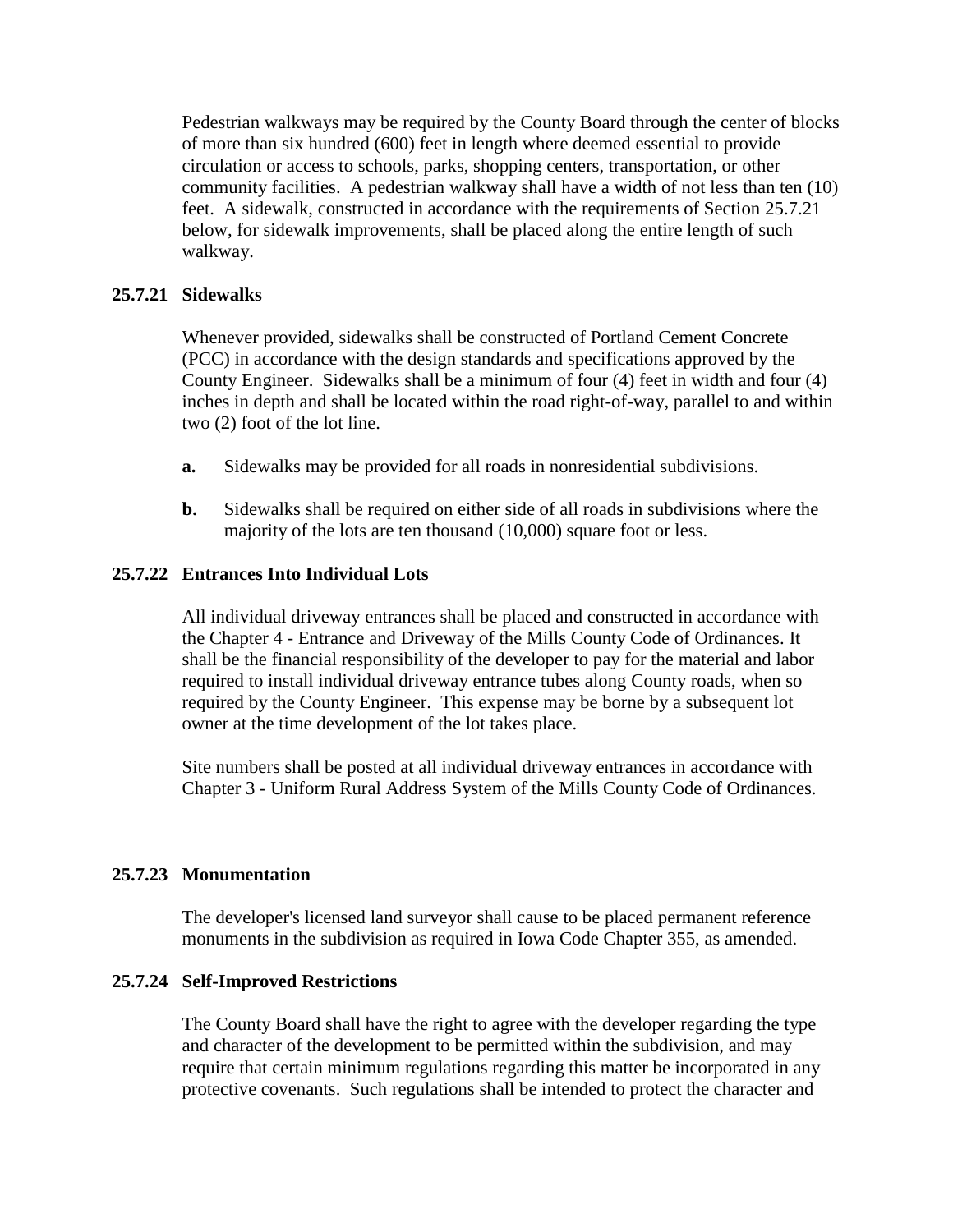value of the surrounding development and shall also tend to be the most appropriate character of development in the property to which is subdivided.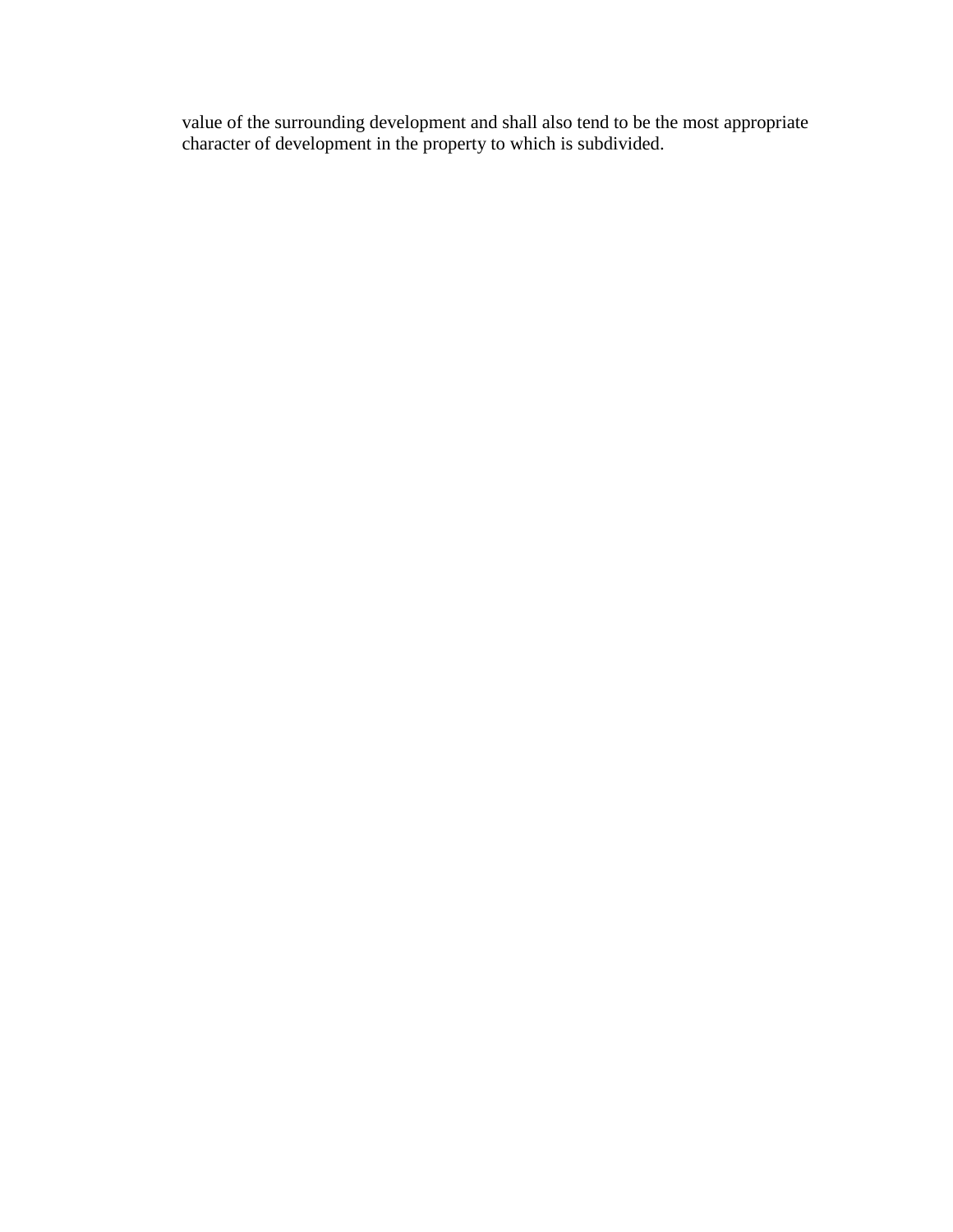### **SECTION 8 PARCEL AND LOT SIZE REQUIREMENTS**

#### **25.8.1 Residential Parcel And Lot Size Requirements:**

The minimum residential parcel and lot sizes shall be as follows:

- **a.** Minimum Lot Size
	- **(1)** 2 acres without water and sewer
	- **(2)** 25,000 square feet with well and public sewer
	- **(3)** 10,000 square feet with both public water and sewer
- **b.** Minimum Front Yard Setback
	- **(1)** 75 feet without water and sewer
	- **(2)** 35 feet with both public water and sewer
- **c.** Minimum Side Yard Setback
	- **(1)** 10 feet without water and sewer
	- **(2)** 10 feet with both public water and sewer
- **d.** Minimum Rear Yard Setback
	- **(1)** 25 feet without water and sewer
	- **(2)** 25 feet with both public water and sewer
- **e.** Minimum Lot Width
	- **(1)** 300 feet without water and sewer
	- **(2)** 75 feet with both public water and sewer
- **f.** Minimum Lot Depth
	- **(1)** 300 feet without water and sewer
	- **(2)** 133 feet with both public water and sewer

#### **25.8.2 Commercial/Industrial Lot Size Requirements**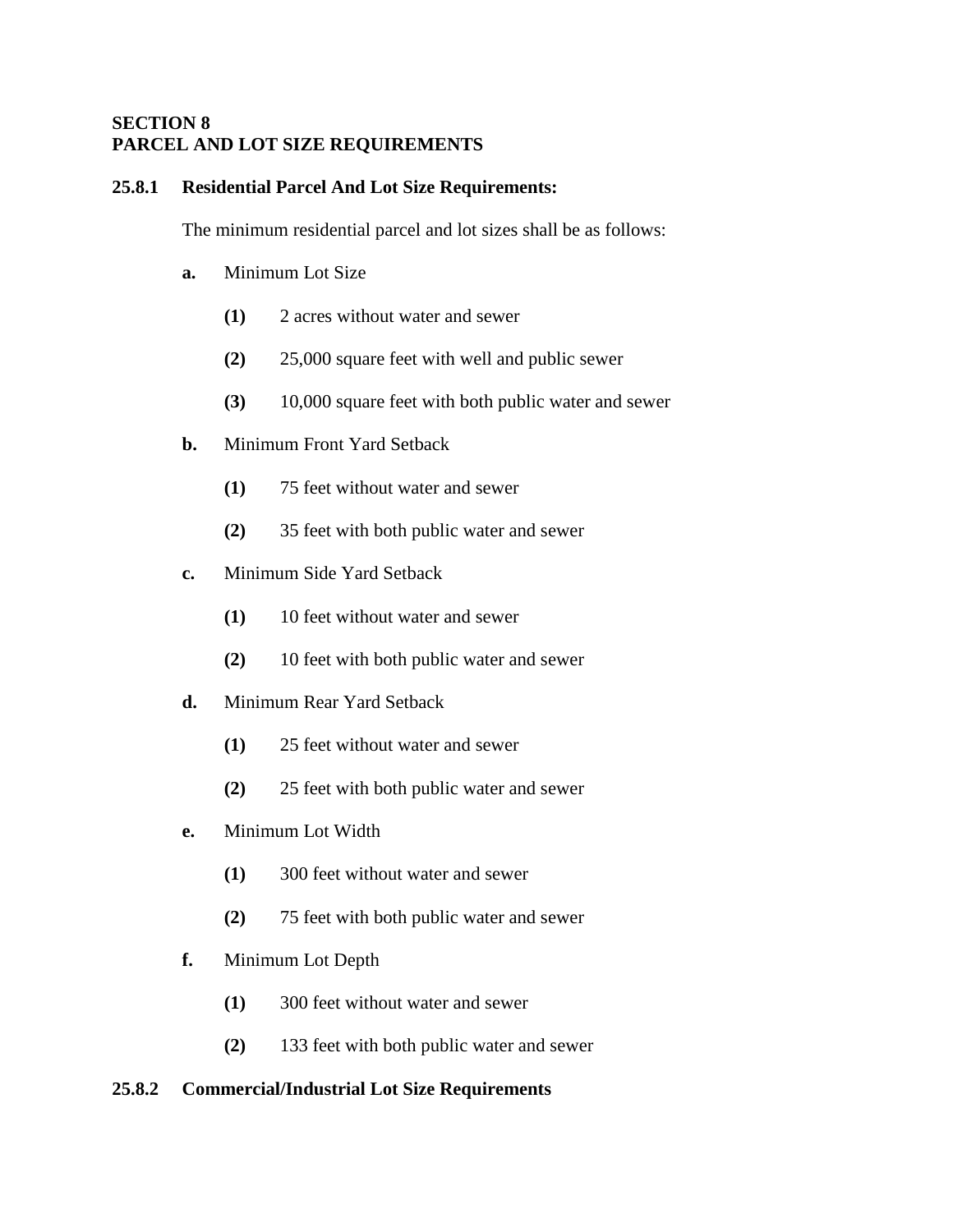The minimum lot size for a commercial or industrial lot shall be as follows:

- **a.** Minimum Lot Size
	- **(1)** 5 acres without water and sewer
	- **(2)** 25,000 square feet with both public water and sewer
- **b.** Minimum Front Yard Setback
	- **(1)** 50 feet without water and sewer
	- **(2)** 25 feet with both public water and sewer
- **c.** Minimum Side Yard Setback
	- **(1)** 10 feet without water and sewer
	- **(2)** 10 feet with both public water and sewer
- **d.** Minimum Rear Yard Setback
	- **(1)** 50 feet without water and sewer
	- **(2)** 25 feet square feet with both public water and sewer
- **e.** Minimum Lot Width
	- **(1)** 500 feet without water and sewer
	- **(2)** 150 feet with both public water and sewer
- **f.** Minimum Lot Depth
	- **(1)** 436 feet without water and sewer
	- **(2)** 167 feet with both public water and sewer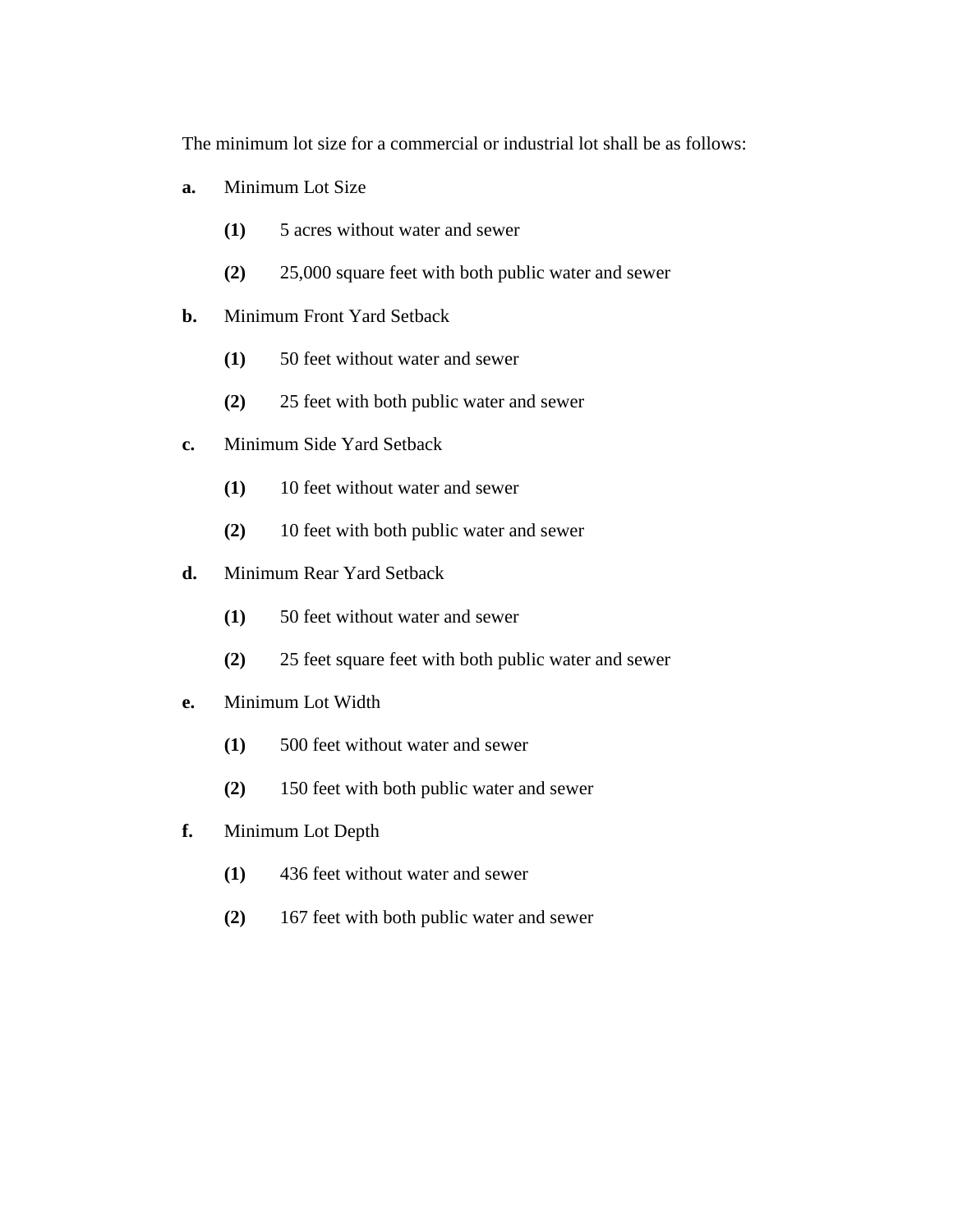### **SECTION 9 FEES**

### **25.9.1 Filing Fees Required**

A filing fee, in accordance with the established fee schedule, shall be charged for each application to assist in deferring the cost of administrative review and legal publication. The applicant shall be held responsible for submitting the required filing fee upon submission of the completed application. No action shall be taken on any application until the required fee is paid in full.

#### **25.9.2 Fee Schedule**

The cost of each application fee can be found in the Schedule of Fees adopted by Resolution by the Board of Supervisors.

#### **25.9.3 Payment of Fees**

All fees mentioned above shall be made payable to the County Treasurer. The fee shall be attached to the respective application submitted to the County Auditor.

#### **30.040 Fee Refund**

Whether the request is granted or denied by the County Auditor, County Engineer or County Board, the applicant shall not be entitled to a refund of the fee.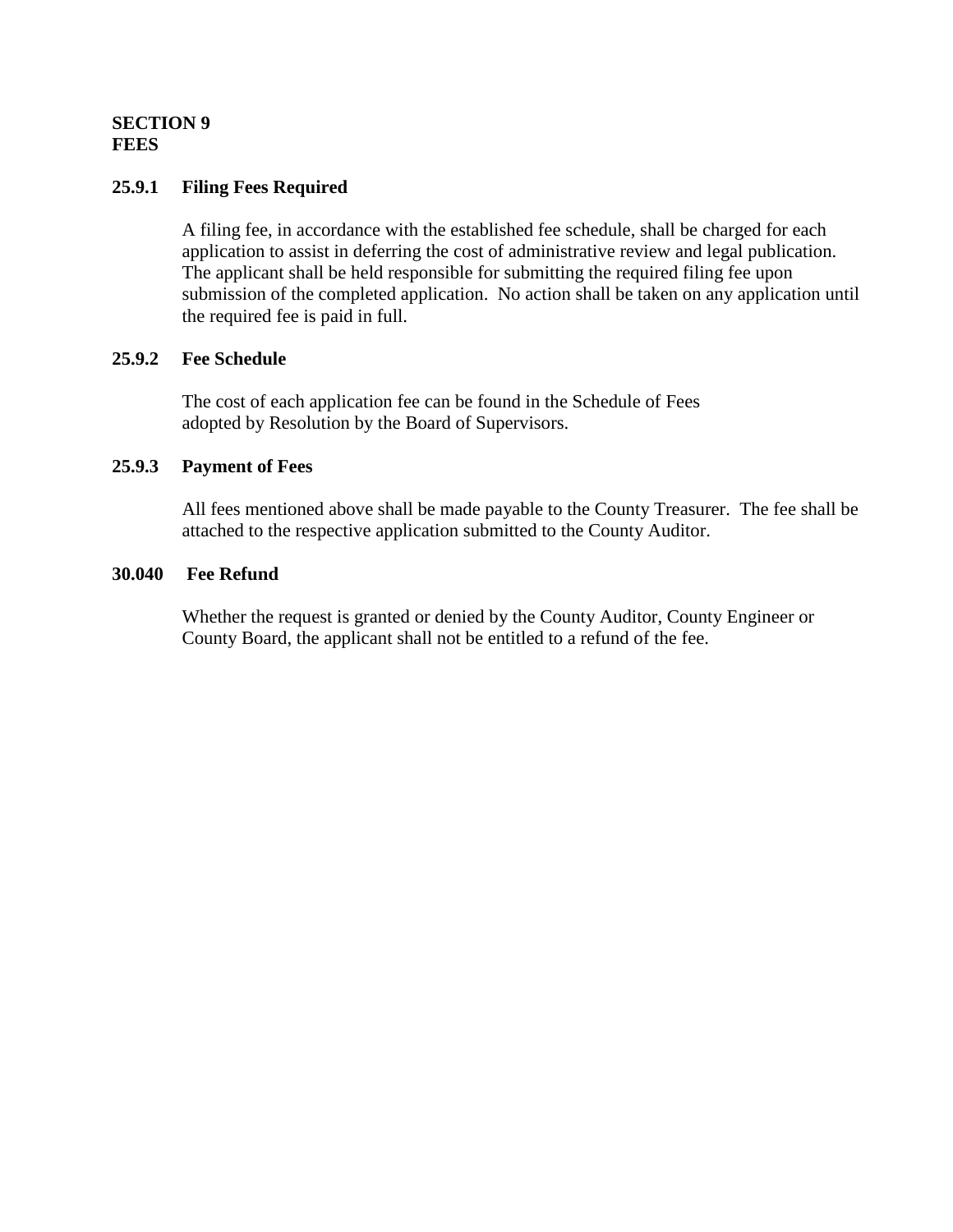### **SECTION 10 ENFORCEMENT AND LEGAL STATUS PROVISIONS**

### **25.10.1 Notice to Abate Violation**

Whenever the County Board or County Engineer finds that a violation of this Ordinance has occurred, the County Engineer shall cause to be served upon the property owner, as shown by the records of the County Auditor, a written notice to abate the violation within a reasonable time after notice.

#### **25.10.2 Contents of Notice to Abate**

The notice to abate shall contain:

- **a.** A description of what constitutes the violation of the Ordinance.
- **b.** A statement of the act or acts necessary to abate the violation.
- **c.** A reasonable time within which to complete the abatement.
- **d.** A statement that if the violation is not abated as directed and no request for hearing with the officer ordering the abatement is made within the time prescribed, the County will proceed with other action as outlined in this Chapter.

## **25.10.3 Method of Service of Notice to Abate Violation**

The notice to abate violation may be served by certified mail to the property owner as shown by the records of the County Auditor.

#### **25.10.4 Request for Hearing and Appeal**

Any person ordered to abate a violation of this Ordinance may request a hearing before the officer ordering the abatement. The officer shall conduct a hearing as to whether a violation exists. A person ordered to abate a violation shall request a hearing in writing and deliver said request to the officer ordering the abatement within the time stated in the notice. If the person fails to request a hearing, it will be conclusively presumed that a violation exists and it must be abated as ordered in the notice.

At the conclusion of the hearing, the hearing officer shall render a written decision as to whether a violation exists. If the officer finds a violation exists, the officer must order it abated within an additional time which must be reasonable under the circumstances. A person ordered to abate a violation may appeal the hearing officer's decision to the County Board by requesting a hearing in writing and delivering said request to the County Auditor. If the person fails to appeal the hearing officer's decision, it will be conclusively presumed that a violation exists and it must be abated as ordered in the hearing officer's written decision. A person ordered to abate a violation may appeal the